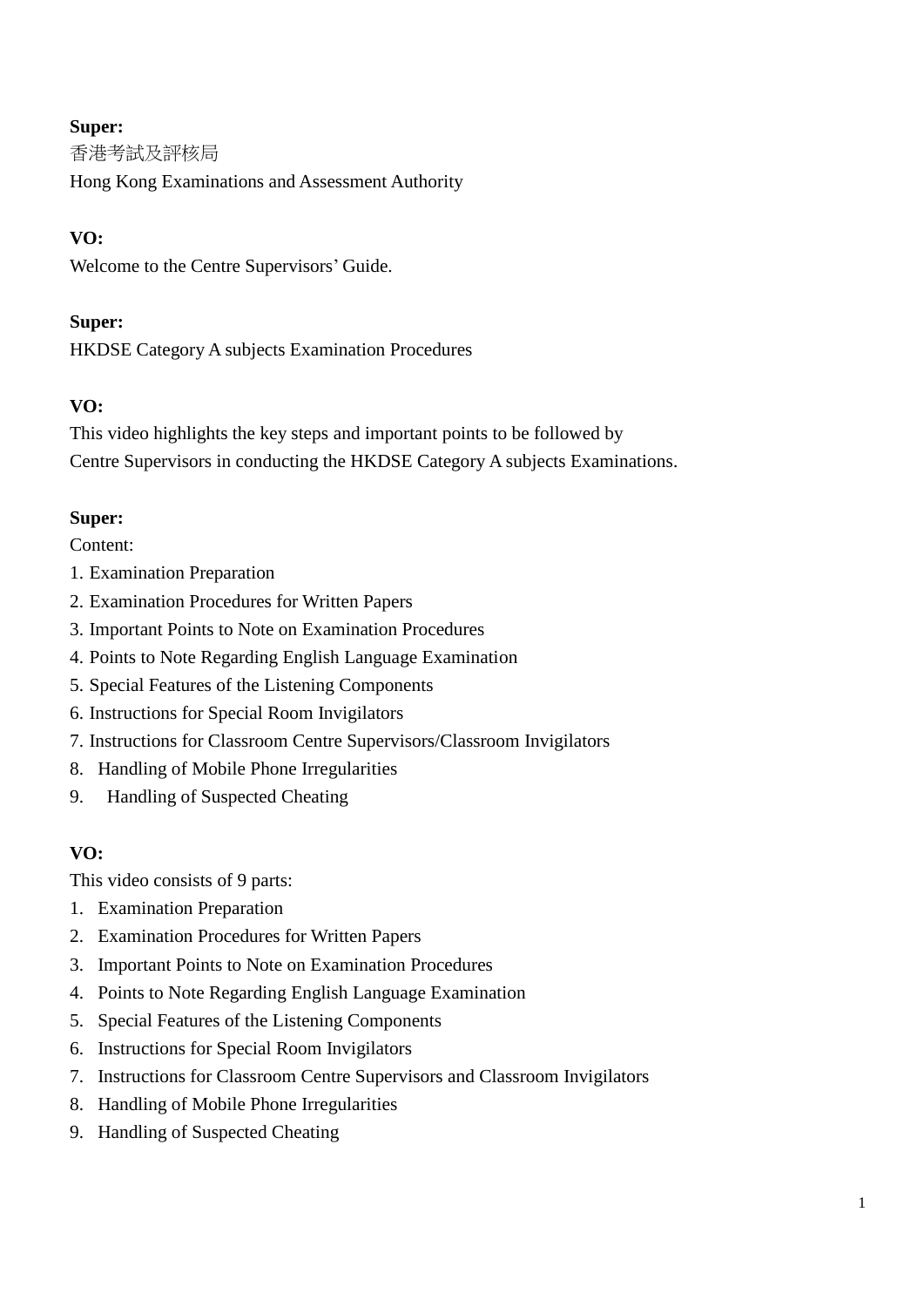Part 1: Examination Preparation

# **VO:**

Part 1: Examination Preparation

# **Super:**

Centre Supervisor's Handbooks

# **VO:**

Each examination centre will have a Centre Supervisor nominated by the centre school to preside over the examination. Centre Supervisors and Deputy Centre Supervisors should read carefully the Centre Supervisor's Handbooks before the examinations and make sure that the examinations are conducted according to the procedures laid down in the Handbooks.

# **Super:**

Centre Supervisors are obliged to preserve the secrecy of all matters coming to their knowledge in performing their job duties

# **VO:**

Centre Supervisors are obliged to preserve the secrecy of all matters coming to their knowledge in performing their job duties, and shall at all times keep strictly confidential of all information, materials and documents which they may have access to in the course of their duties.

## **Super:**

Centre Supervisors and invigilators engaged in examination work are subject to the provisions of the Prevention of Bribery Ordinance.

# **VO:**

Centre Supervisors and invigilators engaged in examination work are subject to the provisions of the Prevention of Bribery Ordinance.

For details, please refer to the Centre Supervisor's Handbook or Notes for the Guidance of Invigilators.

# **Super:**

Examination stationery will be delivered to centres well in advance.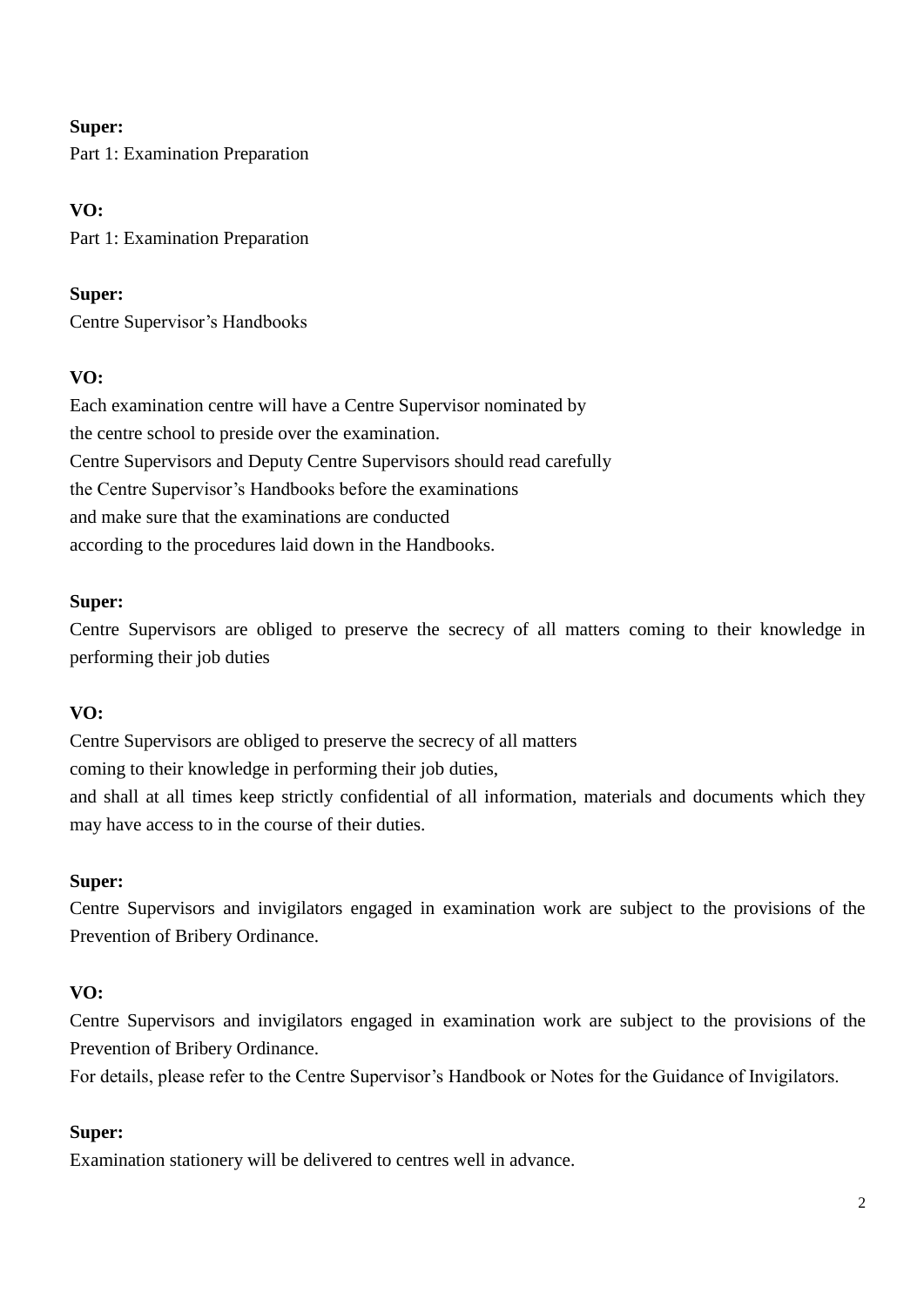Centre Supervisors should check the stationery items against a checklist. In case of shortage or discrepancies, contact the HKEAA at once.

# **VO:**

Examination stationery will be delivered to centres well in advance. Centre Supervisors should check the stationery items against a checklist. In case of shortage or discrepancies, contact the HKEAA at once.

### **Super:**

At least one day before the examination. arrange a school staff to set up the centre.

# **VO:**

At least one day before the examination. arrange a school staff to set up the centre.

### **Super:**

In most cases, question papers are delivered to the centres by a courier company on the morning of each examination day. Alternatively, Centre Supervisors may choose to collect the question papers from the HKEAA Question Papers Distribution Centre

## **VO:**

In most cases, question papers are delivered to the centres by a courier company on the morning of each examination day.

Alternatively, Centre Supervisors may choose to collect the question papers from the HKEAA Question Papers Distribution Centre.

## **Super:**

The Centre Supervisors or their representatives will be asked to stamp the school seal on the receipt when receiving the question paper boxes.

Check the number of question paper packets inside the box against the box label and the checklist. Keep all question papers in a secure place before the examination.

# **VO:**

The Centre Supervisors or their representatives will be asked to stamp the school seal on the receipt when receiving the question paper boxes.

Check the number of question paper packets inside the box against the box label and the checklist.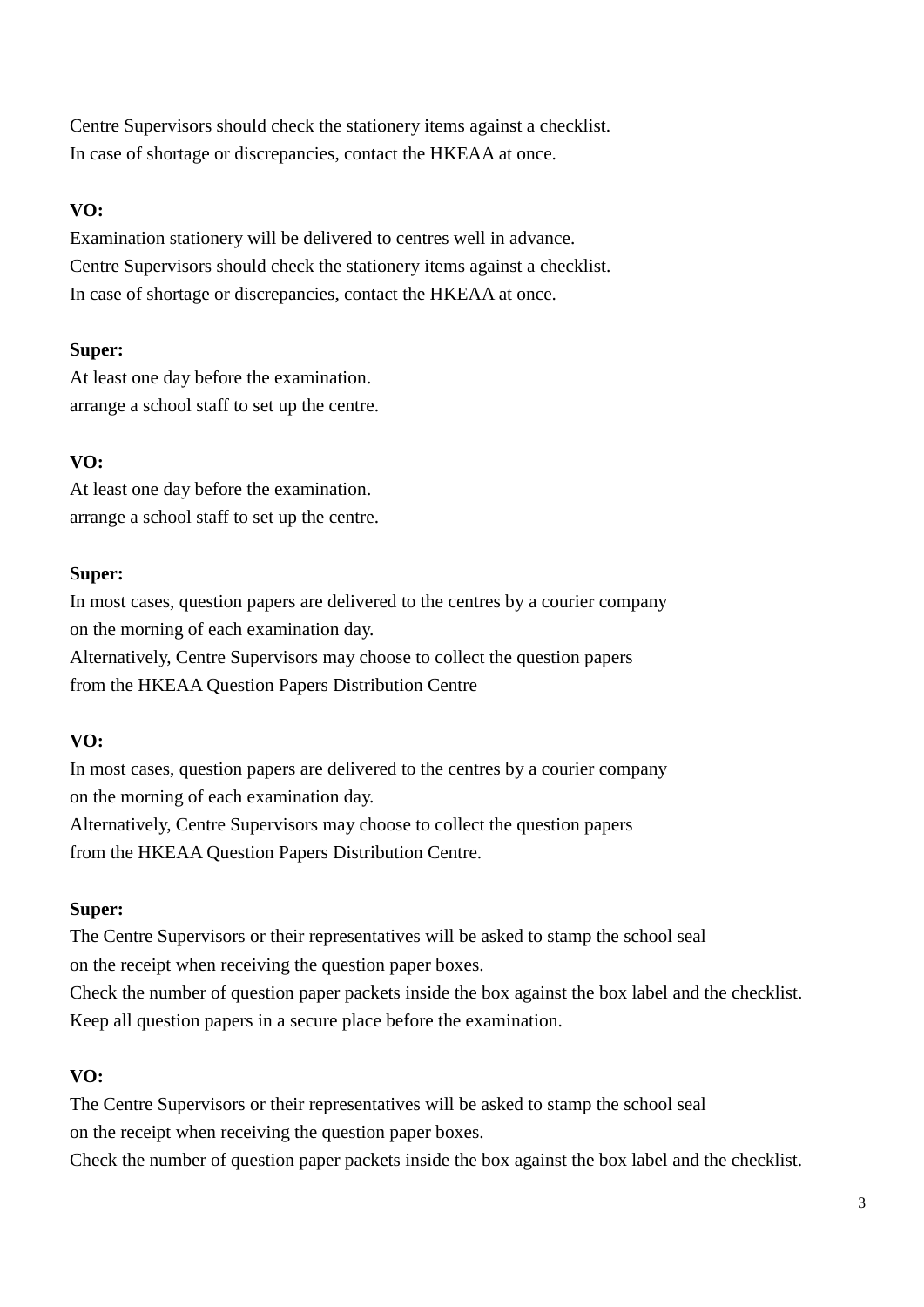Keep all question papers in a secure place before the examination.

## **Super:**

- 1. Answer books
- 2. Question-answer books
- 3. Supplementary answer sheets
- 4. Graph papers
- 5. Multiple-choice answer sheets

# **VO:**

Barcode labels will be used on

all answer books, question-answer books,

supplementary answer sheets, graph papers and multiple-choice answer sheets.

Personalised barcode sheets and additional personalised barcode sheets (if any)

will be delivered to centres together with the question papers on the examination day.

# **Super:**

4 types of barcode sheets for different written examinations

- 1. Candidate number
- 2. Seat number

# **VO:**

They will be packed in candidate number and seat number order. There are four types of barcode sheets

## **Super:**

- 4 types of barcode sheets for different written examinations
- 2 barcode labels for multiple-choice papers
- 5 barcode labels for conventional papers
- 10 barcode labels for conventional papers
- 15 barcode labels for conventional papers

## **VO:**

Those with 2 barcode labels for multiple-choice papers, and those with 5, 10 or 15 barcode labels for conventional papers.

# **Super:**

Spare barcode sheets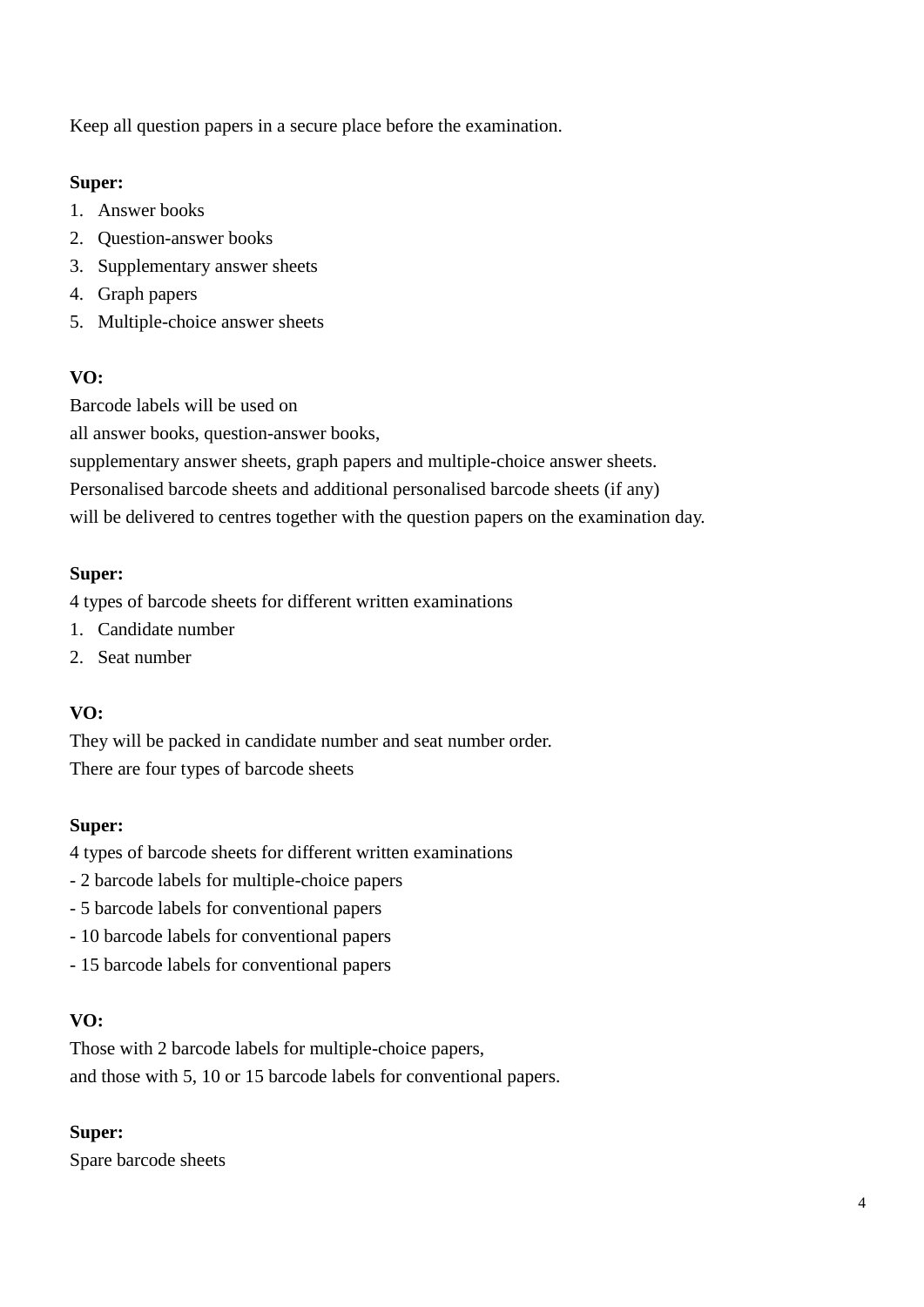Before the examination

# **VO:**

Some spare barcode sheets will also be delivered to centres for use by candidates whose personalised barcode sheets are not available at the centres For example, wrong centre candidates. Candidates should be instructed to write their candidate numbers and seat numbers in the designated spaces on the barcode labels under the supervision of an invigilator before the examination starts.

# **Super:**

During the examination

# **VO:**

Candidates should affix the barcode labels on their answer scripts during the examination.

## **Super:**

Special Notice, if any, will be packed in the question paper boxes.

## **VO:**

Special Notice, if any, will be packed in the question paper boxes.

## **Super:**

To ensure the smooth running of the examination, the Centre Supervisor should brief all invigilators of the examination procedures and remind them of the important examination regulations before the first examination session of the day.

# **VO:**

To ensure the smooth running of the examination, the Centre Supervisor should brief all invigilators of the examination procedures and remind them of the important examination regulations before the first examination session of the day.

## **Super:**

Part 2: Examination Procedures for Written Papers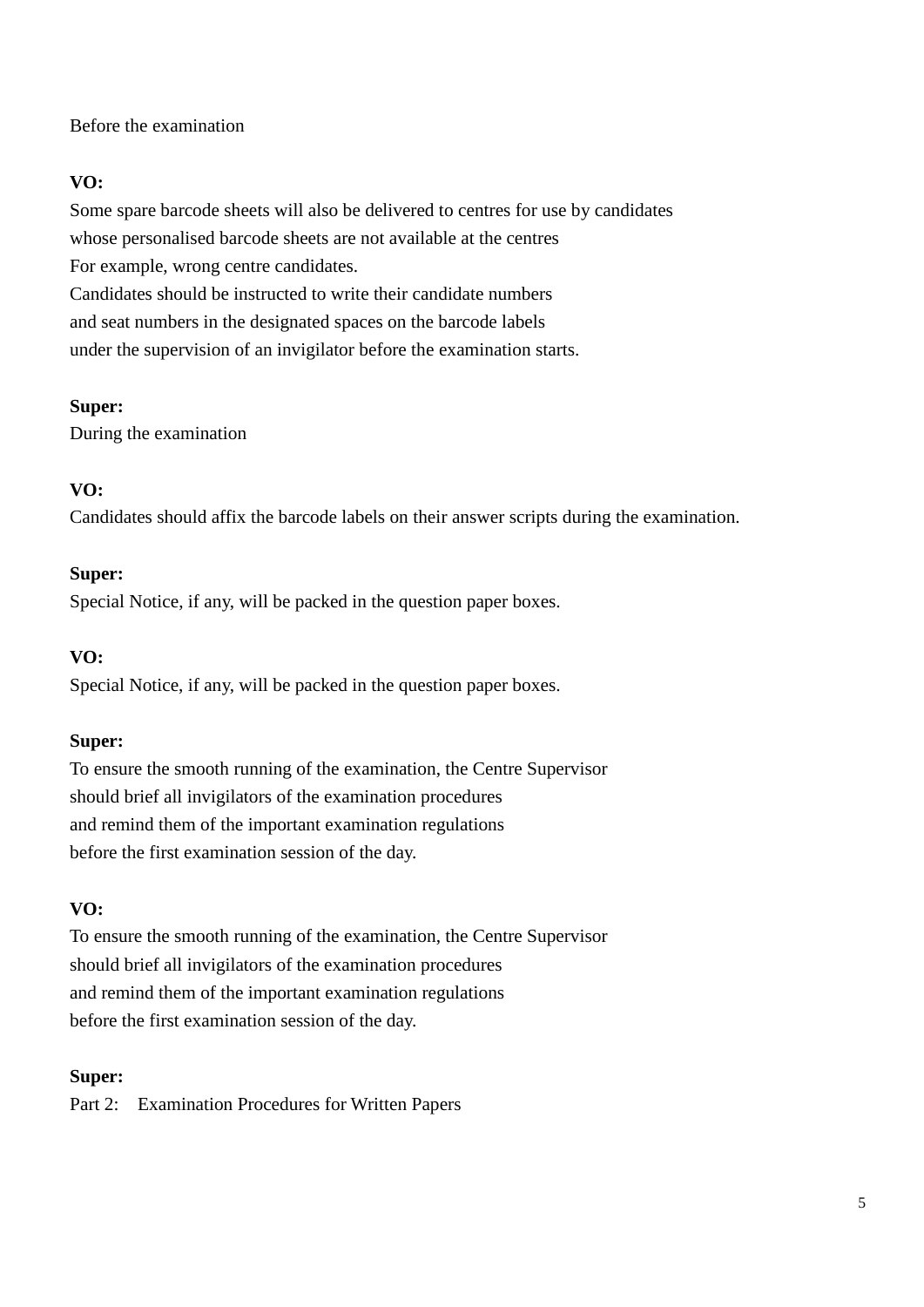Part 2: Examination Procedures for Written Papers

### **Super:**

Before the examination, all invigilation staff should switch off their mobile phones, pagers or other devices that can emit sound.

### **VO:**

Before the examination, all invigilation staff should switch off their mobile phones, pagers or other devices that can emit sound.

### **Super:**

Distribute answer books, barcode sheets and stationery on candidates' desks according to the 'List of Items Required for the Examination' before the admission of candidates.

### **VO:**

Distribute answer books, barcode sheets and stationery on candidates' desks according to the 'List of Items Required for the Examination' before the admission of candidates.

### **Super:**

For centres with air-conditioning facilities, the Centre Supervisor should arrange to turn on the air conditioners so as to minimise external noise disturbance and to provide a more comfortable environment for candidates.

## **VO:**

For centres with air-conditioning facilities, the Centre Supervisor should arrange to turn on the air conditioners so as to minimise external noise disturbance and to provide a more comfortable environment for candidates.

### **Super:**

Admit candidates to the examination centre 15 minutes before the start of the examination.

## **VO:**

Admit candidates to the examination centre 15 minutes before the start of the examination.

## **Super:**

Invigilators are required to declare to the Centre Supervisor if they find any candidate they know at the centre.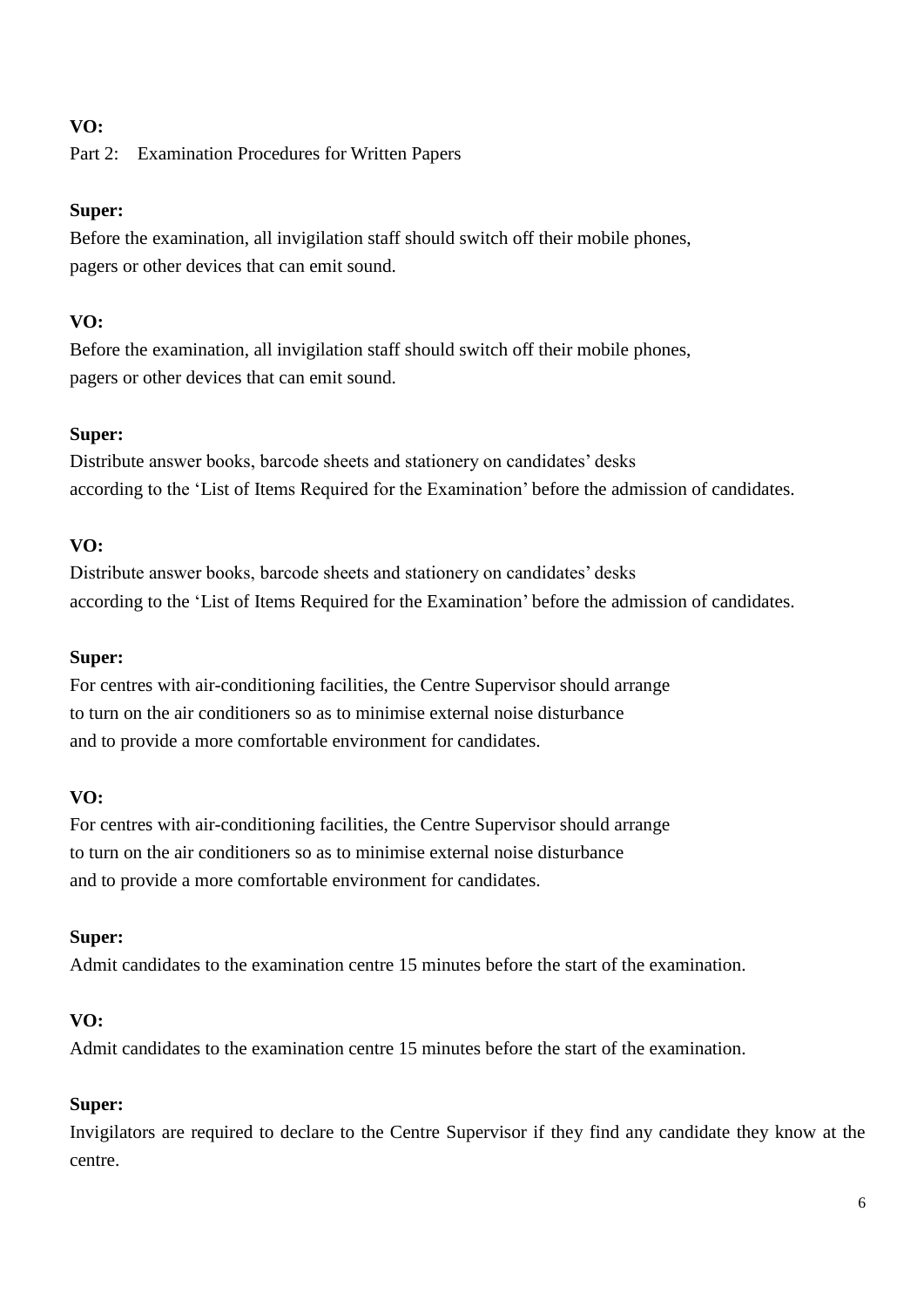Invigilators are required to declare to the Centre Supervisor if they find any candidate they know at the centre.

Under such circumstances, the Centre Supervisor will exercise his/her discretion and arrange, as far as possible,

another invigilator to collect the scripts and to respond to any requests,

such as going to the toilet or answering enquiries, from the candidate concerned.

### **Super:**

Before making the first announcement, arrange an invigilator to stay at the entrance

## **VO:**

Before making the first announcement, arrange an invigilator to stay at the entrance

### **Super:**

And distribute the Mobile Phone Reminder Cards to latecomers

### **VO:**

and distribute the Mobile Phone Reminder Cards to latecomers.

### **Super:**

Items to be put on desk:

- 1. Admission form
- 2. Identification document
- 3. Stationery

## **VO:**

When candidates are seated, ask them to place their admission forms, identification document and stationery on their desks

### **Super:**

Other personal belongings of the candidates should be put in their bags under their chairs.

### **VO:**

Other personal belongings of the candidates should be put in their bags under their chairs.

### **Super:**

Ask the candidates to check and ensure that their electronic devices,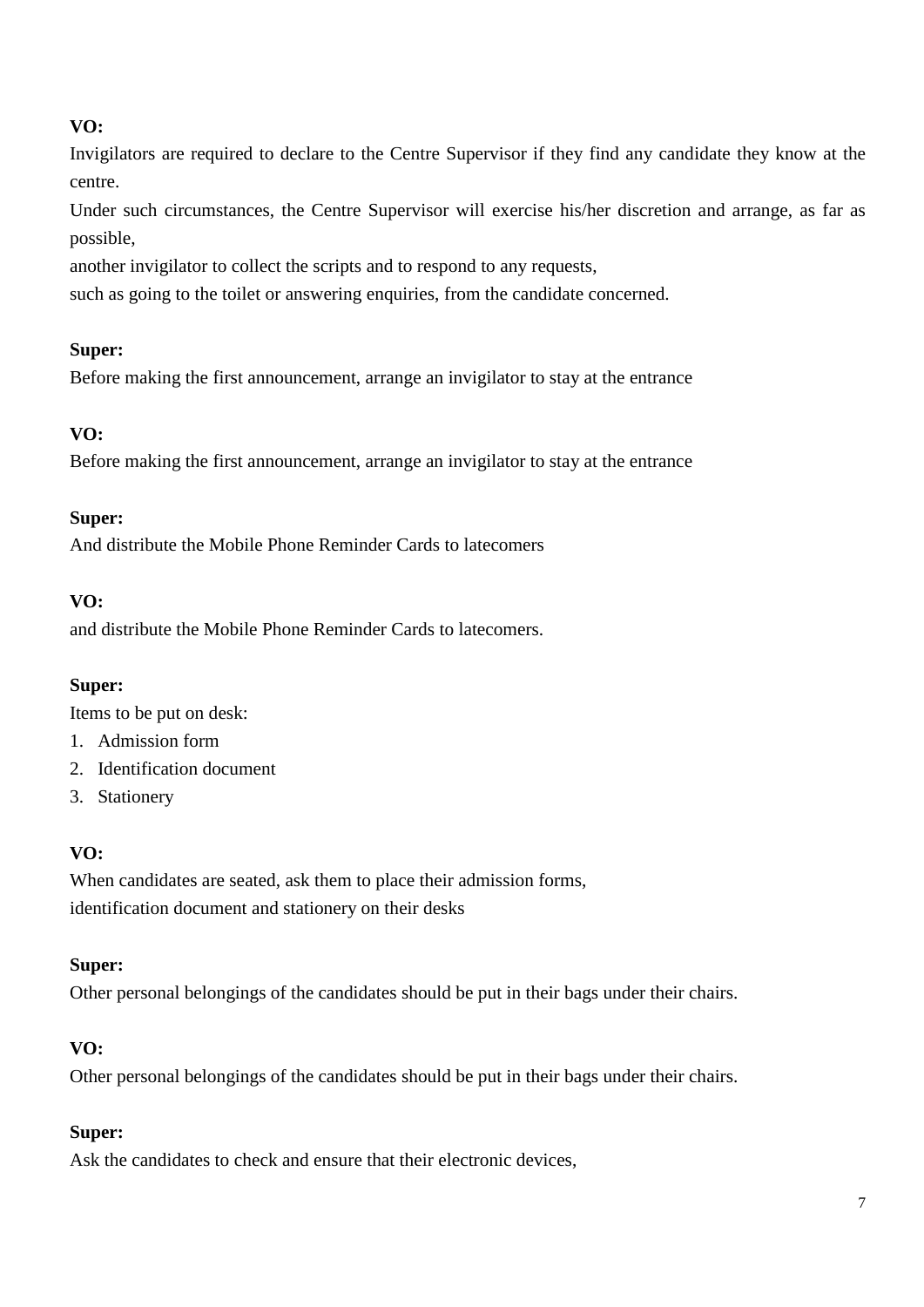including mobile phones, have been switched off.

### **VO:**

Ask the candidates to check and ensure that their electronic devices, including mobile phones, have been switched off.

### **Super:**

Mobile phones with batteries removed if possible should be put under the candidates' chairs in a position clearly visible to the invigilators

## **VO:**

Mobile phones with batteries removed if possible should be put under the candidates' chairs in a position clearly visible to the invigilators.

### **Super:**

If candidates are going to use a calculator, they should remove the calculator cover / jacket

### **VO:**

If candidates are going to use a calculator, they should remove the calculator cover or jacket

### **Super:**

and place it inside their bag or under their chair during the examination

### **VO:**

and place it inside their bag or under their chair during the examination.

### **Super:**

During the examination

### **VO:**

During the examination, invigilators should check if candidates have written any notes or formulae on the surface of their calculators.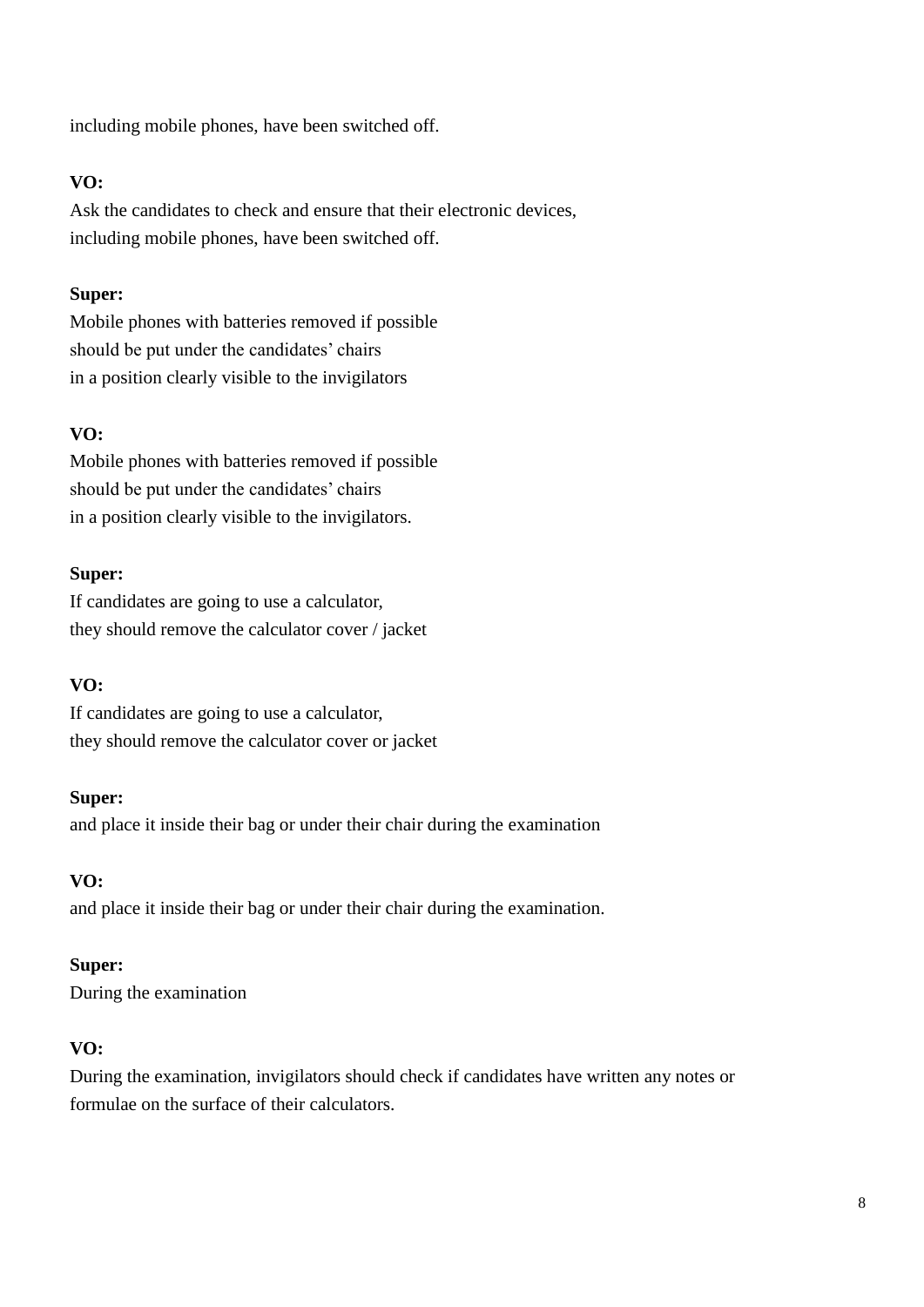During the examination SR4g report form

### **VO:**

If so, the candidate concerned should be told to stay behind after the examination to complete a report. For detailed handling procedures, please refer to Part 9 of the video: Handling of Suspected Cheating.

### **Super:**

Check the following items:

- 1. Barcode sheets
- 2. Answer books / multiple-choice answer sheets

### **VO:**

Ask candidates to check the barcode sheets and answer books or multiple-choice answer sheets on their desks.

#### **Super:**

Before the distribution of question papers, check the question paper packets again to confirm that the question papers are for the correct session.

#### **VO:**

Before the distribution of question papers, check the question paper packets again to confirm that the question papers are for the correct session.

### **Super:**

Open the packets of the question papers in front of the invigilators and candidates Count to see if there are sufficient copies.

### **VO:**

Open the packets of the question papers in front of the invigilators and candidates. Count to see if there are sufficient copies.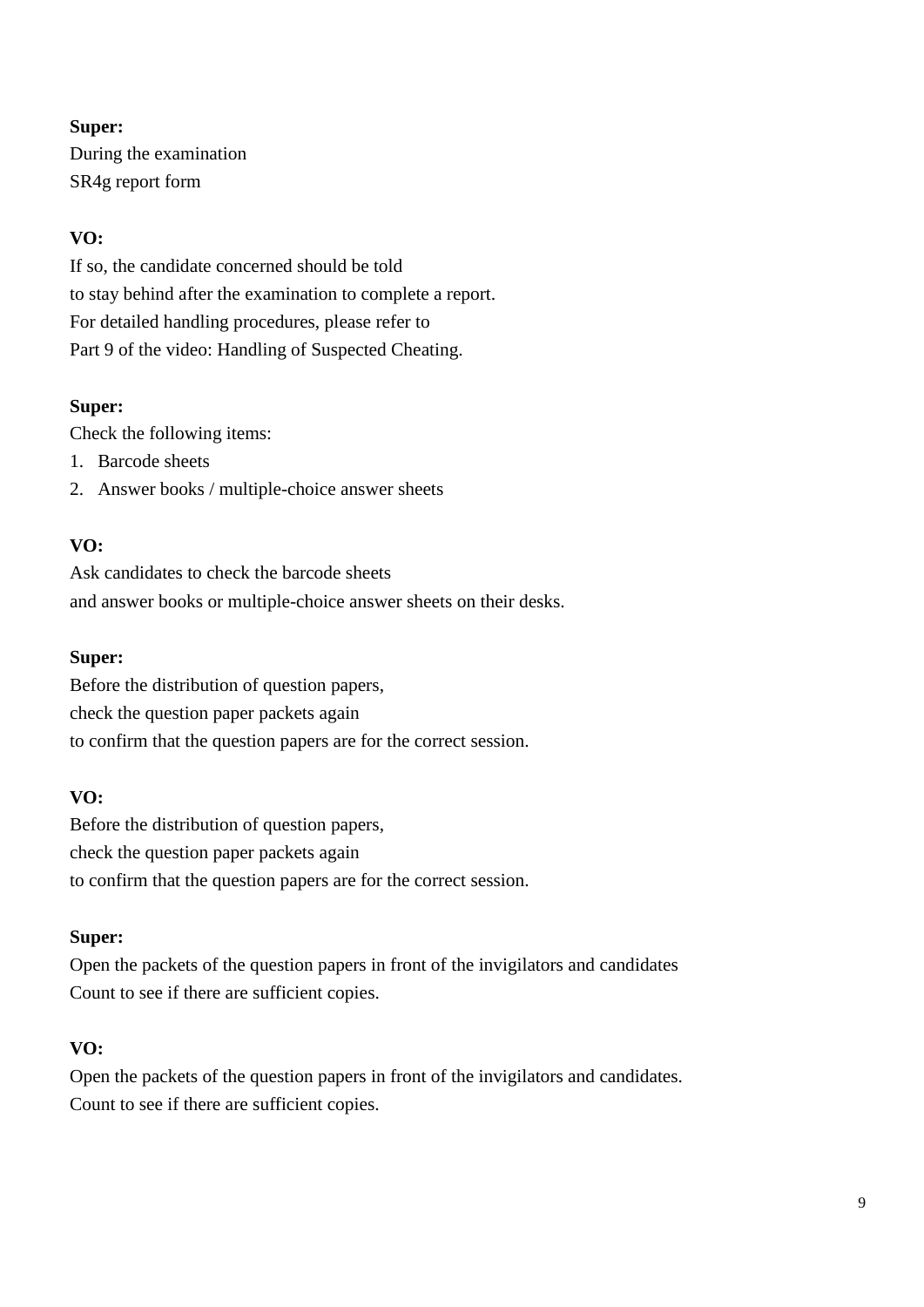Distribute the question papers with the cover of the question papers facing up

## **VO:**

Distribute the question papers with the cover of the question papers facing up.

## **Super:**

If any writing is found on a candidate's rough-work sheet during the distribution of question papers/questions-answer books invigilators should collect the rough-work sheet immediately and replace it with a new one

# **VO:**

If any writing is found on a candidate's rough-work sheet during the distribution of question papers/questions-answer books invigilators should collect the rough-work sheet immediately and replace it with a new one

## **Super:**

When every candidate has been given a copy of the question paper or question-answer book, ask candidates to read the instructions printed on the cover and check the number of pages and the questions.

## **VO:**

When every candidate has been given a copy of the question paper or question-answer book, ask candidates to read the instructions printed on the cover and check the number of pages and the questions.

## **Super:**

Instruct candidates to close the question paper after checking.

## **VO:**

Instruct candidates to close the question paper after checking.

## **Super:**

Check if there is any Special Notice for the session. If yes, make an announcement according to the instructions in the Special Notice and put down the content of the Special Notice on the board.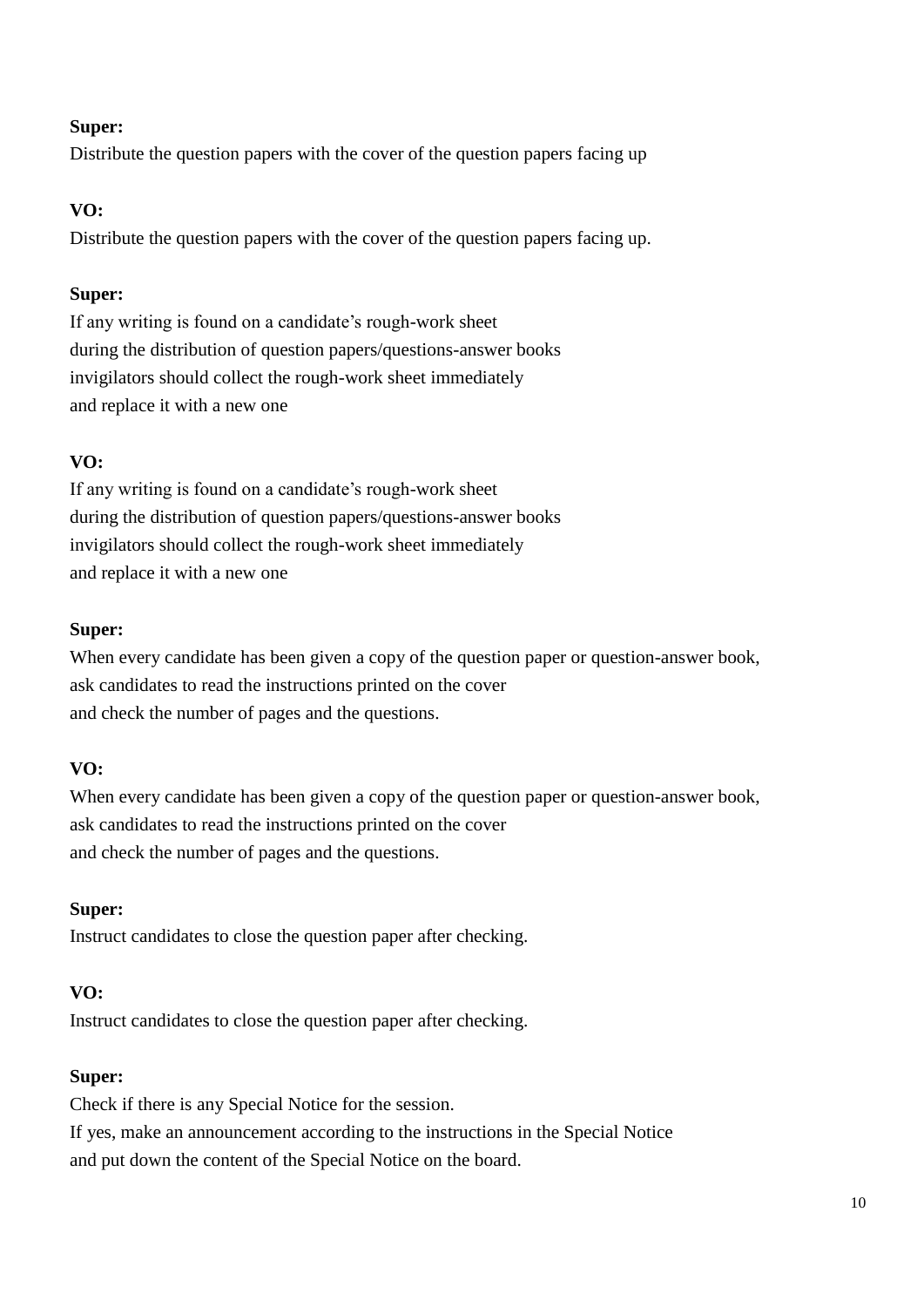Check if there is any Special Notice for the session. If yes, make an announcement according to the instructions in the Special Notice and put down the content of the Special Notice on the board.

### **Super:**

Distribute copies to invigilators and instruct them to notify latecomers

### **VO:**

Distribute copies to invigilators and instruct them to notify latecomers.

#### **Super:**

If there are no questions from the candidates, announce the start of the examination.

### **VO:**

If there are no questions from the candidates, announce the start of the examination.

#### **Super:**

Write the actual starting and finishing times of the examination on the board Make sure that the candidates are given the full amount of time for the examination

### **VO:**

Write the actual starting and finishing time of the examination on the board. Make sure that the candidates are given the full amount of time for the examination.

#### **Super:**

Starting from the 2019 HKDSE, a digital timer is available on the PECSS desktop for timing of examinations. Apart from providing a countdown of the examination time, reminders of the last 15 minutes, last 5 minutes and end of the examination session will be popped up on

### **VO:**

Starting from the 2019 HKDSE,

the screen automatically.

a digital timer is available on the PECSS desktop for timing of examinations.

Apart from providing a countdown of the examination time,

reminders of the last 15 minutes, last 5 minutes and end of the examination session will be popped up on the screen automatically.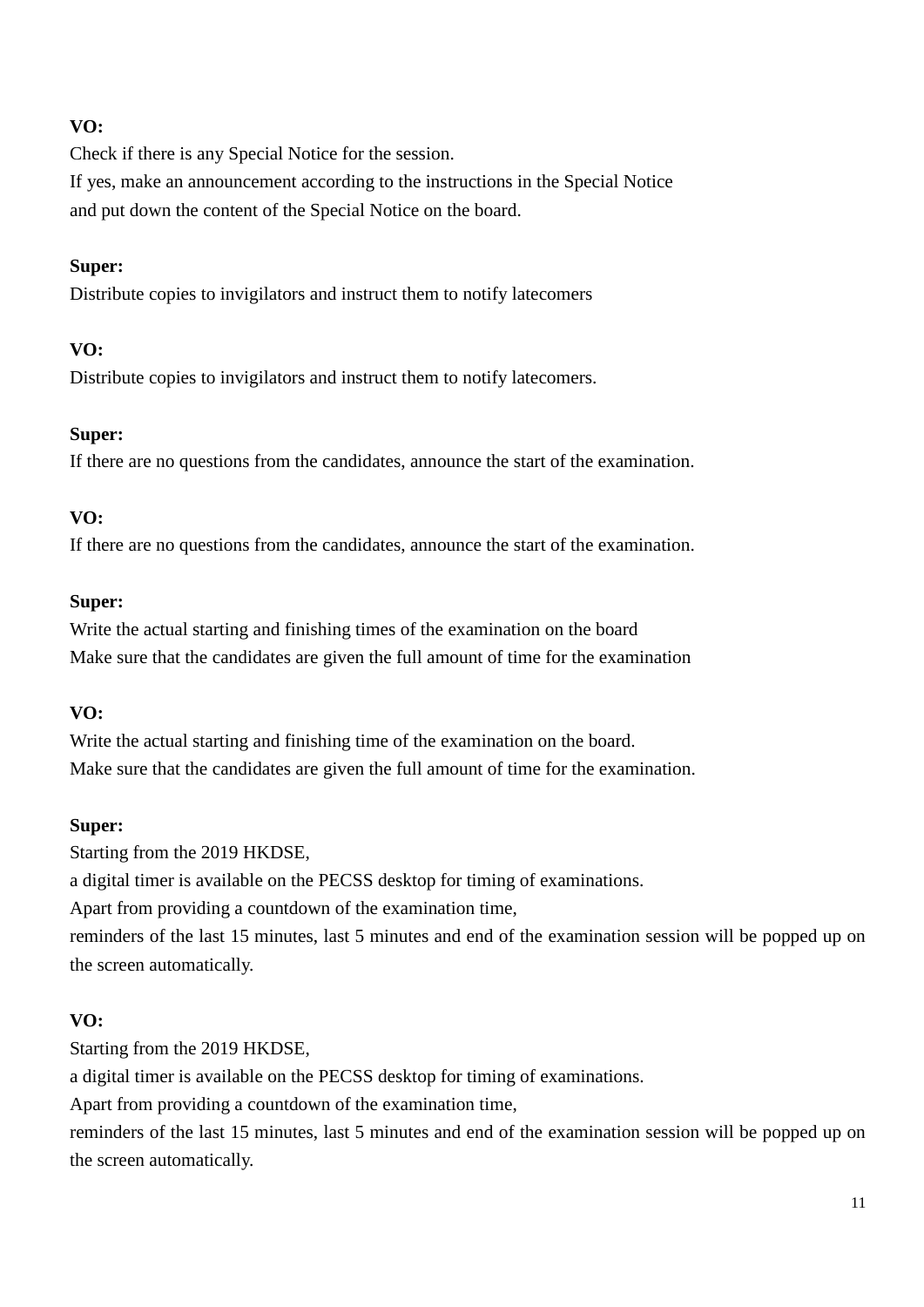If there is a clock visible to candidates at the centre and is functioning properly, refer to this clock for timing the examination

### **VO:**

If there is a clock visible to candidates at the centre and is functioning properly, refer to this clock for timing the examination.

### **Super:**

If there is more than one clock in the hall, please use the clock facing the candidates.

## **VO:**

If there is more than one clock in the hall, please use the clock facing the candidates.

### **Super:**

If not, tell the candidates that you are referring to your watch in timing the examination.

### **VO:**

If not, tell the candidates that you are referring to your watch in timing the examination.

### **Super:**

Centre Supervisor should check the examination time with an invigilator to avoid any discrepancy.

### **VO:**

Centre Supervisor should check the examination time with an invigilator to avoid any discrepancy.

### **Super:**

Candidates must maintain absolute silence and must not disturb, speak or give signals to other candidates

### **VO:**

Candidates must maintain absolute silence and must not disturb, speak or give signals to other candidates

### **Super:**

after entering the examination room, otherwise, they will risk a mark penalty.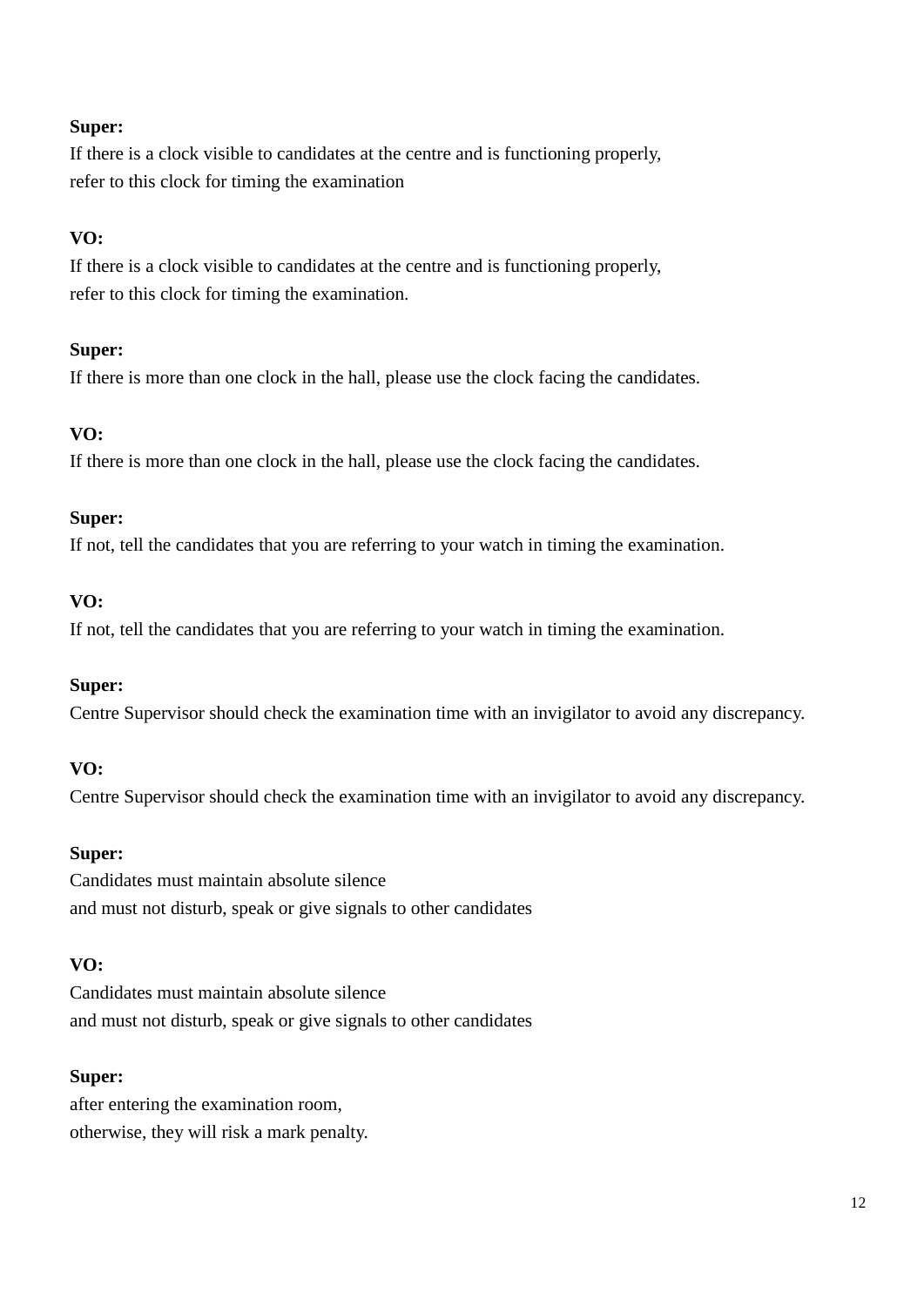after entering the examination room, otherwise, they will risk a mark penalty.

### **Super:**

If you find any candidates disturbing other candidates by making noise or doing other acts during the examination

### **VO:**

If you find any candidates disturbing other candidates by making noise or doing other acts during the examination

### **Super:**

You may relocate them to another seat

### **VO:**

You may relocate them to another seat.

### **Super:**

Candidates who misbehave or act maliciously in such a way that they upset the conduct of the examination

### **VO:**

Candidates who misbehave or act maliciously in such a way that they upset the conduct of the examination

### **Super:**

e.g. being excessively rude to centre staff or examiners

## **VO:**

e.g. being excessively rude to centre staff or examiners

### **Super:**

repeatedly disobeying centre staff's reasonable instructions

### **VO:**

repeatedly disobeying centre staff's reasonable instructions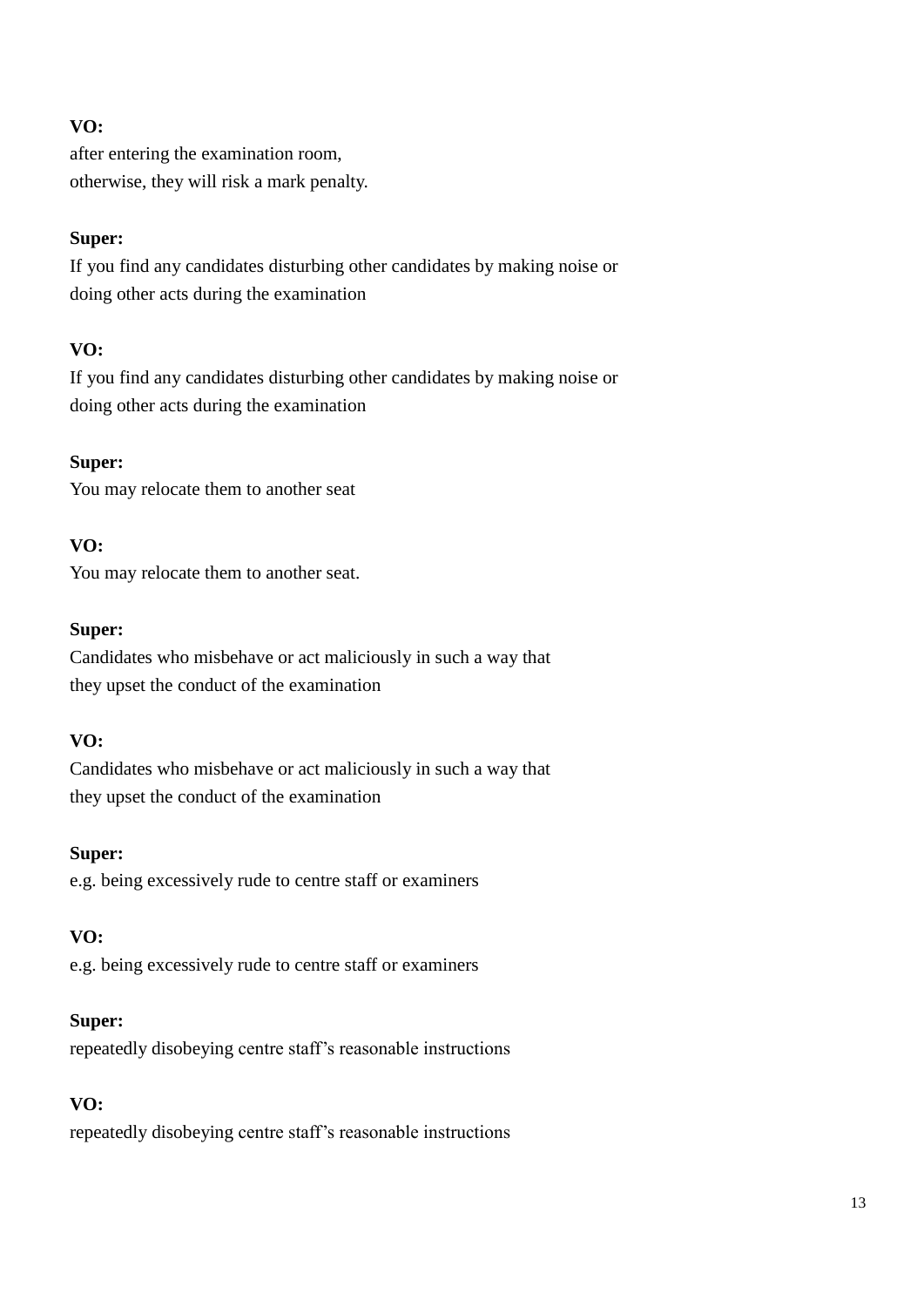should be warned that subject downgrading or subject disqualification will be imposed.

# **VO:**

should be warned that subject downgrading or subject disqualification will be imposed.

# **Super:**

SR4g report form

# **VO:**

Ask the candidates concerned to complete and sign on the SR4g report form for follow up by the HKEAA.

# **Super:**

Room Temperature

# **VO:**

If a candidate complains about the room temperature, the Centre Supervisor/invigilators should try their best to solve the problem on the spot. For example, adjust the temperature of the air conditioners if the candidate complains the examination centre being too cold.

# **Super:**

Room Temperature

# **VO:**

If some candidates put on their jackets because of the low temperature, invigilation staff can take the initiative to adjust the room temperature by switching off some of the ventilators or lowering their outputs.

# **Super:**

Undesirable conditions at candidate's desk Insufficient lighting Noise disturbance Dripping water

# **VO:**

If a candidate seeks help from an invigilator about the undesirable conditions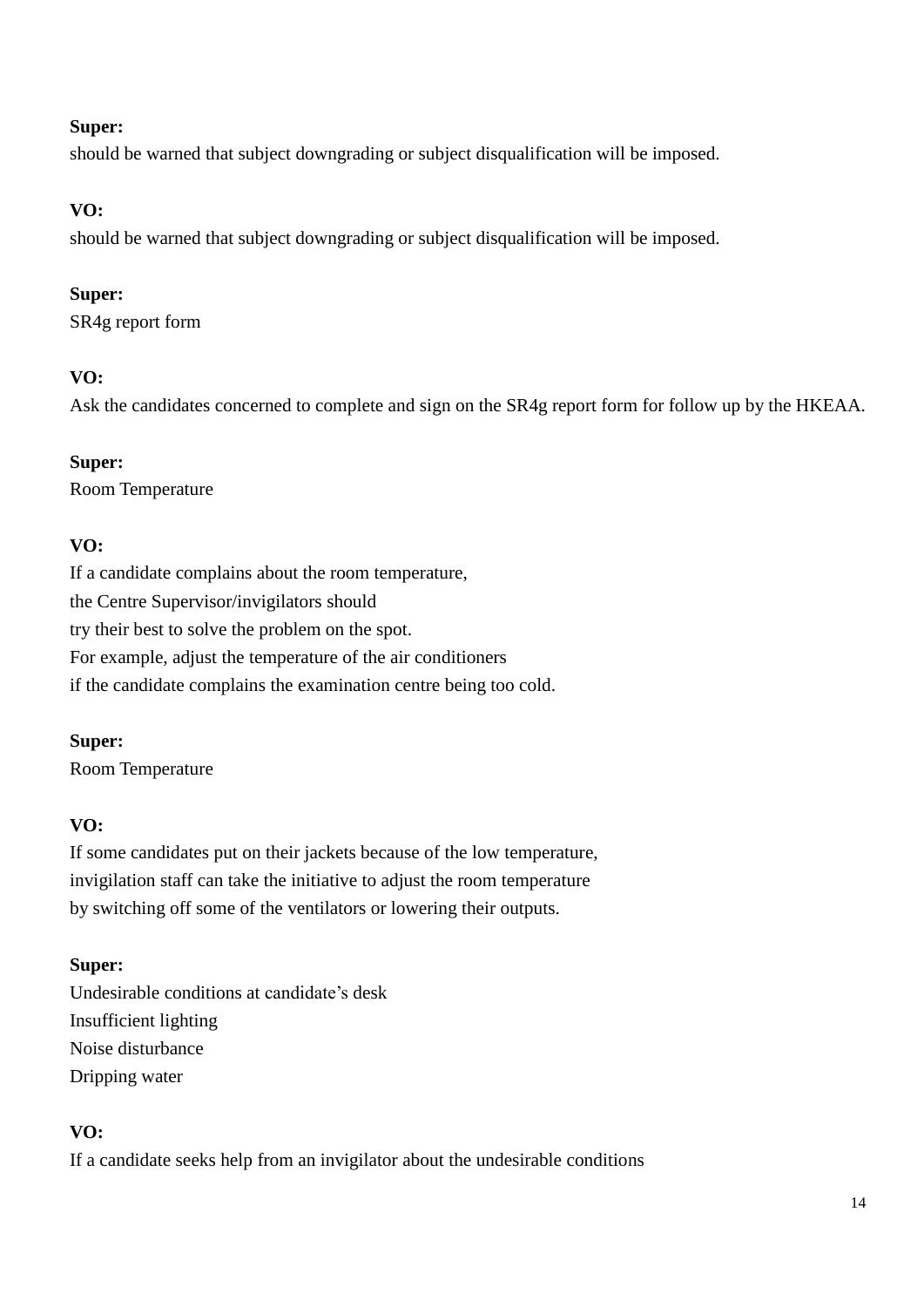at his/her desk e.g. insufficient lighting, noise disturbance, dripping water

#### **Super:**

Undesirable conditions at candidate's desk

#### **VO:**

The invigilator should try his/her best to solve the problem on the spot for the candidate.

#### **Super:**

Undesirable conditions at candidate's desk

#### **VO:**

If the conditions cannot be improved but the need is genuine and a spare seat is available at the centre, the invigilator may arrange another seat for the candidate

**Super:** SR4g report form

### **VO:**

and report the case to the HKEAA by completing Report Form SR4g.

#### **Super:**

When dealing with candidates' complaints about centre conditions or reception in the listening components

### **VO:**

When dealing with candidates' complaints about centre conditions or reception in the listening components

#### **Super:**

The Centre Supervisor should make sure that the complaints are made on the spot when the undesirable conditions arise.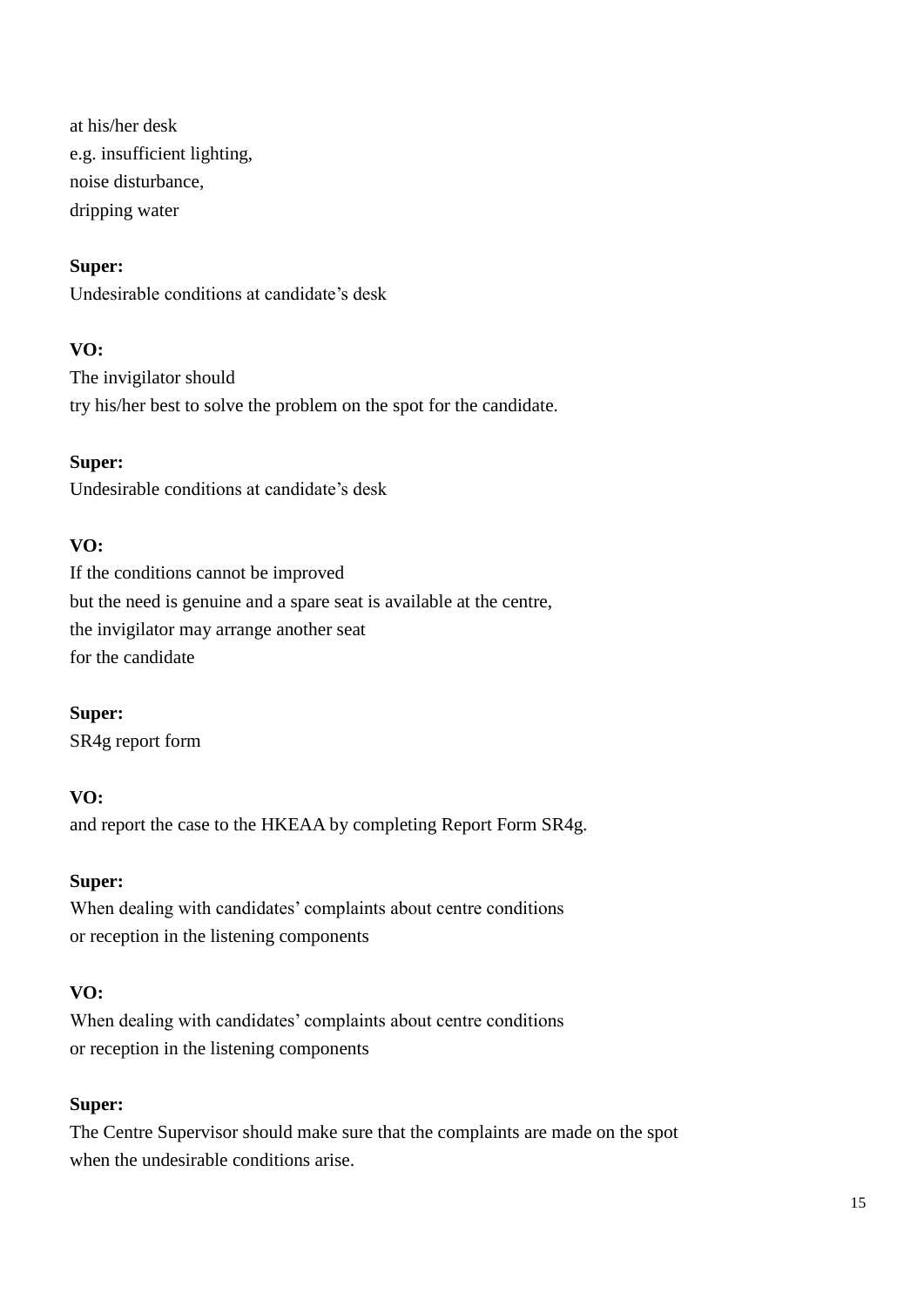The Centre Supervisor should make sure that the complaints are made on the spot when the undesirable conditions arise.

### **Super:**

Upon confirmation,

the Centre Supervisor should record as far as possible the details of each complaint e.g. time and duration of the noise/disturbance and fill out an SR4g report form for the HKEAA to follow up.

# **VO:**

Upon confirmation, the Centre Supervisor should record as far as possible the details of each complaint e.g. time and duration of the noise/disturbance and fill out an SR4g report form for the HKEAA to follow up.

### **Super:**

If candidates do not seek help from an invigilator at the time the undesirable conditions arise but ask for special consideration after the examination, the request will not be entertained.

## **VO:**

If candidates do not seek help from an invigilator at the time the undesirable conditions arise but ask for special consideration after the examination, the request will not be entertained.

### **Super:**

During the examination Cover Inner Pages

## **VO:**

For conventional papers, except for listening papers, candidates should write their candidate number and affix their barcode labels in the designated spaces on the cover and inner pages of the answer scripts, including supplementary answer sheets and graph papers used during the examination.

## **Super:**

During the examination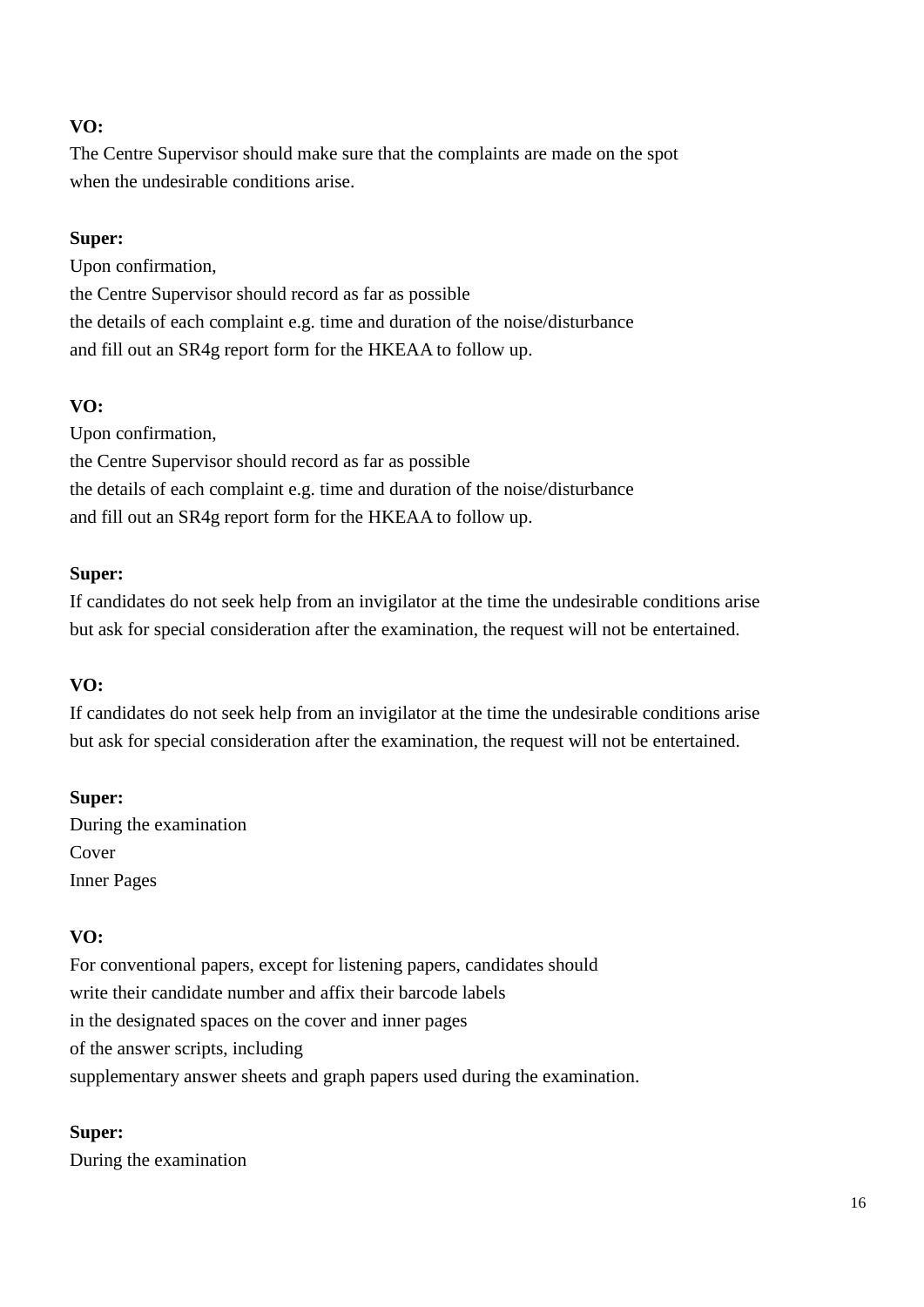For multiple choice papers, candidates should write their candidate number and name, sign and affix a barcode label in the designated space on the multiple choice answer sheet during the examination.

### **Super:**

Late Candidates

## **VO:**

If there are latecomers, they should be admitted to take the examination regardless of the time of arrival The invigilator should remind the candidates to switch off their mobile phones via a Mobile Phone Reminder Card. Then show them to their seats immediately.

No extra examination time would be given to any latecomers.

### **Super:**

About 15 minutes after the start of the examination, arrange invigilators to check candidates' admission forms

## **VO:**

About 15 minutes after the start of the examination, arrange invigilators to check candidates' admission forms

### **Super:**

and take attendance by using the barcode scanners.

## **VO:**

and take attendance by using the barcode scanners.

## **Super:**

Candidates should occupy the seat assigned to them in accordance with the seat number stated on their admission form

## **VO:**

Candidates should occupy the seat assigned to them in accordance with the seat number stated on their admission form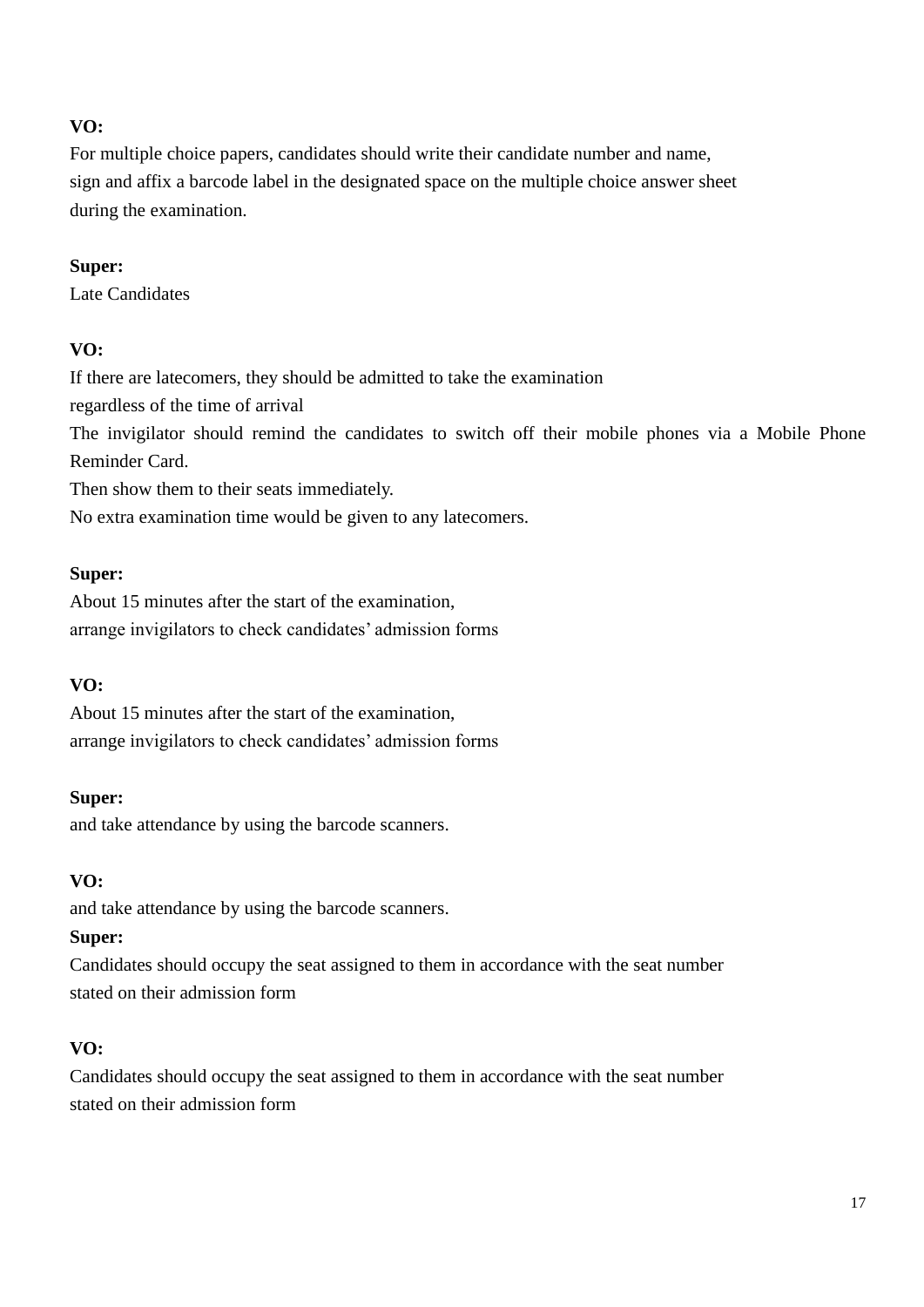and have the responsibility to check that they affix the correct barcode labels on their answer scripts

### **VO:**

and have the responsibility to check that they affix the correct barcode labels on their answer scripts.

### **Super:**

Invigilators should check the barcode labels used by the candidates against their admission forms carefully

## **VO:**

Invigilators should check the barcode labels used by the candidates against their admission forms carefully.

### **Super:**

Any errors in the use of the personalised barcode labels may affect the recording of the examination results

### **VO:**

Any errors in the use of the personalised barcode labels may affect the recording of the examination results.

### **Super:**

About 30 minutes after the start of the examination, collect the question papers, answer books and other examination materials from vacant seats. The Centre Supervisor should assign one of the invigilators to scan the unused barcode sheets to collect the absentees' records.

### **VO:**

About 30 minutes after the start of the examination, collect the question papers, answer books and other examination materials from vacant seats.

The Centre Supervisor should assign one of the invigilators

to scan the unused barcode sheets to collect the absentees' records.

### **Super:**

Supplementary answer sheets and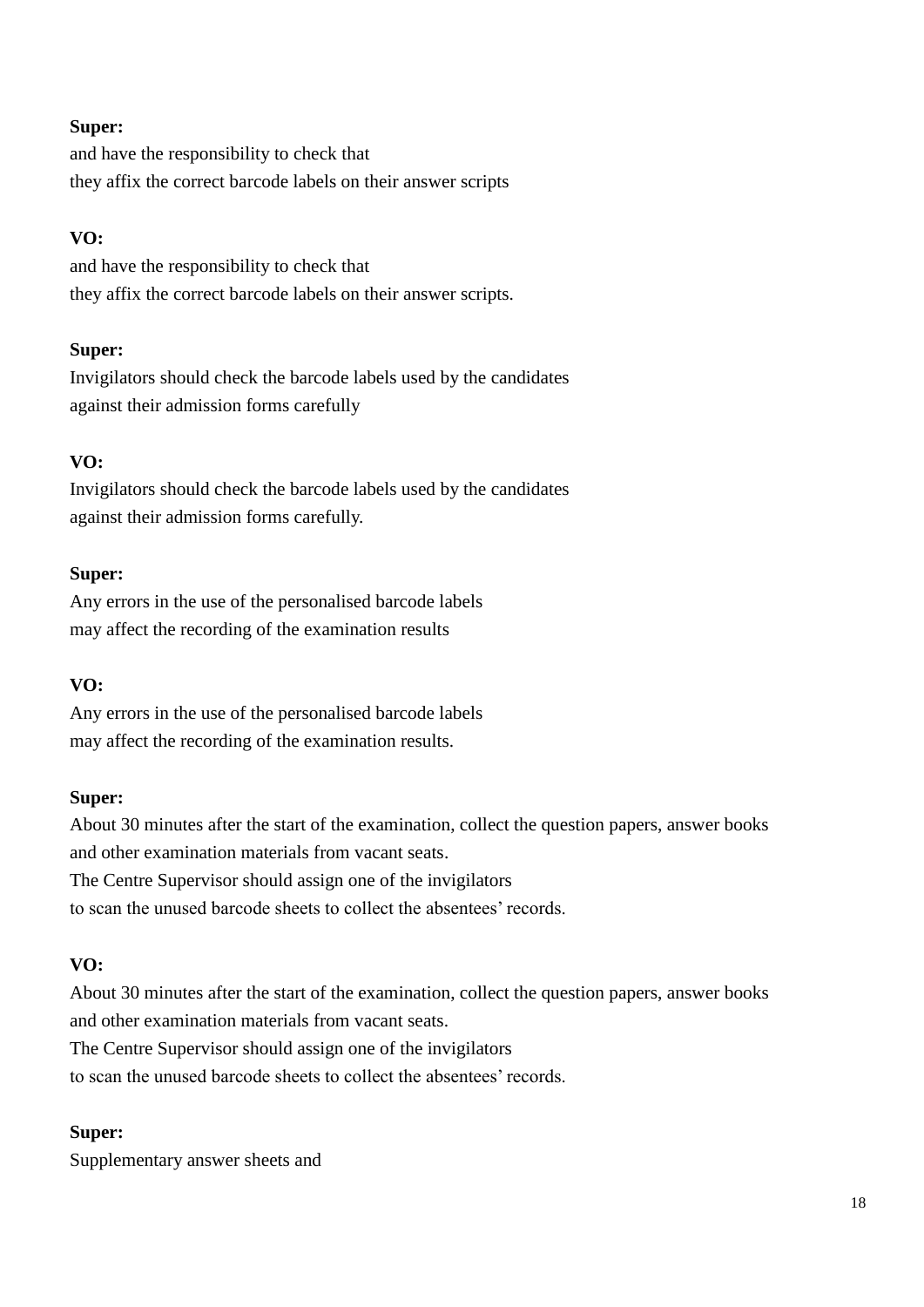graph papers should be provided to candidates on request

# **VO:**

Supplementary answer sheets and graph papers should be provided to candidates on request.

# **Super:**

Invigilators should always keep sufficient copies on hand so as to provide prompt assistance to the candidates

# **VO:**

Invigilators should always keep sufficient copies on hand so as to provide prompt assistance to the candidates.

# **Super:**

Strings should also be given to candidates

# **VO:**

Strings should also be given to candidates

## **Super:**

for tying the supplementary answer sheets/graph papers to their answer scripts

## **VO:**

for tying the supplementary answer sheets/graph papers to their answer scripts.

## **Super:**

The candidates should be reminded to stick a barcode label on each supplementary answer sheet and graph paper.

## **VO:**

The candidates should be reminded to stick a barcode label on each supplementary answer sheet and graph paper.

## **Super:**

Each A3 supplementary answer sheet consists of four A4 pages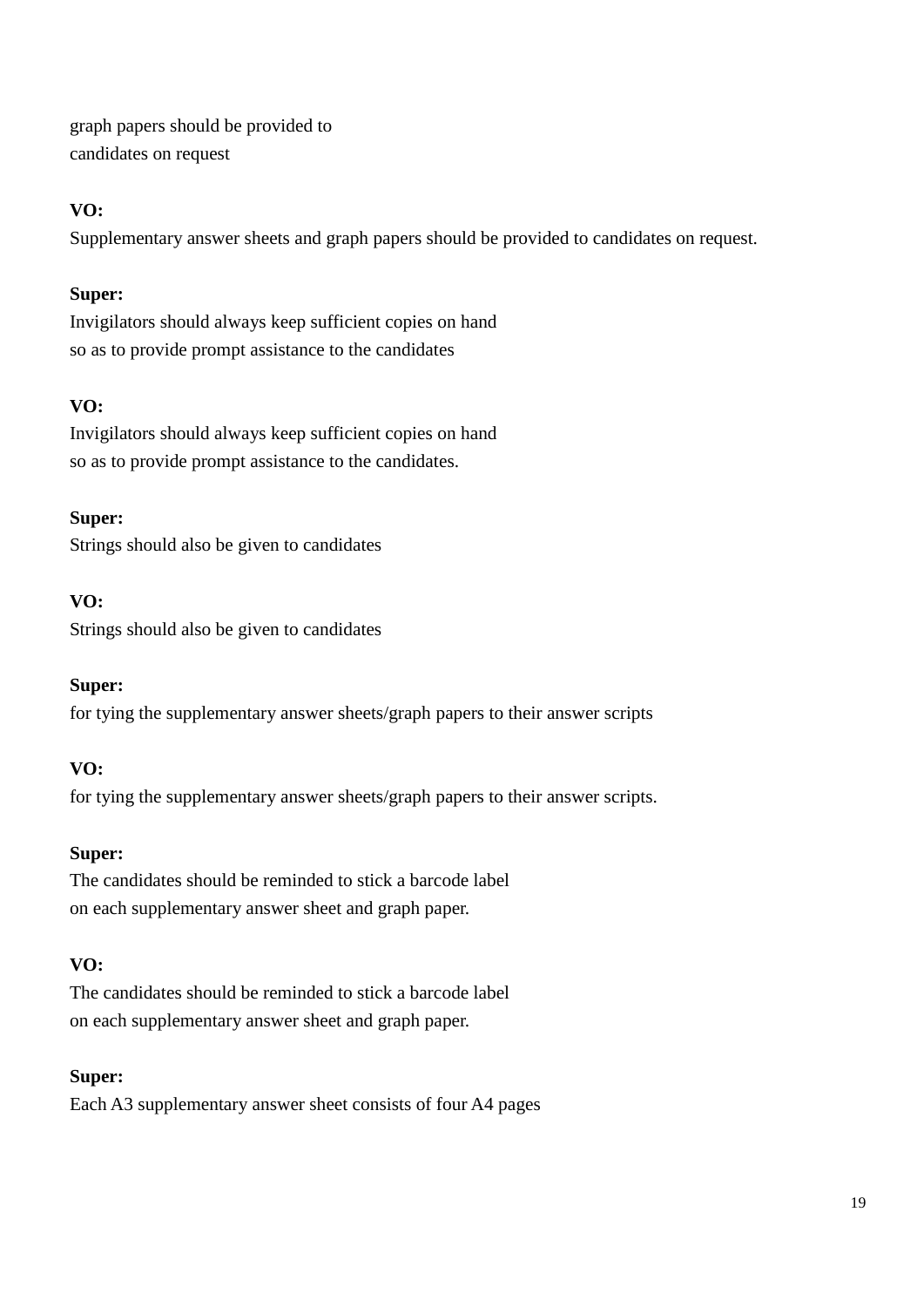Each A3 Supplementary answer sheet consists of four A4 pages

# **Super:**

Each page should be used for answering one single question only

# **VO:**

Each page should be used for answering one single question only

# **Super:**

However, candidates may put their answers to different questions on separate pages of the same supplementary answer sheet

# **VO:**

However, candidates may put their answers to different questions on separate pages of the same supplementary answer sheet

# **Super:**

and mark the correct question number box on each page rather than using a separate supplementary answer sheet for each question

# **VO:**

and mark the correct question number box on each page rather than using a separate supplementary answer sheet for each question.

## **Super:**

Papers require the use of more than one answer book or question-answer book for different sections: English Language Paper 1 and Paper 3 Health Management and Social Care Paper 2 Design and Applied Technology Paper 2E candidates should use separate supplementary answer sheets for each section and fasten them with string inside the relevant answer book/question-answer book.

# **VO:**

In case a paper requires the use of more than one answer book/question-answer book for different sections, candidates should use separate supplementary answer sheets for each section and fasten them with string inside the relevant answer book/question-answer book.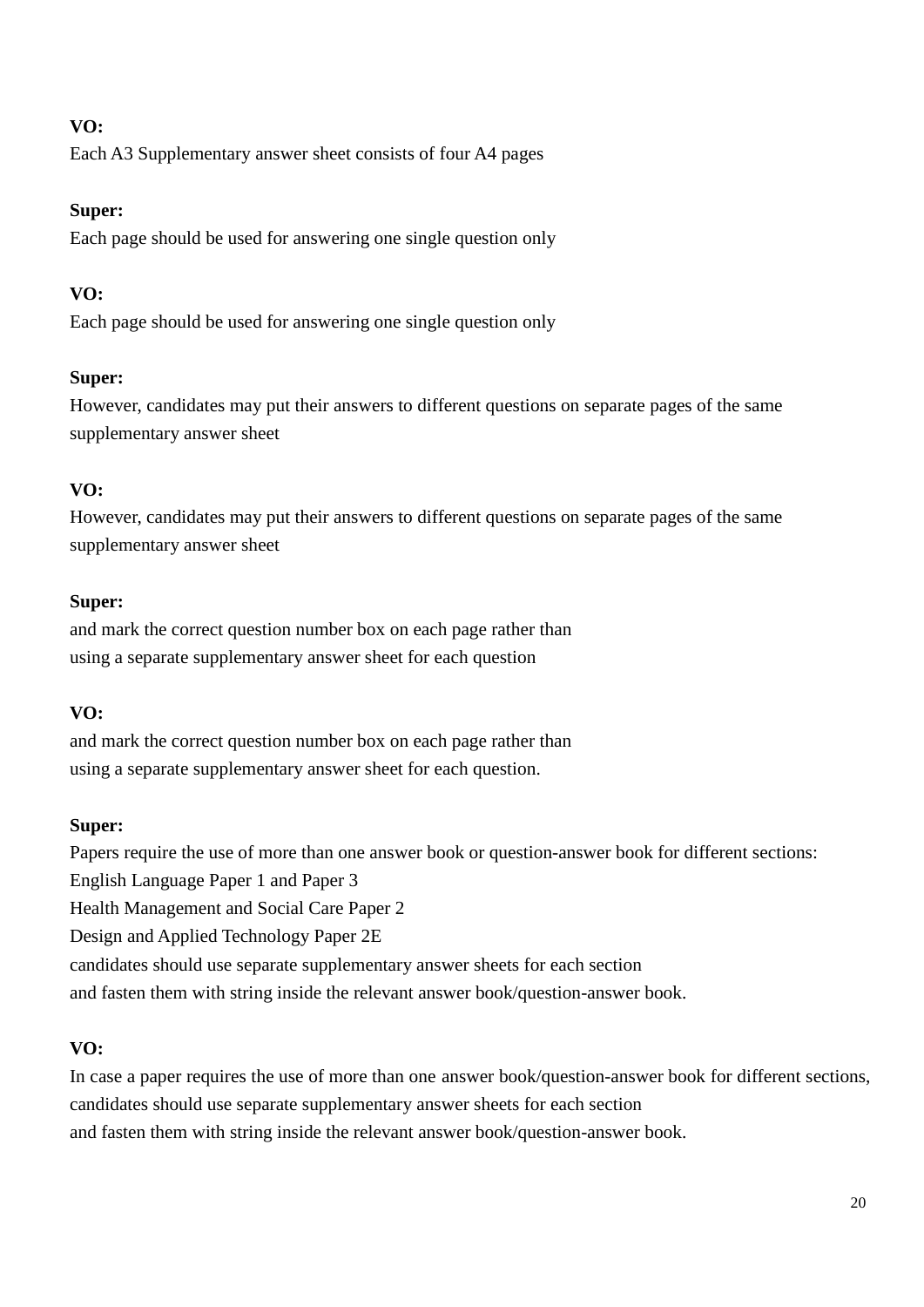In multiple-choice and listening examinations

# **VO:**

Candidates are not allowed to leave early in multiple-choice and listening examinations.

# **Super:**

In other examinations

# **VO:**

For conventional examinations, they may request to leave early after the first 30 minutes and before the last 15 minutes. Remind invigilators to check the answer scripts of early leavers to confirm that they have written their candidate numbers, filled in the question number boxes and affixed barcode labels on the scripts before allowing them to leave.

# **Super:**

Nobody is allowed to take away the question papers until the end of the examination

# **VO:**

Nobody is allowed to take away the question papers until the end of the examination.

# **Super:**

If a candidate requests to go to the toilet

# **VO:**

If a candidate requests to go to the toilet

## **Super:**

assign an invigilator to accompany the candidate

## **VO:**

assign an invigilator to accompany the candidate.

## **Super:**

The invigilator should record the candidate number and the time that the candidate leaves the examination room for the toilet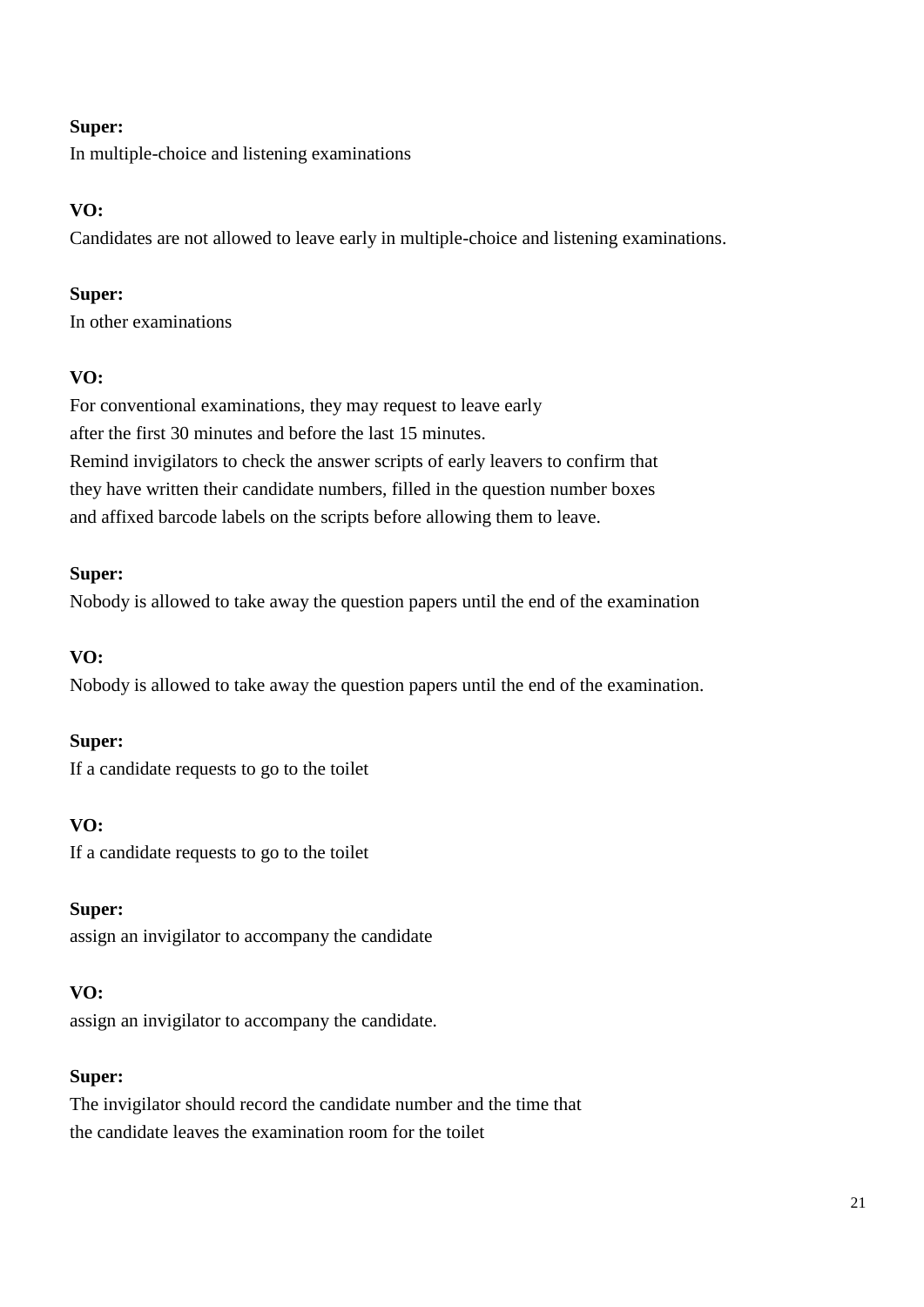The invigilator should record the candidate number and the time that the candidate leaves the examination room for the toilet **Super:** on Report Form SR4t

## **VO:**

on Report Form SR4t.

### **Super:**

Candidates are not allowed to bring the question paper and the answer scripts to the toilet

## **VO:**

Candidates are not allowed to bring the question papers and the answer scripts to the toilet.

### **Super:**

Towards the end of the examination, remind candidates of the time left by making the '15 minutes left' and '5 minutes left' announcements

### **VO:**

Towards the end of the examination, remind candidates of the time left by making the '15 minutes left' and '5 minutes left' announcements.

### **Super:**

Reminders of the last 15 minutes, last 5 minutes and the end of the examination will also be prompted on the PECSS screen automatically.

### **VO:**

Reminders of the last 15 minutes, last 5 minutes and the end of the examination will also be prompted on the PECSS screen automatically.

### **Super:**

Remind candidates to check their answer scripts to confirm

## **VO:**

Remind candidates to check their answer scripts to confirm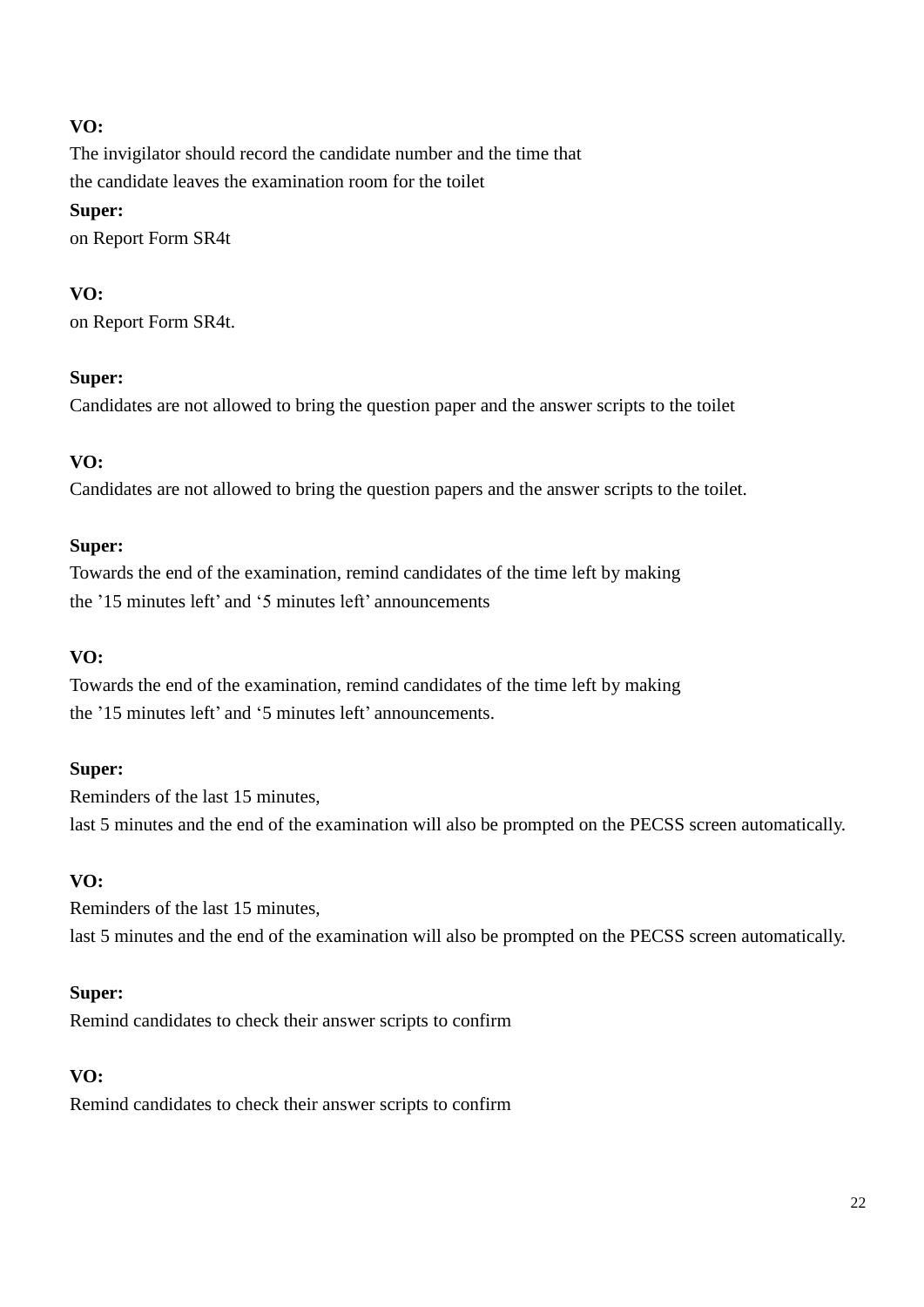that they have written their candidate numbers, filled in the question number boxes and affixed barcode labels on their scripts

# **VO:**

that they have written their candidate numbers, filled in the question number boxes and affixed barcode labels on their scripts.

### **Super:**

Candidates who report to the HKEAA after the examination about not following the instruction of writing the correct question numbers / marking the correct question number boxes or not sticking barcode labels will NOT be followed up individually. The scripts of all candidates will be handled according to the stipulated procedures.

## **VO:**

Candidates who report to the HKEAA after the examination about not following the instruction of writing the correct question numbers/marking the correct question number boxes or not sticking barcode labels will NOT be followed up individually. The scripts of all candidates will be handled according to the stipulated procedures.

## **Super:**

When time is up

## **VO:**

When the time is up, make the announcement to ask candidates to stop working.

## **Super:**

When time is up

## **VO:**

From this moment, candidates are not allowed to hold any stationery or work on their answer books including affixing barcode labels, using an eraser or filling in question numbers after the 'Stop working' announcement.

## **Super:**

When time is up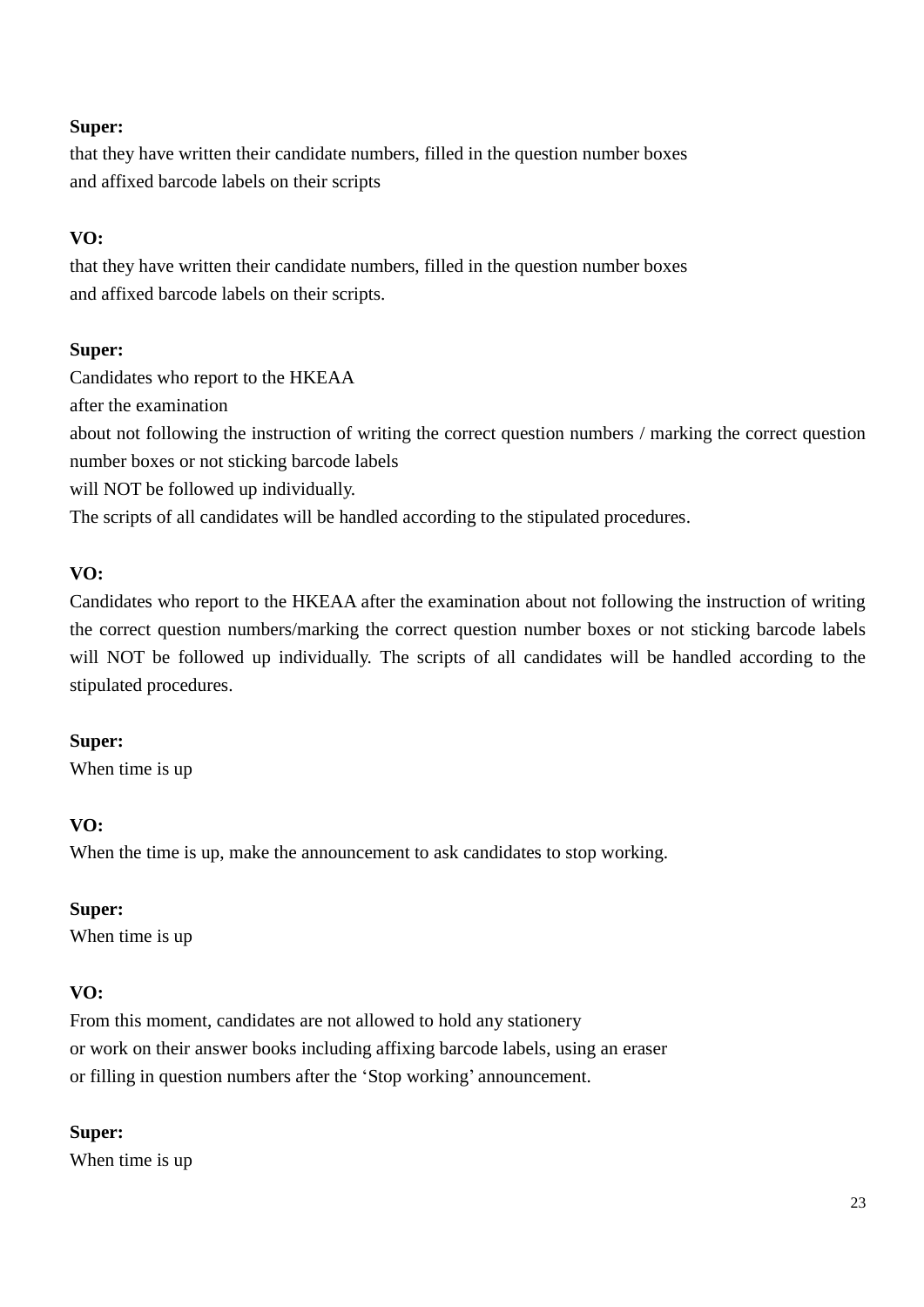If they try to do so, this will lead to a mark penalty.

### **Super:**

After the 'Stop working' announcement

## **VO:**

If an invigilator discovers that a candidate has not put down his/her candidate number on his/her answer script after the end of the examination, the candidate can be allowed to do so under the supervision of the invigilator.

### **Super:**

After the "Stop working" announcement

## **VO:**

In case a candidate has not stuck a barcode label on the cover of his/her answer book or question-answer book, the candidate should be asked to stick a barcode label on the cover under the supervision of the invigilator in order to facilitate the scanning of the answer scripts.

## **Super:**

After the "Stop working" announcement SR4b report form

### **VO:**

A report must be made on Report Form SR4b for the HKEAA to follow up.

### **Super:**

Arrange invigilators to collect answer books and examination materials

## **VO:**

Arrange invigilators to collect answer books and examination materials.

## **Super:**

Invigilators should pay attention to the fact that candidates should not remove any pages from an answer book or question-answer book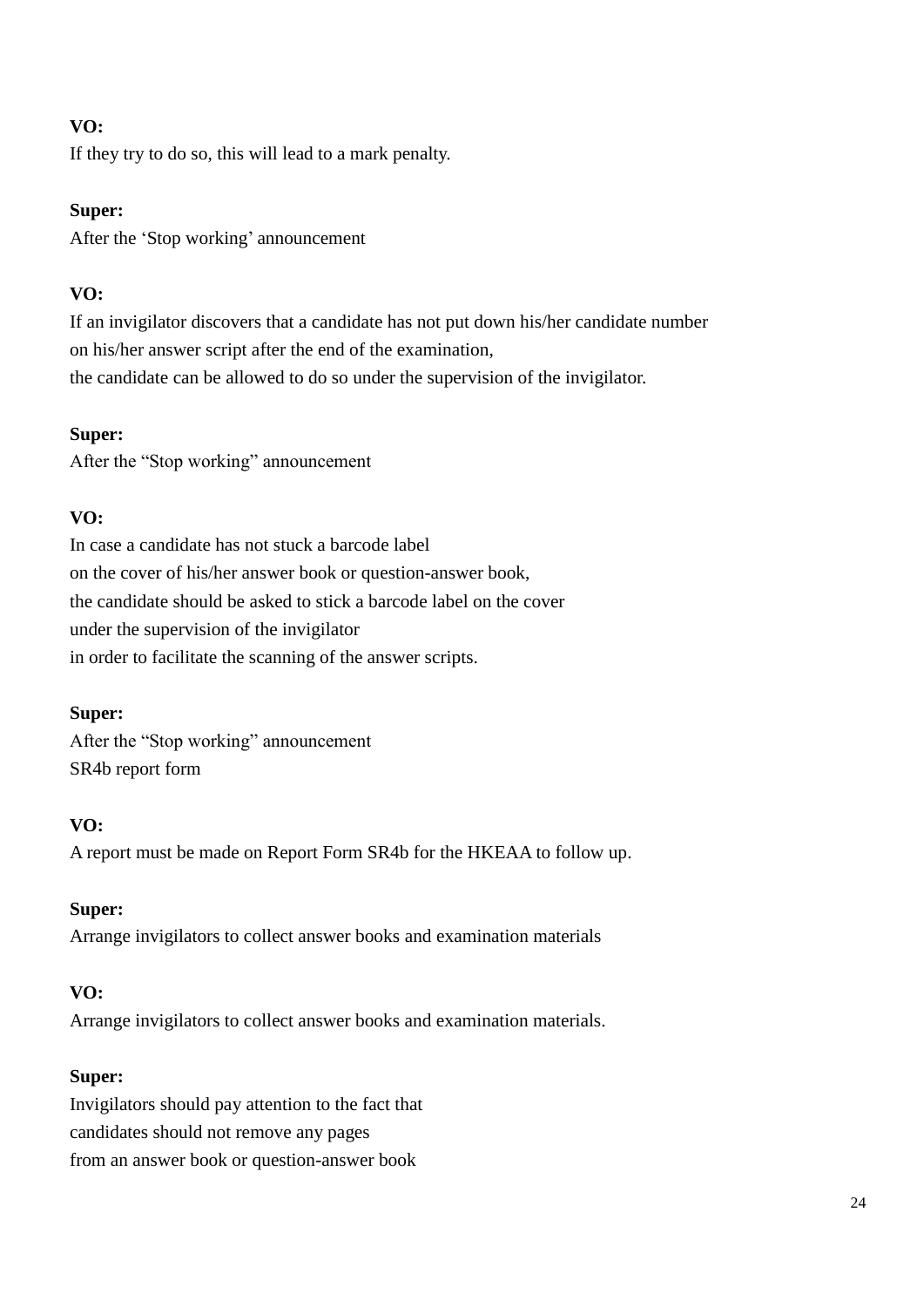even if they have not written anything on those pages or tear the supplementary answer sheet/graph paper/worksheet into smaller parts. Otherwise, they risk a mark penalty or even disqualification from the whole examination.

### **VO:**

Invigilators should pay attention to the fact that candidates should not remove any pages from an answer book or question-answer book even if they have not written anything on those pages. or tear the supplementary answer sheet/graph paper/worksheet into smaller parts. Otherwise, they risk a mark penalty or even disqualification from the whole examination.

### **Super:**

Candidates must also fasten all supplementary answer sheets and graph papers to their answer book with string

### **VO:**

Candidates must also fasten all supplementary answer sheets and graph papers to their answer book with string.

### **Super:**

After the collection of answer scripts, invigilators should count them and scan the barcode labels on the cover of the answer scripts

## **VO:**

After the collection of answer scripts, invigilators should count them and scan the barcode labels on the cover of the answer scripts.

### **Super:**

Then, pack the answer scripts in the envelopes provided

## **VO:**

Then, pack the answer scripts in the envelopes provided.

### **Super:**

Seal and sign on the flap with an invigilator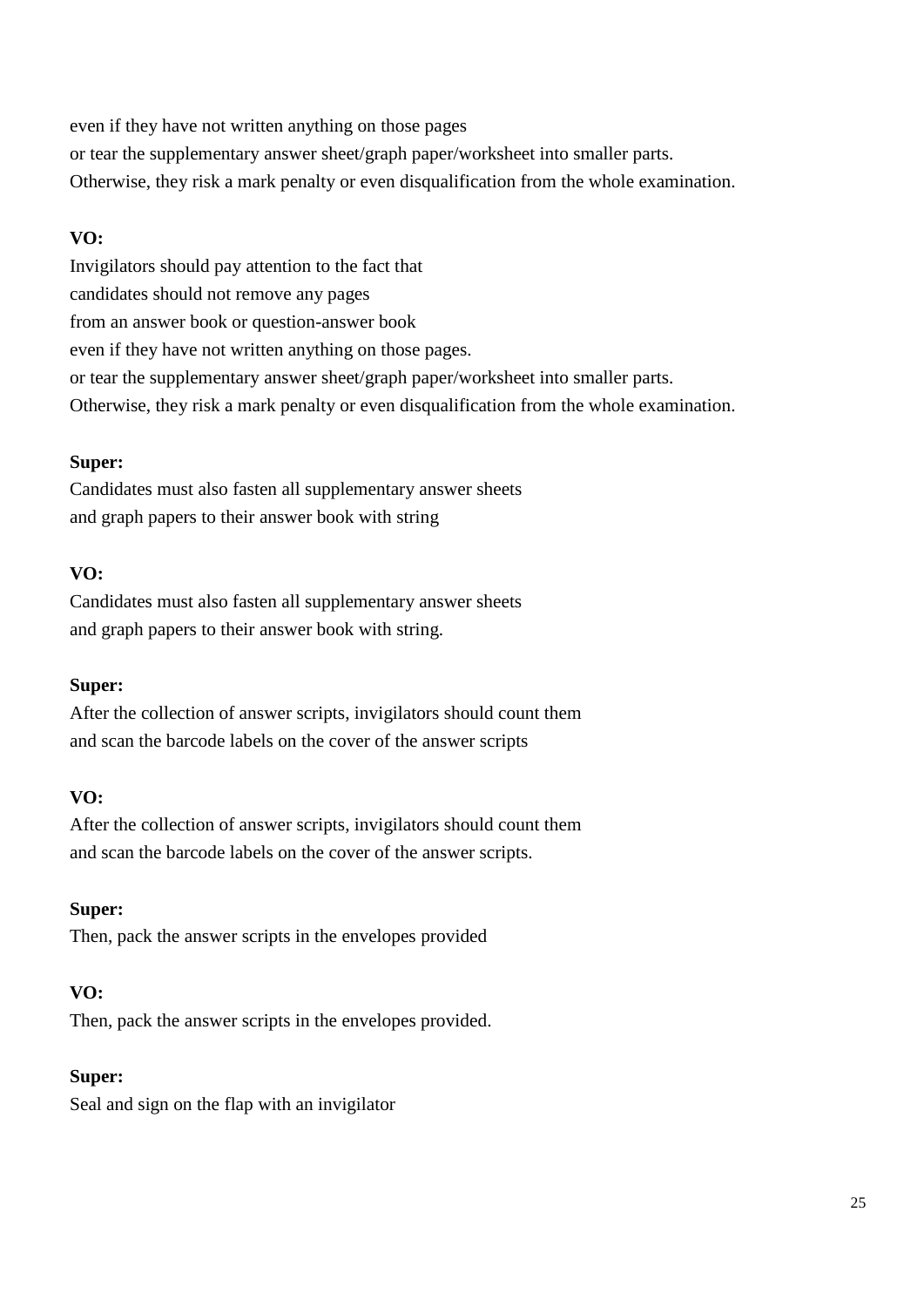Seal and sign on the flap with an invigilator.

# **Super:**

- 1. Rough-work sheets
- 2. Barcode sheets
- 3. Mobile Phone Reminder Cards

# **VO:**

Also collect other examination materials Like rough-work sheets, barcode sheets, mobile phone reminder cards from the candidates' desks.

# **Super:**

When the attendance records and script collection records are matched, the Centre Supervisor can dismiss the candidates and transmit the data file to the HKEAA

# **VO:**

When the attendance records and script collection records are matched, the Centre Supervisor can dismiss the candidates and transmit the data file to the HKEAA.

## **Super:**

Complete the Sessional Report with two invigilators

## **VO:**

Complete the Sessional Report with two invigilators.

# **Super:**

Part 3: Important Points to Note on Examination Procedures

# **VO:**

Part 3: Important Points to Note on Examination Procedures

# **Super:**

Items to be put on desk: 1. Admission form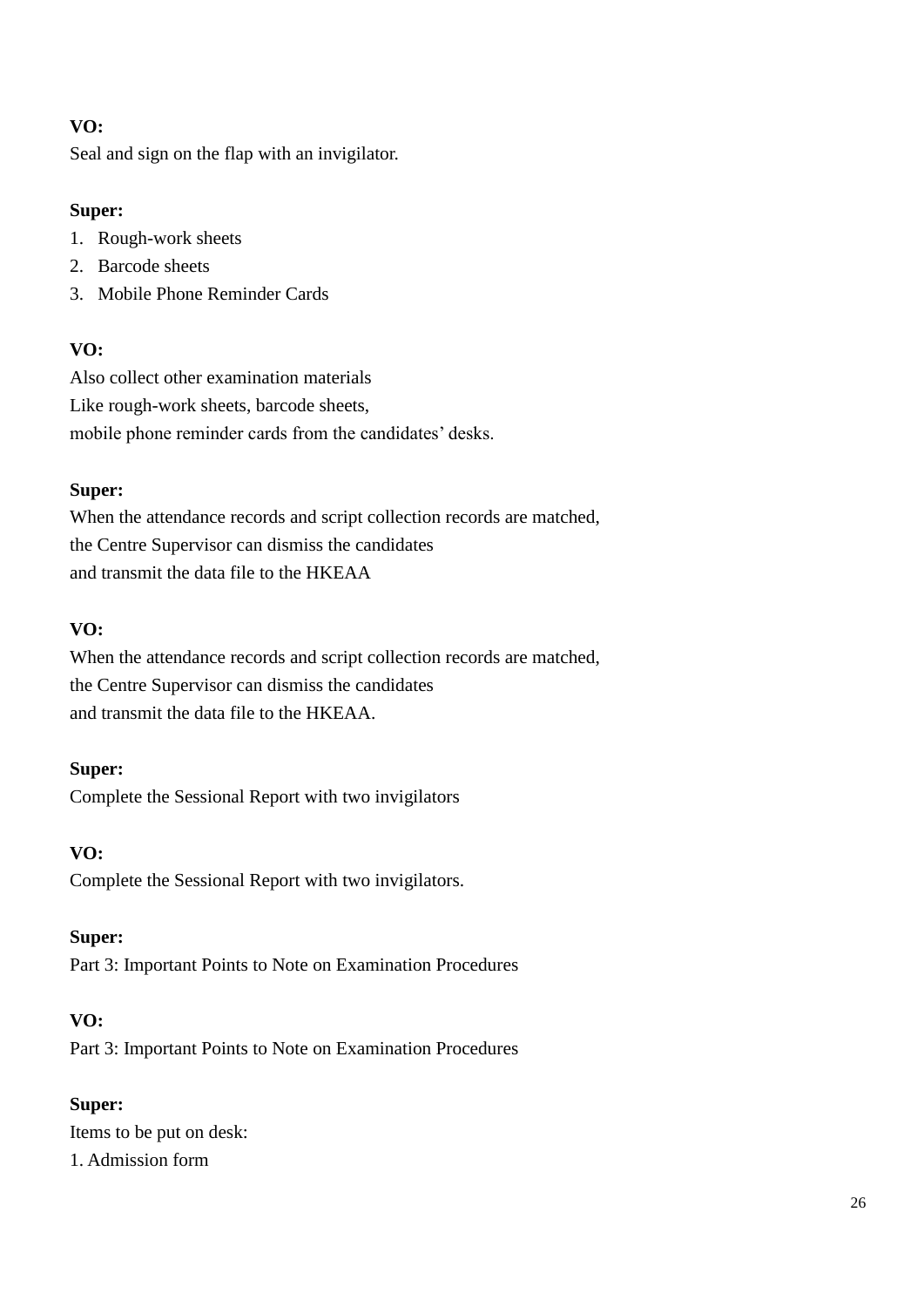2. Identity card or another valid identification document with a photograph

# **VO:**

Candidates must bring along the original of their admission form and identity card or another valid identification document with a photograph for inspection at each examination session

### **Super:**

Otherwise, the Centre Supervisor may refuse to admit them or their answer scripts may not be accepted by the HKEAA

## **VO:**

Otherwise, the Centre Supervisor may refuse to admit them or their answer scripts may not be accepted by the HKEAA

### **Super:**

Candidates whose identity could not be verified on the spot will be required to complete a report from and have their photograph taken after the examination (if applicable)

## **VO:**

Candidates whose identity could not be verified on the spot will be required to complete a report from and have their photograph taken after the examination (if applicable)

### **Super:**

at the examination centre for future verification purposes Failure to comply with this regulation will result in their answer scripts not being marked by the HKEAA

## **VO:**

at the examination centre for future verification purposes Failure to comply with this regulation will result in their answer scripts not being marked by the HKEAA

## **Super:**

The Centre Supervisor should distribute a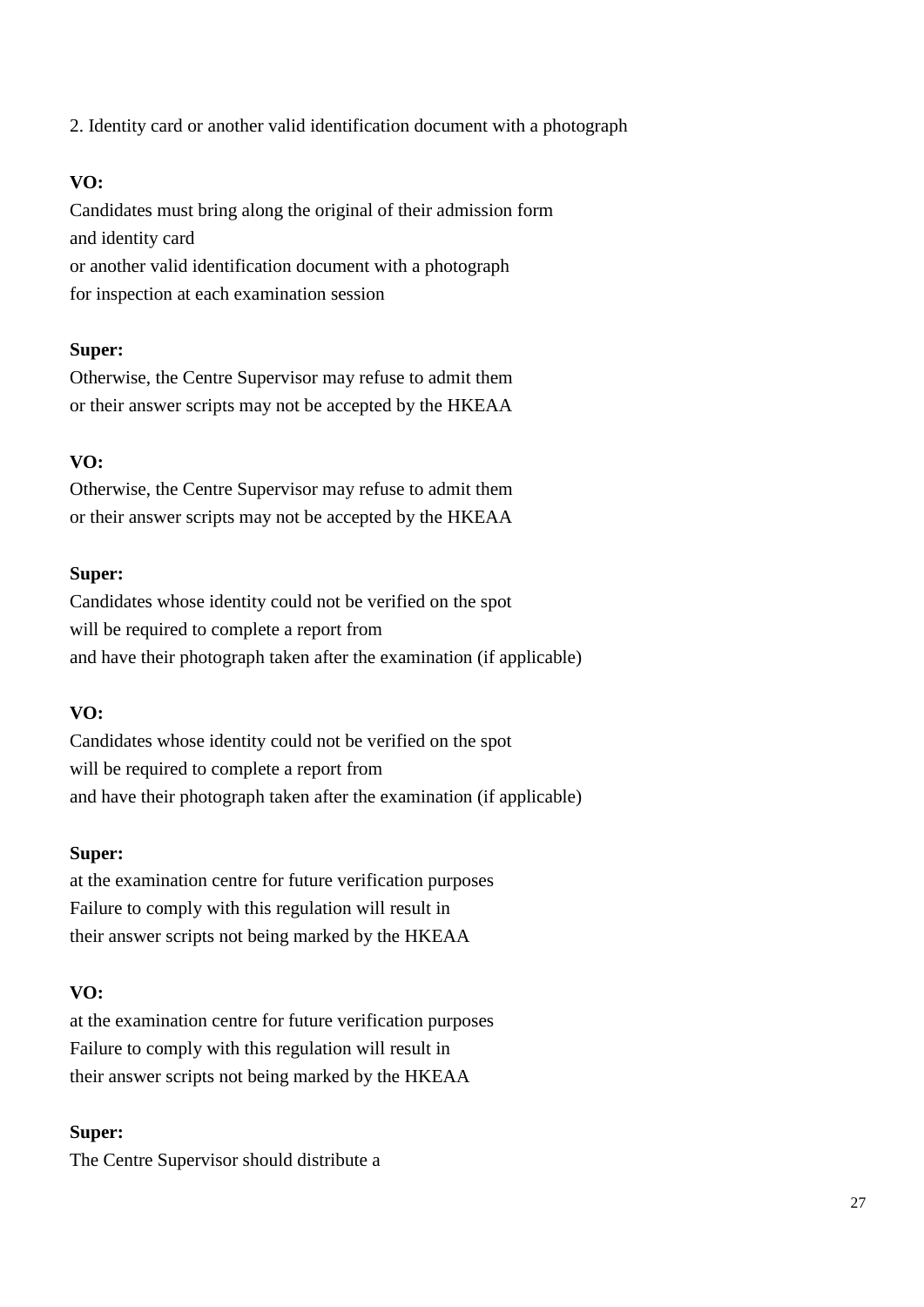'Notes for Candidates who cannot produce Admission Form and/or Valid Identification Document' to remind the candidate concerned about the handling procedures

# **VO:**

The Centre Supervisor should distribute a

'Notes for Candidates who cannot produce Admission Form and/or Valid Identification Document' to remind the candidate concerned about the handling procedures

## **Super:**

Before admission of candidates

## **VO:**

Before the candidates are admitted to the examination hall the Centre Supervisor should write down the details of the examination on the blackboard including the centre number, centre name, subject, paper, language version, elective module (if applicable) and examination time

## **Super:**

If a candidate reports having gone to a wrong centre which does not have the question paper for the language version

or elective module for which the candidate has entered or intends to enter

# **VO:**

If a candidate reports having gone to a wrong centre which does not have the question paper for the language version

or elective module for which the candidate has entered or intends to enter

## **Super:**

distribute a 'Notes for Wrong Centre or Wrong Version Candidates' to remind the candidate concerned about the handling procedures

## **VO:**

distribute a 'Notes for Wrong Centre or Wrong Version Candidates' to remind the candidate concerned about the handling procedures

## **Super:**

After reading the question papers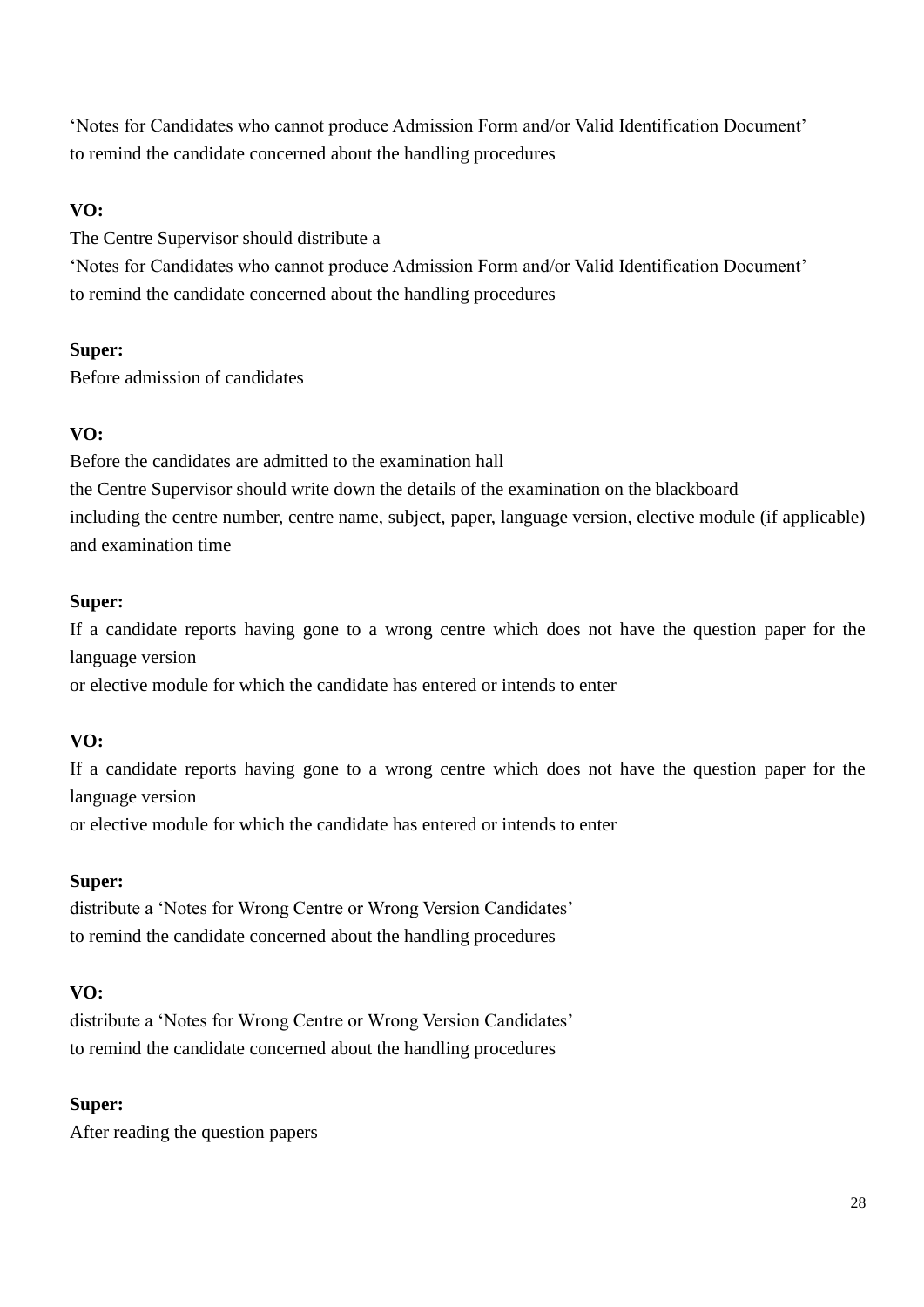If the candidate requests to move to a suitable centre after he/she has read the question papers

### **Super:**

Candidate has to stay in the examination centre for the first 30 minutes and to fill an SR3 report No early leave for multiple-choice examinations and listening examinations

### **VO:**

the early leave requirements of the respective subject/paper should be followed. The candidate should fill in the Report Form SR3.

### **Super:**

Part 4: Points to Note Regarding English Language Examination.

### **VO:**

Part 4: Points to Note Regarding English Language Examination.

### **Super:**

There are two parts in each of the English Language Paper 1 (Reading) and Paper 3 (Listening and Integrated Skills) examinations. All candidates must do Part A and then choose either Part B1, the easier section, or Part B2, the more difficult section.

## **VO:**

There are two parts in each of the English Language Paper 1 (Reading) and Paper 3 (Listening and Integrated Skills) examinations. All candidates must do Part A and then choose either Part B1, the easier section, or Part B2, the more difficult section.

### **Super:**

English Language Paper 1 (Reading) End of examination

## **VO:**

For English Language Paper 1 (Reading), candidates are required to write their candidate number and affix barcode labels in the designated spaces on the cover and the inner pages of the Part A and attempted Part B1 or B2 question-answer books during the examination. Barcode labels and candidate numbers need NOT be put on the cover of the unattempted Part B question-answer book. Just leave it on the desk for collection by invigilators separately.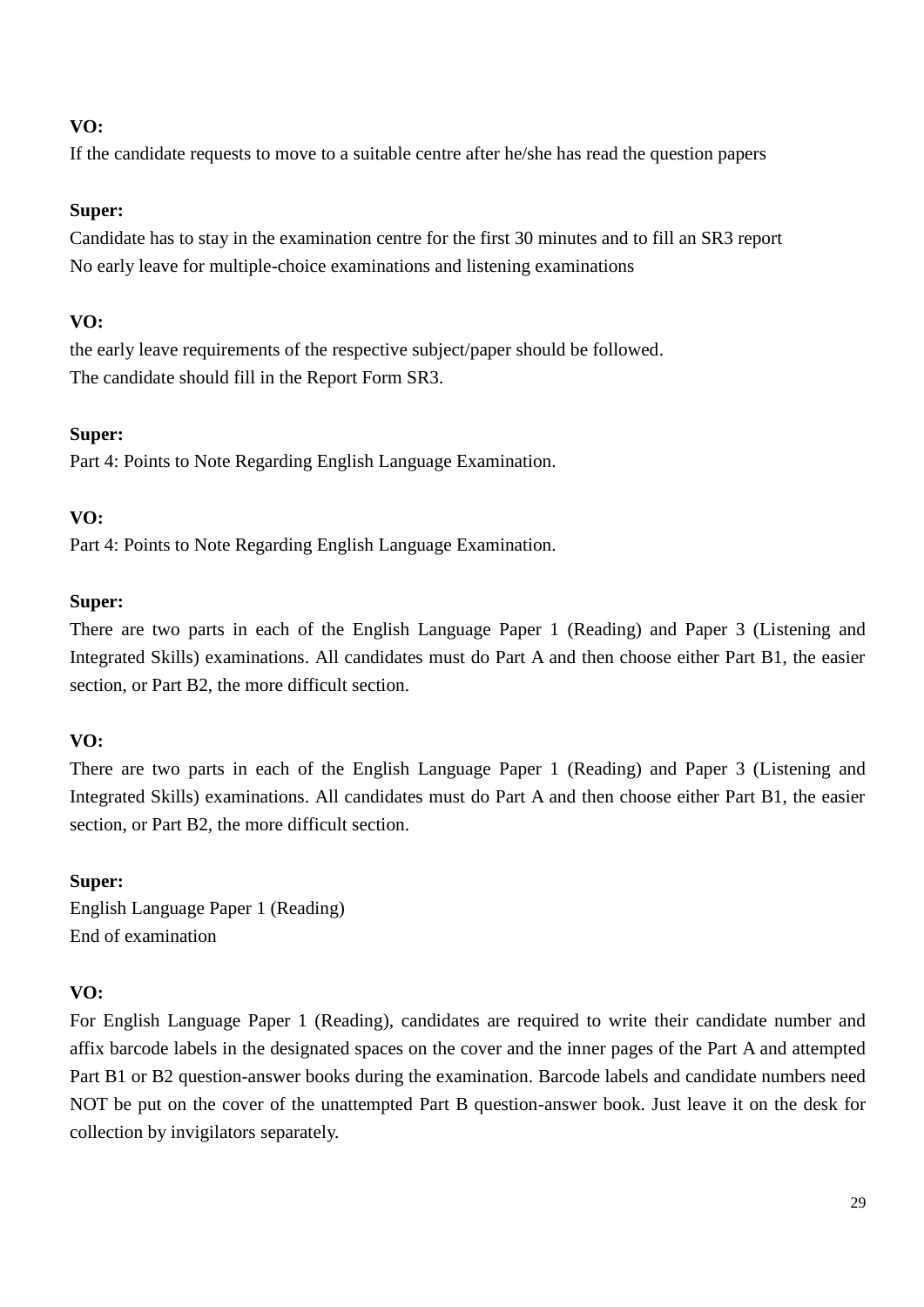The sessional break between English Language Paper 1 and Paper 2 Session Break 60 Minutes

## **VO:**

There is a sessional break of 60 minutes between English Language Paper 1 and Paper 2.

### **Super:**

English Language Paper 3 (Listening & Integrated Skills)

## **VO:**

For English Language Paper 3 (Listening & Integrated Skills), Candidates should follow the instructions via the broadcast to write their candidate number and affix barcode labels in the designated spaces on all the question-answer books.

### **Super:**

Supplementary answer sheets will be supplied on candidates' request.

Candidates should use separate supplementary answer sheets for Part A and Part B.

They should write their candidate number, mark the question number box and stick a barcode label on each sheet,

then fasten them with string inside the relevant question-answer book.

### **VO:**

Supplementary answer sheets will be supplied on candidates' request.

Candidates should use separate supplementary answer sheets for Part A and Part B.

They should write their candidate number, mark the question number box and stick a barcode label on each sheet,

then fasten them with string inside the relevant question-answer book.

### **Super:**

End of examination

### **VO:**

At the end of the examination session, candidates should fasten the attempted Part A and Part B1 or B2 question-answer books together with a green tag.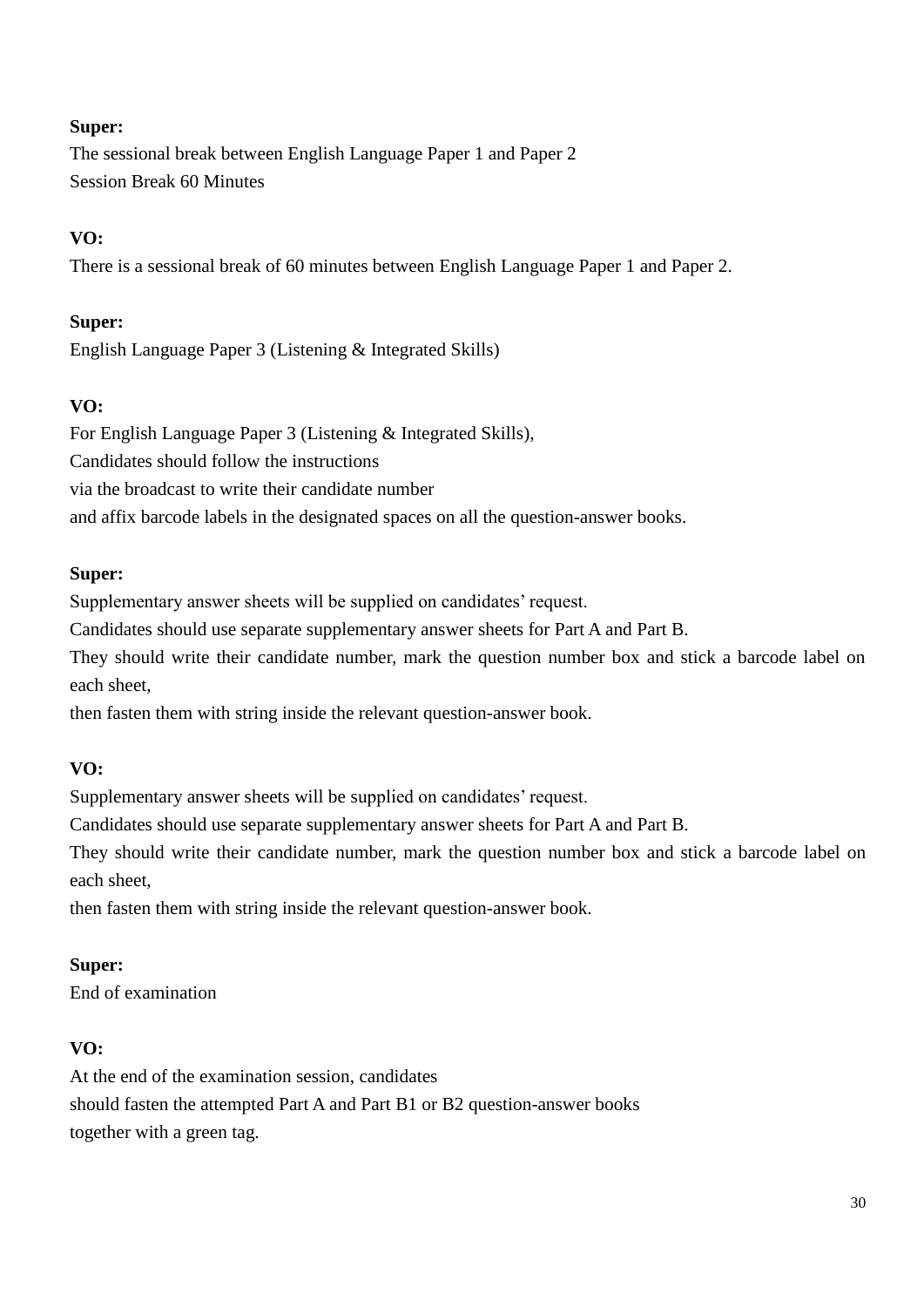End of examination

# **VO:**

The attempted question-answer books will be collected first

# **Super:**

End of examination

# **VO:**

Candidates can take away the Reading Passages Booklets (for Paper 1) and Data Files (for Paper 3).

# **Super:**

Part 5: Special Features of the Listening Components

# **VO:**

Part 5: Special features of the Listening Components

## **Super:**

Radio Broadcast

# **VO:**

For Listening components, if the centre uses radio for broadcast, a day before the examination, the Centre Supervisor should make sure that the centre school has made these preparations properly:

# **Super:**

Radio Broadcast Special Room

# **VO:**

Prepared a Special Room with a portable radio.

# **Super:**

Radio Broadcast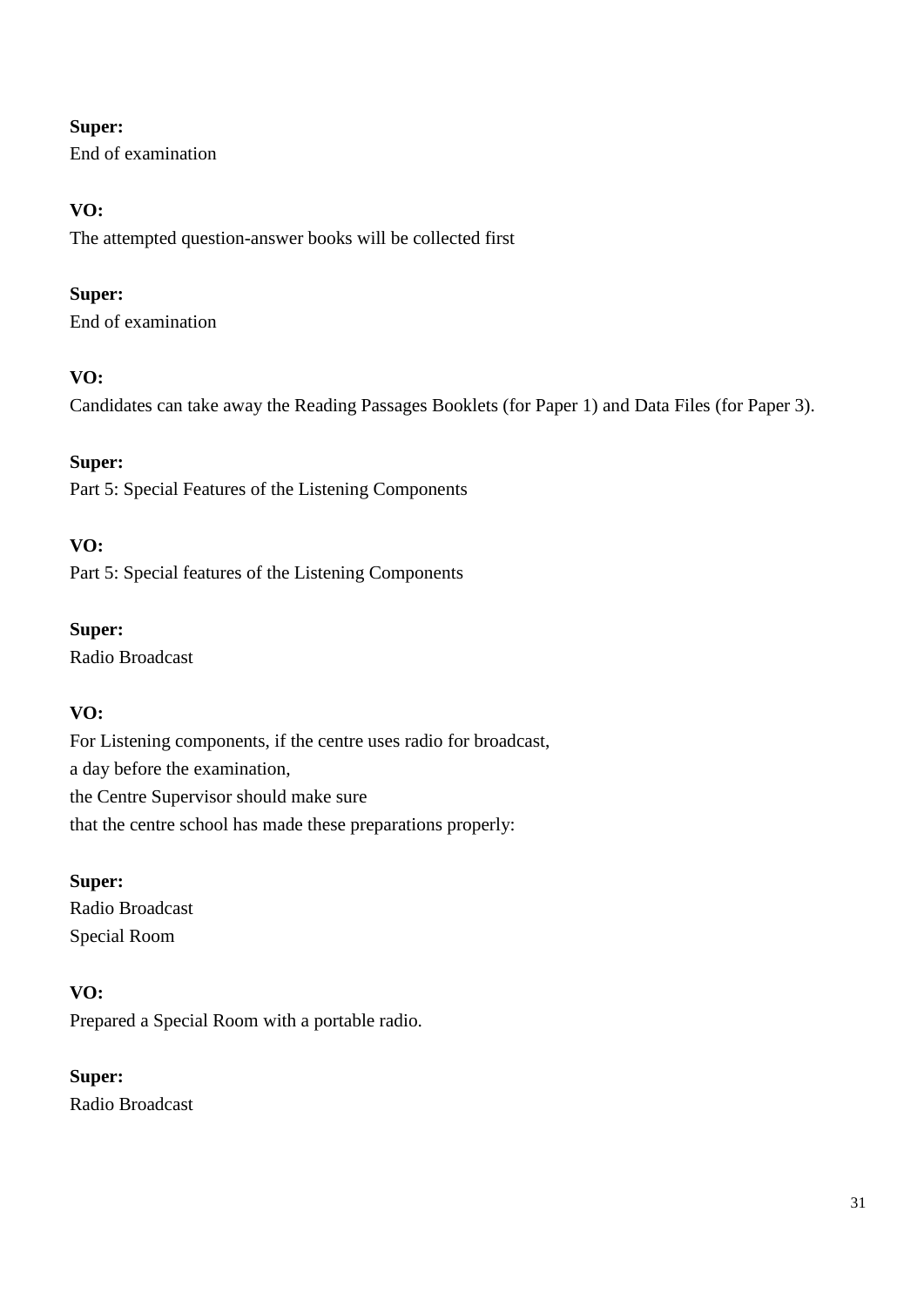Checked the reception of the hall and the Special Room. Ensured the reception is good and made a record of the best frequency of the centre.

### **Super:**

Infra-red (IR) Transmission System

### **VO:**

For centres using the Infra-red (IR) Transmission System for broadcast, Candidates must bring their earphones to be plugged into the receivers provided by the HKEAA for the test.

### **Super:**

Use of USB for broadcast of examination recordings

### **VO:**

USB is used for broadcast of examination recordings of the Chinese Language and English Language Listening components in all IR centres, as well as Chinese Language (Putonghua version) using PA system. The examination centres concerned and their Special Rooms will be provided with portable USB players.

### **Super:**

Infra-red (IR) Transmission System

### **VO:**

A day before the listening examination, the Centre Supervisor should make sure that the centre school has made these preparations properly

### **Super:**

Infra-red (IR) Transmission System Special Room

## **VO:**

Prepared a Special Room with two USB players or portable radios that can play USB, as appropriate.

## **Super:**

Infra-red (IR) Transmission System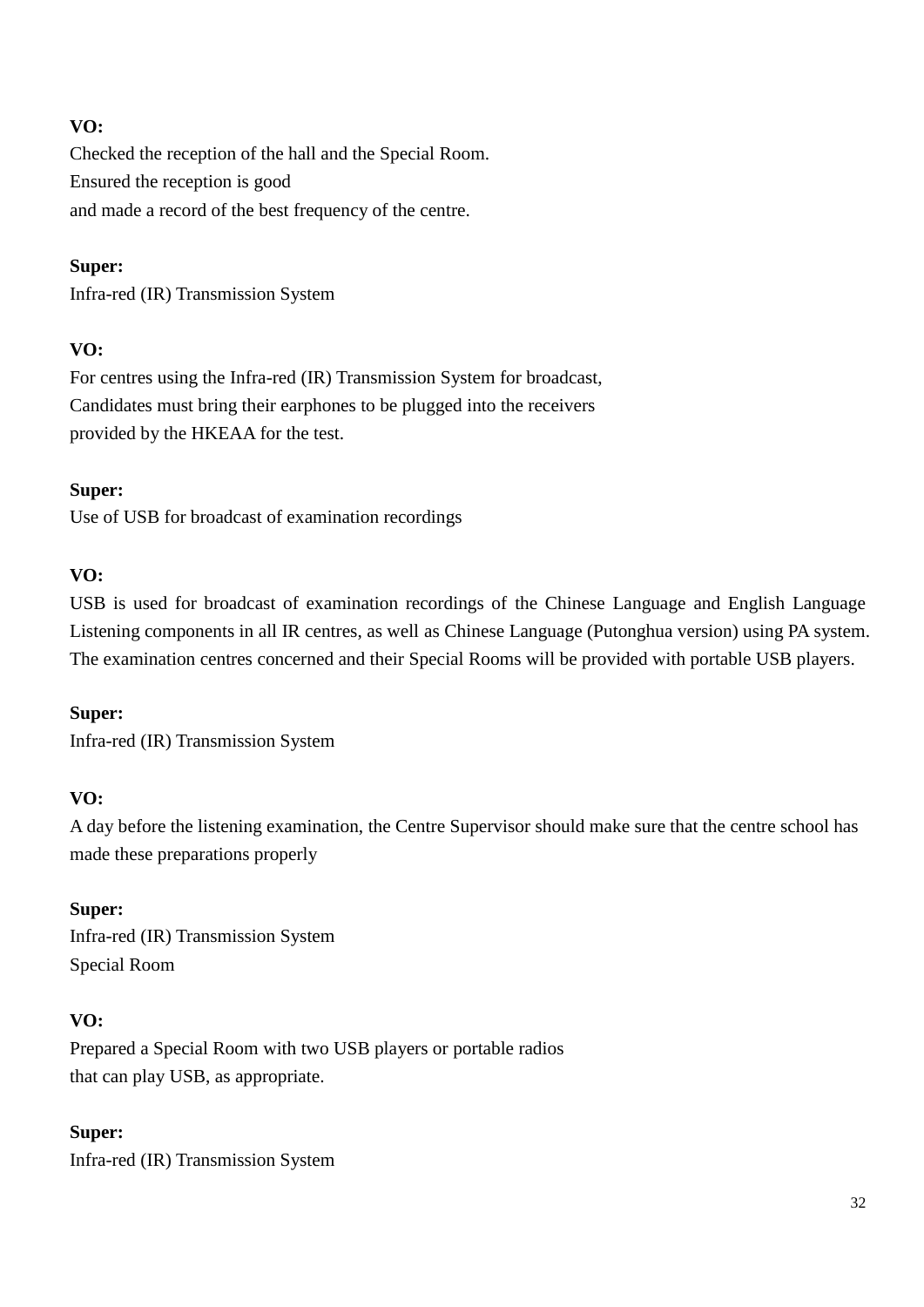Ensured the proper functioning of all IR receivers and spare headphones. If you find any worn-out component of the IR System ancillary equipment, you should inform the HKEAA immediately for necessary replacements. Checked and replaced the batteries for the IR receivers.

## **Super:**

Infra-red (IR) Transmission System

## **VO:**

Checked the reception of the hall and the Special Room, ensuring that the reception is good.

### **Super:**

Radio Broadcast Before the examination

### **VO:**

On the day of the listening examination, before candidates enter the examinations centre, Centre Supervisors of radio broadcast centres should

### **Super:**

Radio Broadcast Before the examination

### **VO:**

Write down the best frequency on the board in the hall.

### **Super:**

Before the examination

## **VO:**

For all examination centres, assign invigilators to distribute barcode sheets and stationery on candidates' desks.

## **Super:**

Before the examination Special Room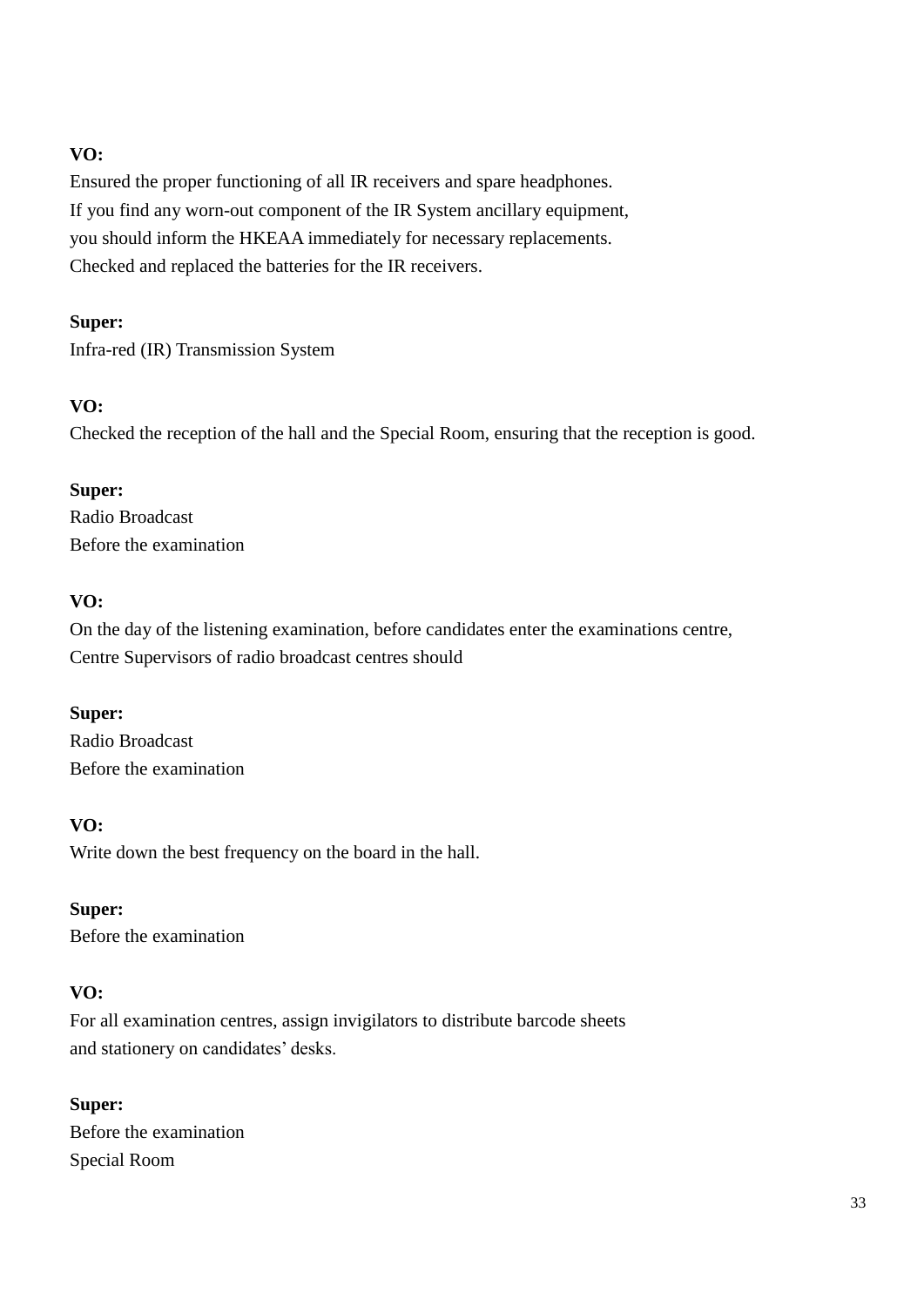Pass the examination materials including the question papers and barcode sheets to the Special Room Invigilator and remind him/her to tune the radio in the Special Room to the correct channel.

### **Super:**

Radio Broadcast

### **VO:**

For radio-broadcast centres, when candidates are seated, ask them to check their radios and tune to the correct channel.

### **Super:**

Radio Broadcast

## **VO:**

However, invigilation staff need not tune the radio channel for individual candidates.

### **Super:**

Radio Broadcast

## **VO:**

Candidates may use listening devices equipped with an FM radio.

### **Super:**

Radio Broadcast

## **VO:**

Other electronic devices including but not limited to multimedia players, Bluetooth/Wi-Fi devices, mobile phones, earphones with built-in radio, etc. are not allowed.

### **Super:**

Radio Broadcast

## **VO:**

If candidates use a radio with an extendable antenna,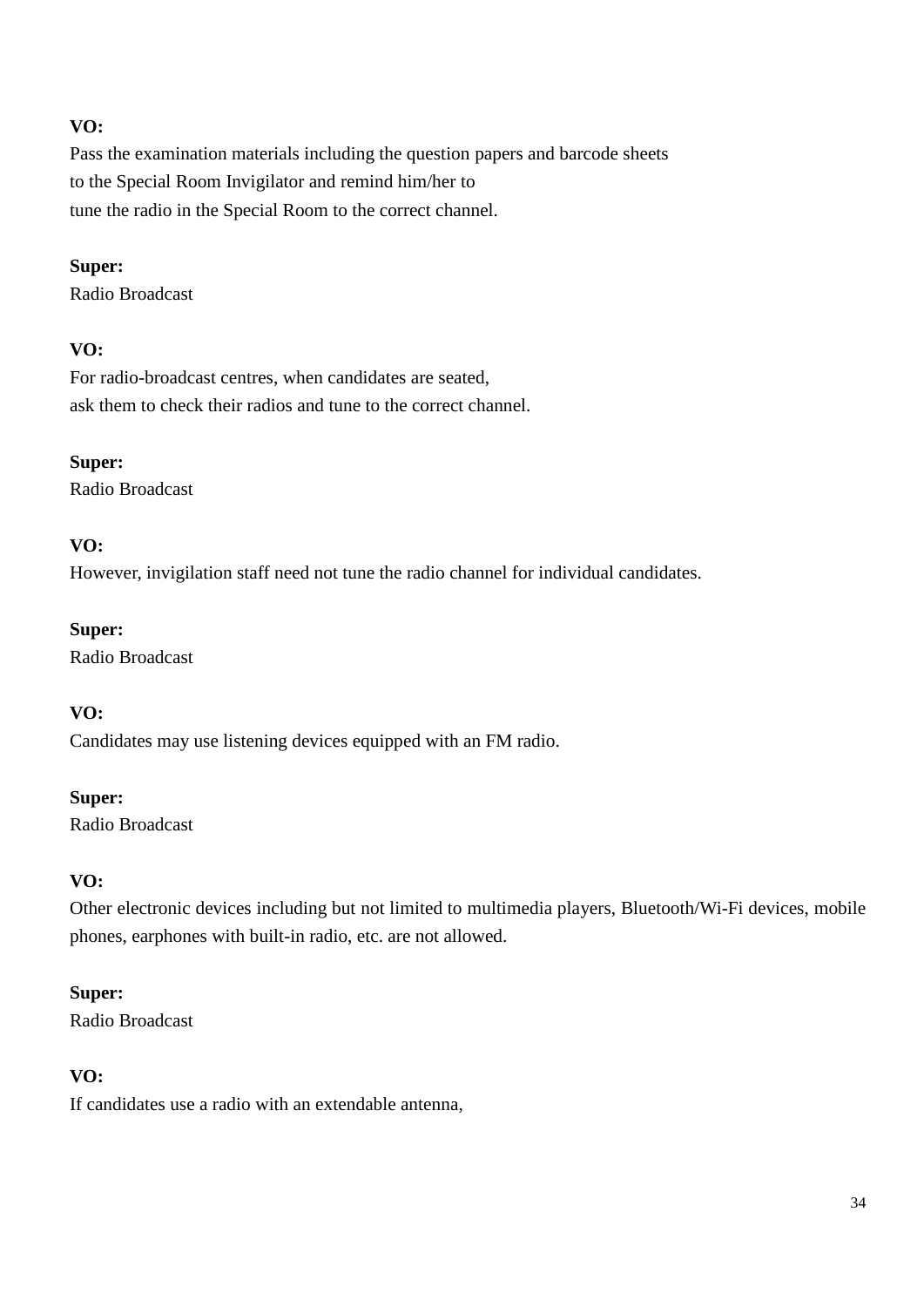Radio Broadcast

# **VO:**

the invigilators should make sure that the radio antenna, once extended, will not disturb the neighbouring candidates or block the aisle in the examination centre

### **Super:**

Radio Broadcast

## **VO:**

Advice has been sought from experts in broadcasting and telecommunication to the effect that the use of a radio with an antenna device will not cause radio reception problems to surrounding radios.

### **Super:**

Radio Broadcast

## **VO:**

Moreover, there is no evidence that the so-called 'attacking' radio or antenna will cause interference to the reception of nearby radios.

### **Super:**

All centres

## **VO:**

Invigilators should complete the attendance-taking before the broadcast of the listening component.

## **Super:**

Using ASTS to take attendance

## **VO:**

The procedures of attendance taking and script collection for listening papers are the same as those of written papers.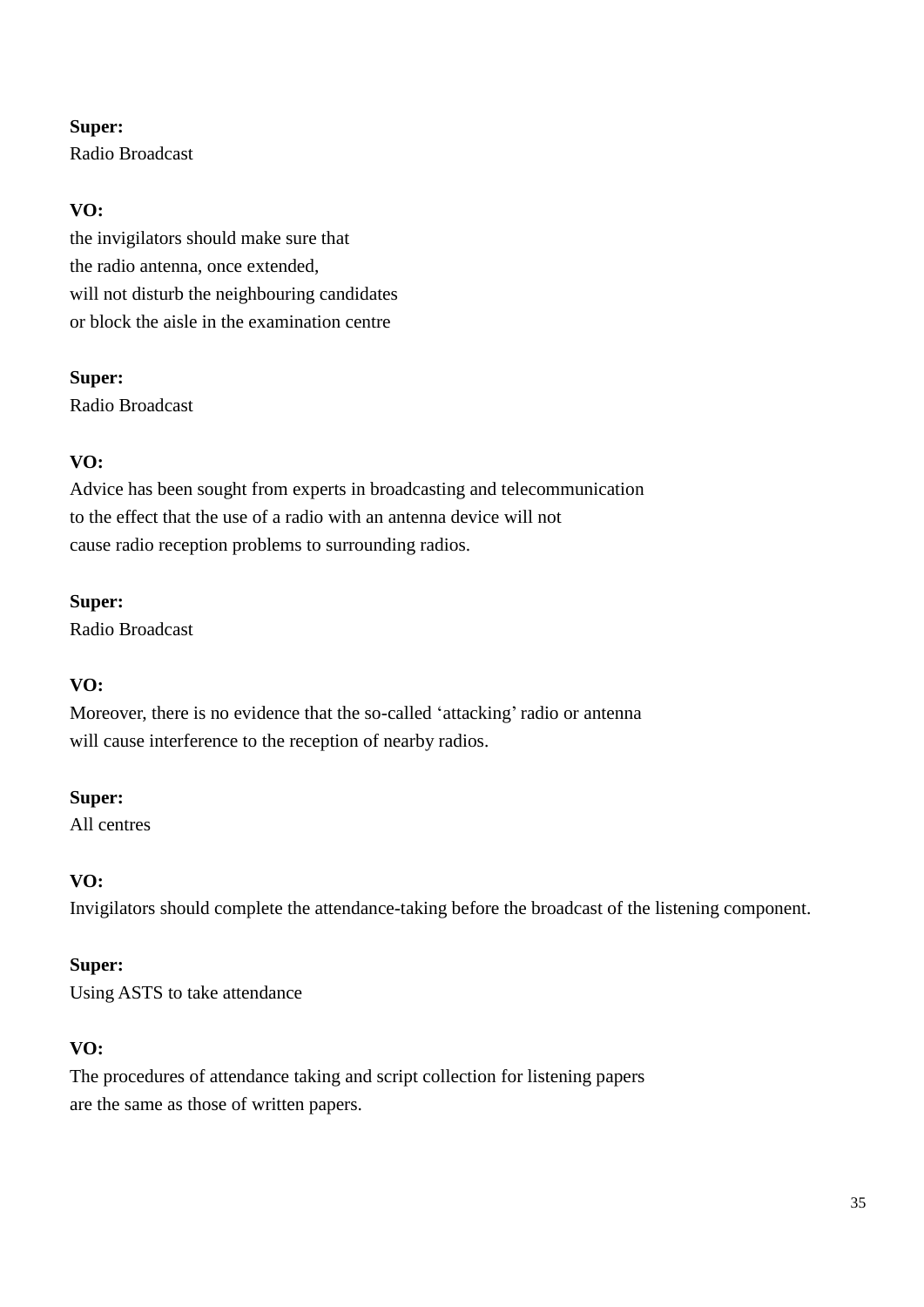In addition, candidates should take off their earphones after the examination broadcast has finished or else, they will receive a mark penalty

## **VO:**

In addition, candidates should take off their earphones after the examination broadcast has finished or else, they will receive a mark penalty

## **Super:**

Under different circumstances, candidates will be sent to the Special Room during the whole examination time From 9:15 am to the end of the examination

## **VO:**

Under different circumstances, candidates will be sent to the Special Room during the whole examination time i.e. from 9:15 am to the end of the examination

### **Super:**

Special Room Mark Penalty will be imposed

# **VO:**

Mark penalty will be imposed on candidates going to the Special Room under the following situations: Not bringing a radio to a radio broadcast centre; Having forgotten to bring earphones or batteries; Arriving 30 minutes or more after the reporting time Bringing a radio bigger than 18" by 6" by 6" Or an electronic device other than a radio Mark penalty will also be imposed on candidates who use their own radio in the Special Room.

## **Super:**

Special Room Mark Penalty will not be imposed

## **VO:**

Mark penalty will not be imposed on candidates going to the Special Room under the following situations: Radio or earphones not working,

Unable to tune the radio to the correct channel or radio with poor reception;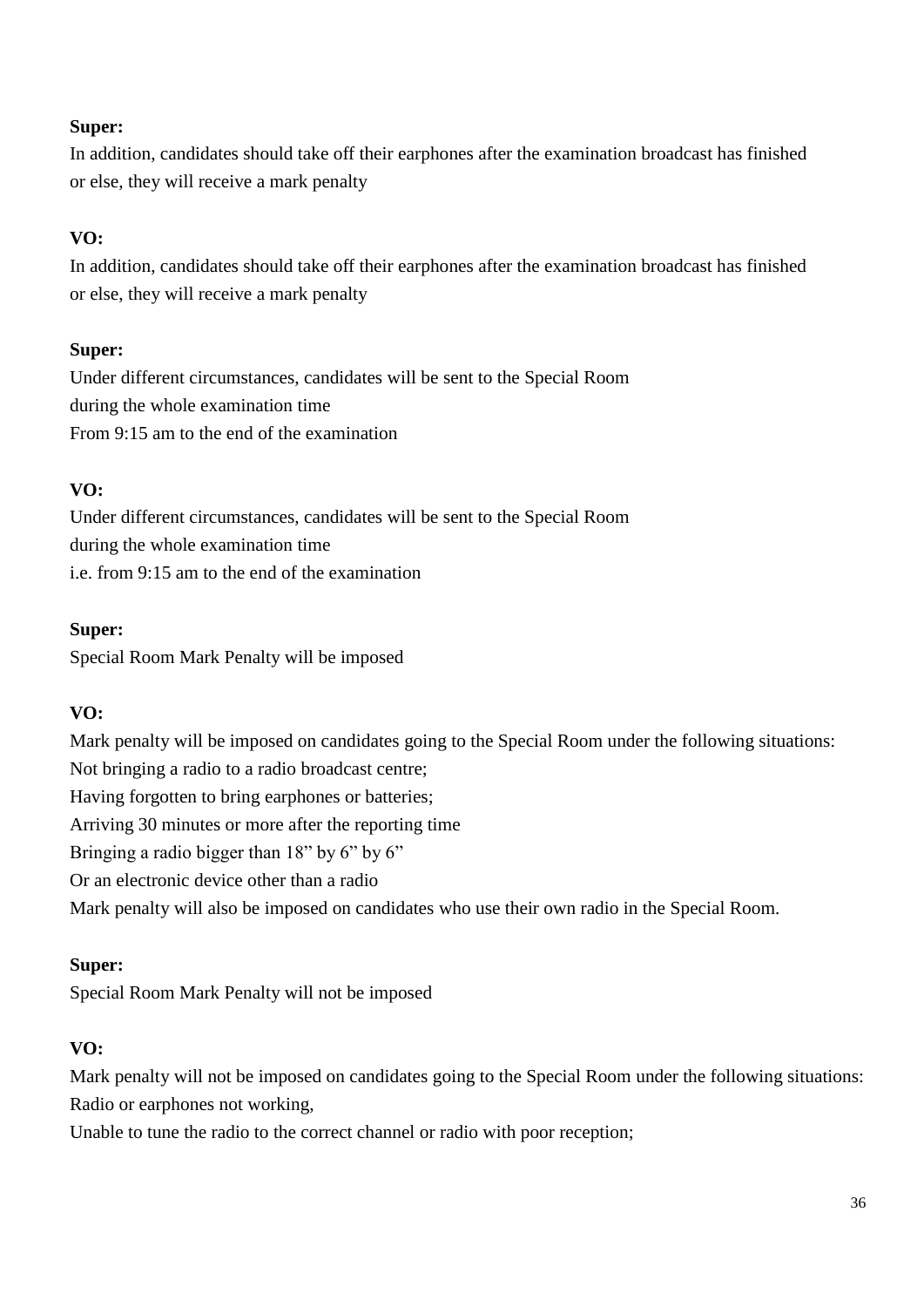Advise candidates to go to Special Room if they encounter reception problem

# **VO:**

Advise candidates to go to the Special Room if they encounter reception problem

## **Super:**

Candidates who claim to have encountered reception problems but decide not to go to the Special Room will not be given any compensation

# **VO:**

Candidates who claim to have encountered reception problems but decide not to go to the Special Room will not be given any compensation

## **Super:**

No compensation will be given to individual candidates who claim to have encountered reception problems in the examination room, unless there is a general reception problem in the examination room.

## **VO:**

No compensation will be given to individual candidates who claim to have encountered reception problems in the examination room, unless there is a general reception problem in the examination room.

## **Super:**

Complaints about reception in the listening components should be made with the Centre Supervisor/invigilator at the time when the undesirable conditions arise at the examination centre

## **VO:**

Complaints about reception in the listening components should be made with the Centre Supervisor/invigilator at the time when the undesirable conditions arise at the examination centre.

## **Super:**

Going to Special Room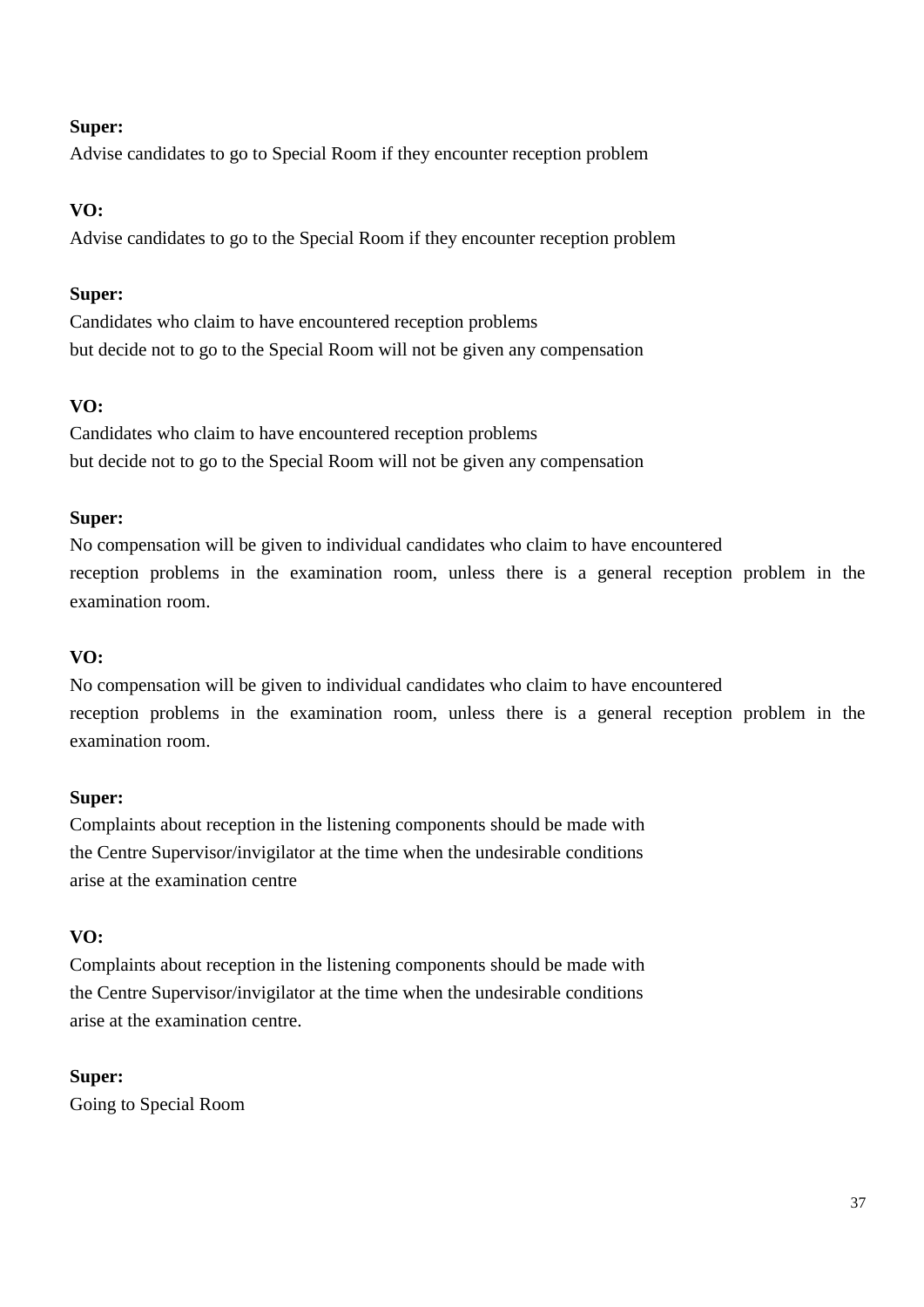If there are candidates in the examination hall going to the Special Room after their attendance has been taken, the Centre Supervisor should update the 'Attendance List' in the Attendance and Script Tracking System so as to avoid inconsistency between the number of candidates present and that of the scripts collected in the examination hall.

### **Super:**

Candidates going to the Special Room During different times of the examination

### **VO:**

Invigilators should follow the procedures outlined in the following examples when handling candidates going to the Special Room during different times of the examination:

### **Super:**

Before the distribution of question papers

- 1. Personal belongings
- 2. Personalised barcode sheets

### **VO:**

Example 1: If candidates go to the Special Room before the distribution of question papers, invigilators should remind them to

bring along their personal belongings

and personalised barcode sheets to the Special Room.

### **Super:**

After the distribution of question papers

- 1. Personal belongings
- 2. Question papers
- 3. Personalised barcode sheets

## **VO:**

Example 2: If candidates go to the Special Room after the distribution of question papers, invigilators should remind them to bring along their personal belongings, question papers and personalised barcode sheets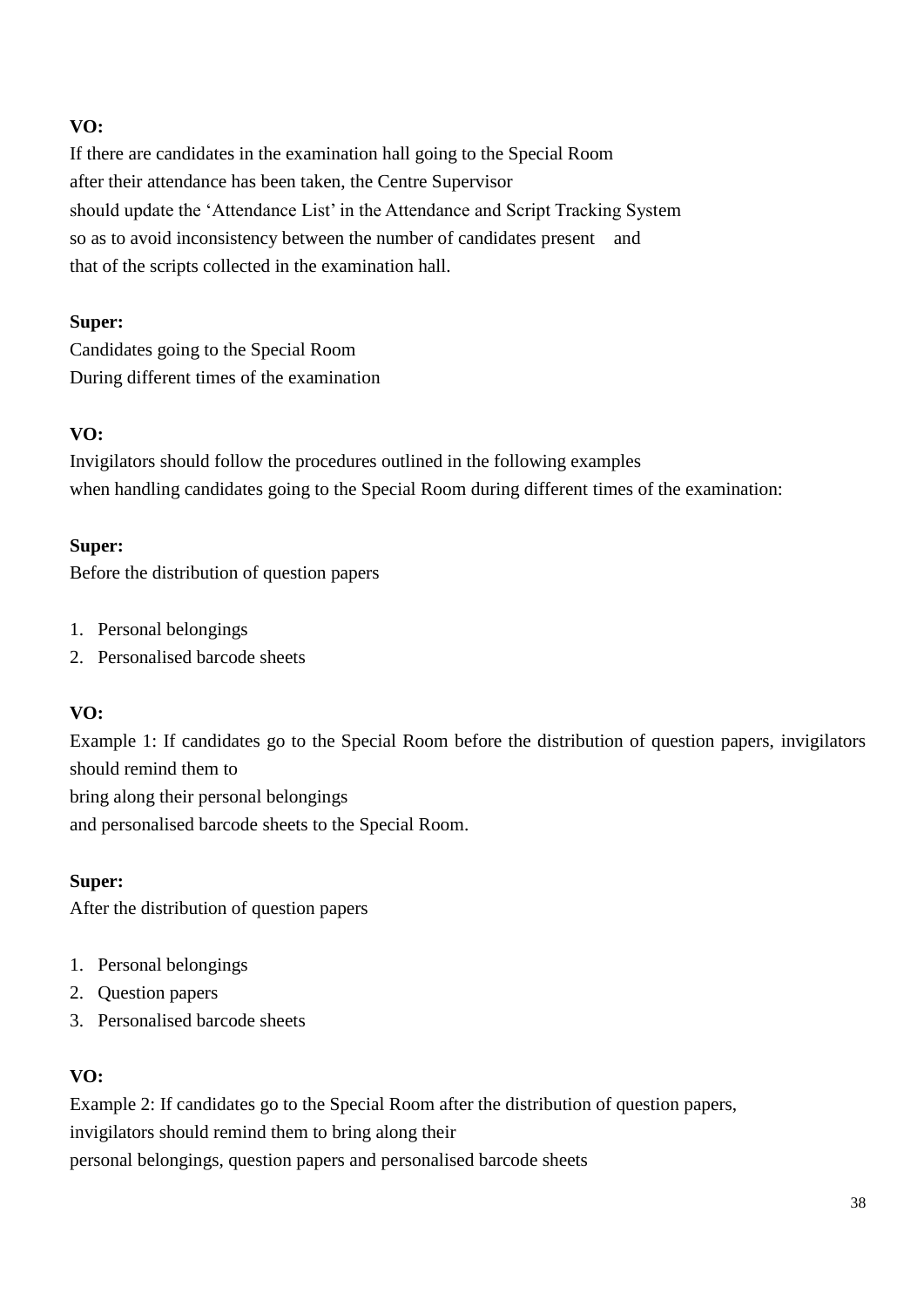so that they can continue to work on the examination after entering the Special Room.

### **Super:**

Late arrival

# **VO:**

Example 3: Candidates arriving 30 minutes or more after the reporting time should be directed to the Special Room.

# **Super:**

Part 6: Instructions for Special Room Invigilators

# **VO:**

Part 6: Instructions for Special Room Invigilators

### **Super:**

Preparation before the examination: Set up the furniture and posters in the Special Room one day before the examination.

## **VO:**

Preparation before the examination: Set up the furniture and posters in the Special Room one day before the examination.

## **Super:**

Special Room

## **VO:**

Prepare a portable radio for each Special Room. Centre school should arrange a spare portable radio available for emergency use.

## **Super:**

Special Room

## **VO:**

The portable radio should be fitted with batteries and be of a type that can be switched easily from a.c. to d.c. The Special Room Invigilator needs to make sure that the portable radio has new batteries available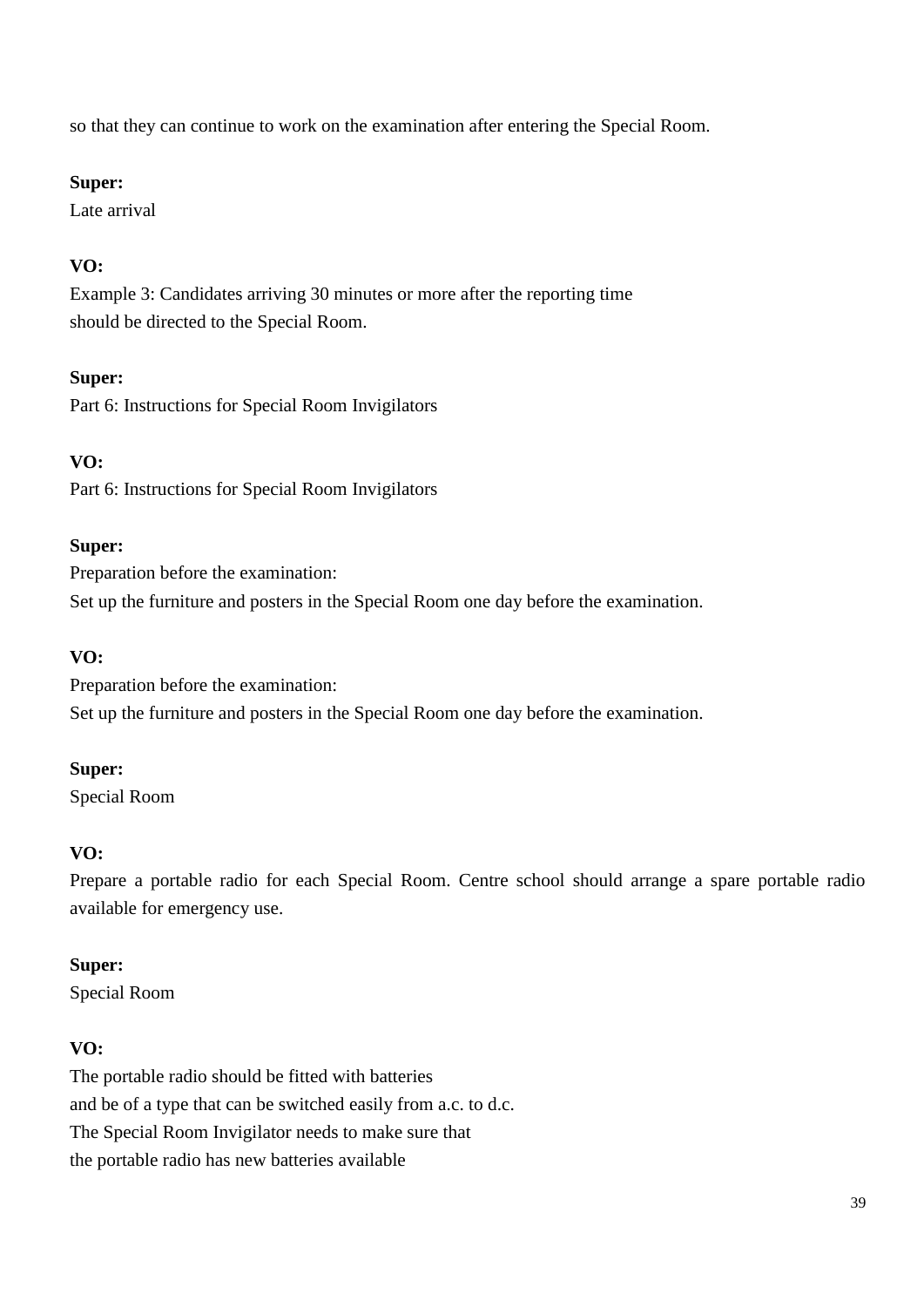to avoid problems that might arise in the event of power failure.

### **Super:**

Special Room

# **VO:**

Check the reception of the Special Room and tune the portable radio to the correct channel.

## **Super:**

Use of USB for broadcast of examination recordings

## **VO:**

USB is used for broadcast of examination recordings of the Chinese Language and English Language Listening components in all IR centres, as well as Chinese Language (Putonghua version) using PA system. The examination centres concerned and their Special Rooms will be provided with portable USB players.

### **Super:**

Special Room

## **VO:**

The Special Rooms of these IR centres will also use USB to broadcast the examination recordings. The examination centres concerned and their Special Rooms will be provided with portable USB players. The USB will be delivered to the centres together with the question papers on the day of the examination.

## **Super:**

Special Room

## **VO:**

At around 9:00 am:

Special Room Invigilator should collect the examination materials such as question papers, spare barcode sheets from the Centre Supervisor to the Special Room.

## **Super:**

Special Room

## **VO:**

Check to ensure that the radio has been tuned to the correct channel.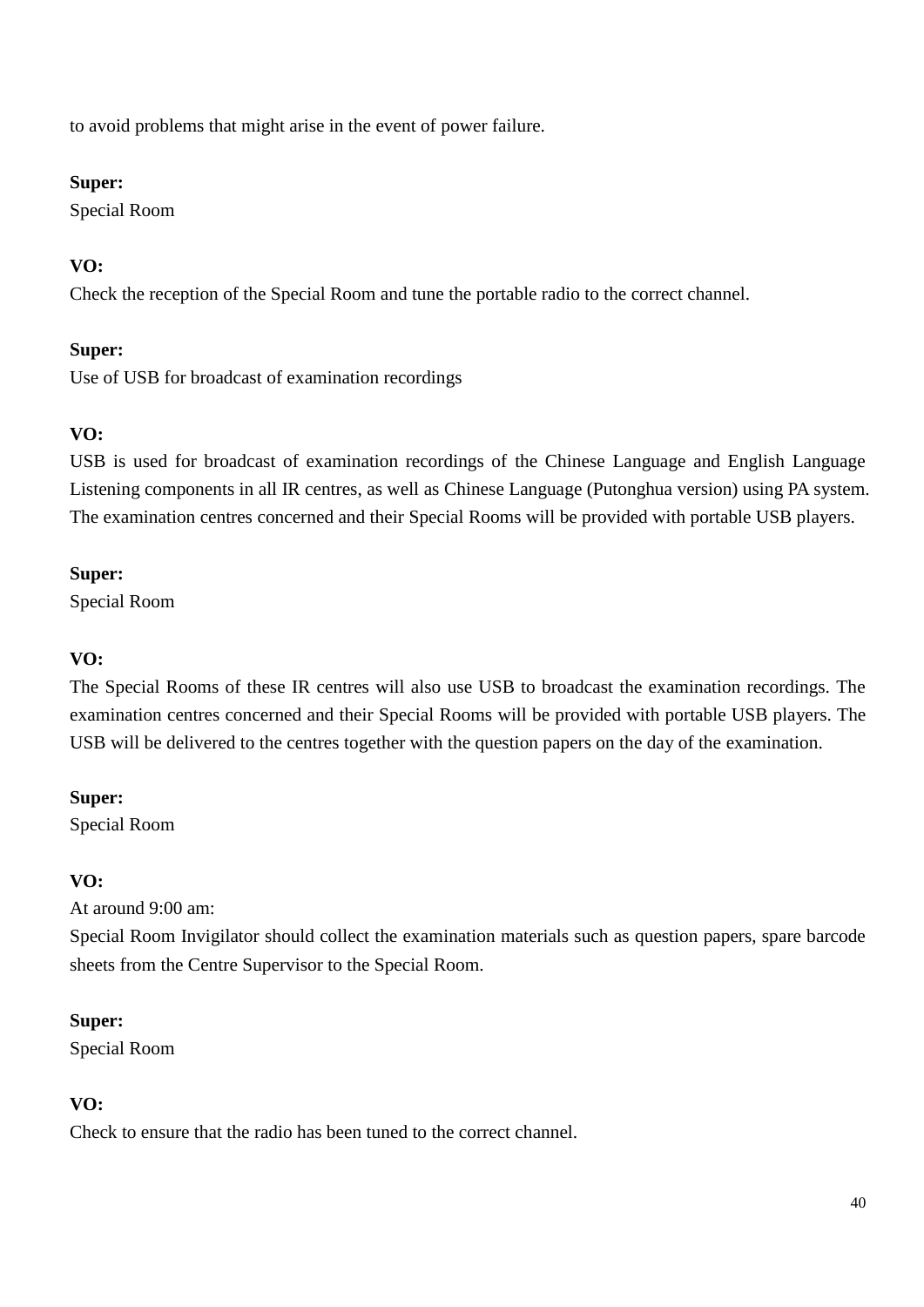Special Room

# **VO:**

Special Room Invigilator should open the packets of the question papers in front of the candidates at 9:45 am.

# **Super:**

Infra-red (IR) Transmission System Special Room

# **VO:**

In the Special Room of IR centres, the Special Room Invigilator should start playing the examination USB at 10:00 am (i.e. at the same time as the radio broadcast) no matter whether there is any candidate in the Special Room.

## **Super:**

Special Room After the examination

## **VO:**

After the examination, the Centre Supervisor/Special Room Invigilator should fill in the USB return form placed inside the plastic bag for USBs and return all the USBs to the HKEAA using the same plastic bag.

## **Super:**

Procedures for handling candidates entering the Special Room

## **VO:**

Procedures for handling candidates entering the Special Room

## **Super:**

Special Room Instruct the candidates to take off the earphones when they enter the Special Room If candidates arrive after 10:00 am i.e. after the start of the Listening component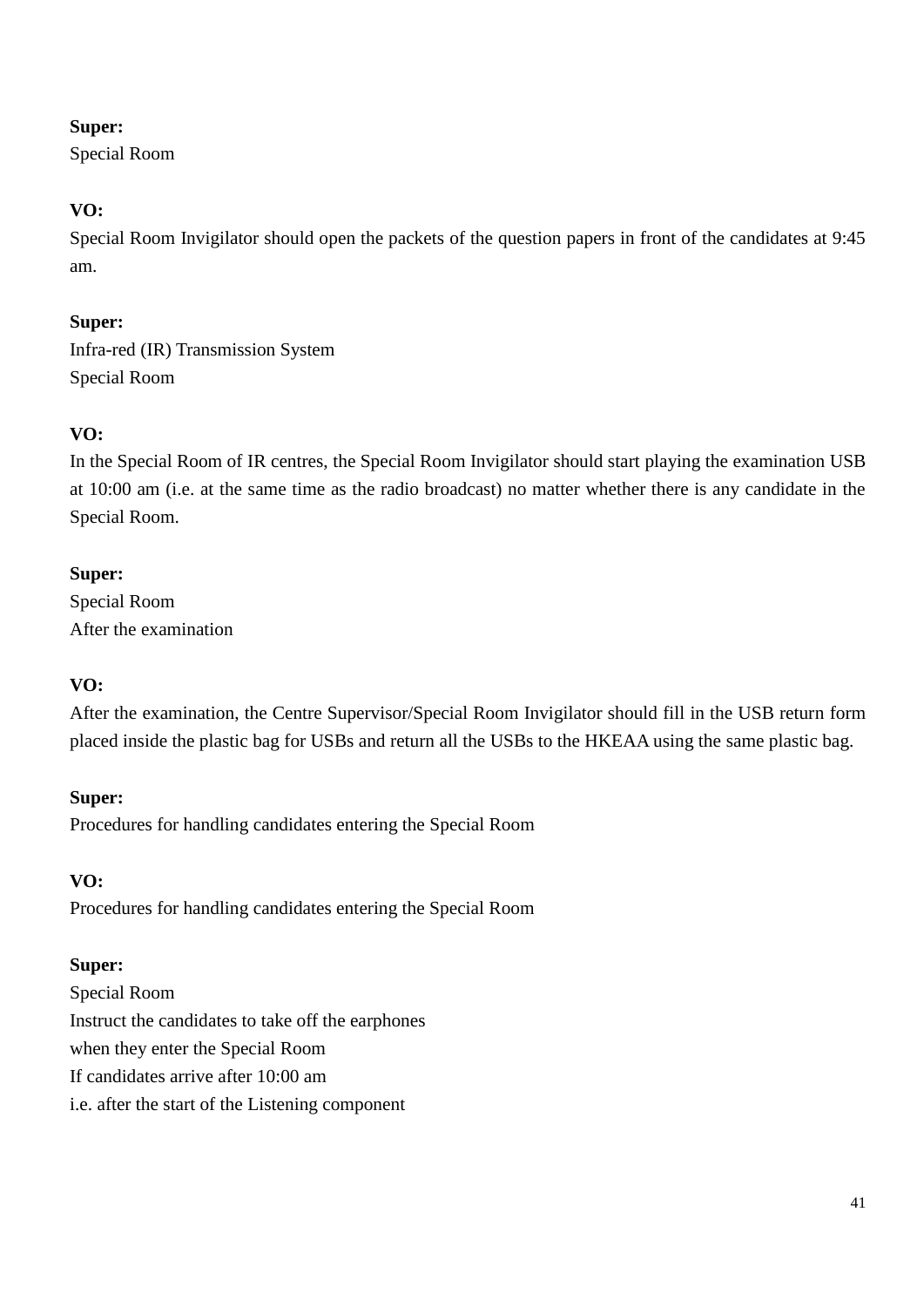Instruct the candidates to take off the earphones when they enter the Special Room. If the candidates arrive after 10:00 am i.e. after the start of the Listening component,

#### **Super:**

Special Room

### **VO:**

distribute a 'Special Room Reminder Card' to remind them to take off their earphones; or else they may receive a mark penalty.

### **Super:**

Special Room

### **VO:**

The procedures of taking attendance and collecting scripts in the Special Room are the same as those in the examination hall.

### **Super:**

Special Room Invigilators are required to declare to the Centre Supervisor if they find any candidate they know at the Special Room.Should complete the declaration on Report Form SR4i

### **VO:**

Special Room Invigilators are required to declare to the Centre Supervisor

if they find any candidate they know at the Special Room.

They should complete the declaration on Report Form SR4i for onward transmission to the HKEAA via the Centre Supervisor.

### **Super:**

Special Room

## **VO:**

The Special Room Invigilator should be flexible in handling any candidate who arrives just before the examination begins or after the examination has started. The main point is to try to arrange the candidate to sit in the front and let him/her settle down, find the correct place in the question books, and begin answering as soon as possible.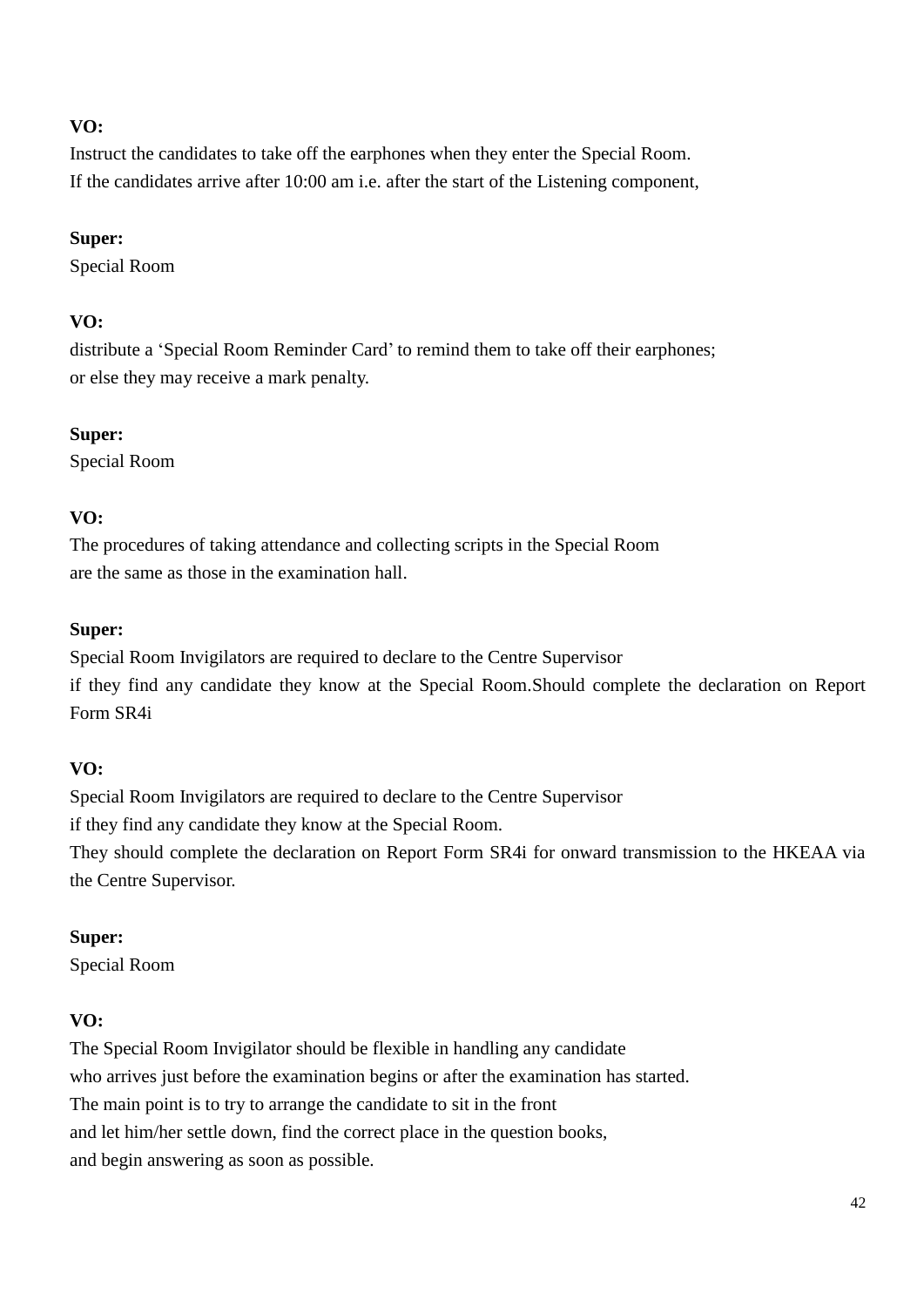The normal procedures can be attended to after the examination is over.

### **Super:**

Special Room After distribution of the question papers

# **VO:**

After distribution of the question papers, candidates who enter the Special Room with their question papers and personalised barcode sheets should continue using them.

### **Super:**

Special Room After distribution of the question papers

## **VO:**

If not, they should be given new question papers and a spare barcode sheet as they enter.

### **Super:**

Special Room

## **VO:**

As most of the candidates going to the Special Room may be in a very agitated state when they arrive, the Special Room Invigilator should do his/her best to reassure them and calm them down so as to minimise possible disturbance to other candidates in the same room.

### **Super:**

Special Room SR Sessional Report

## **VO:**

The Special Room Invigilator should complete the 'Special Room Sessional Report'.

## **Super:**

Special Room

## **VO:**

Make sure all candidates' arrival time and reasons for attending the Special Room are recorded accurately.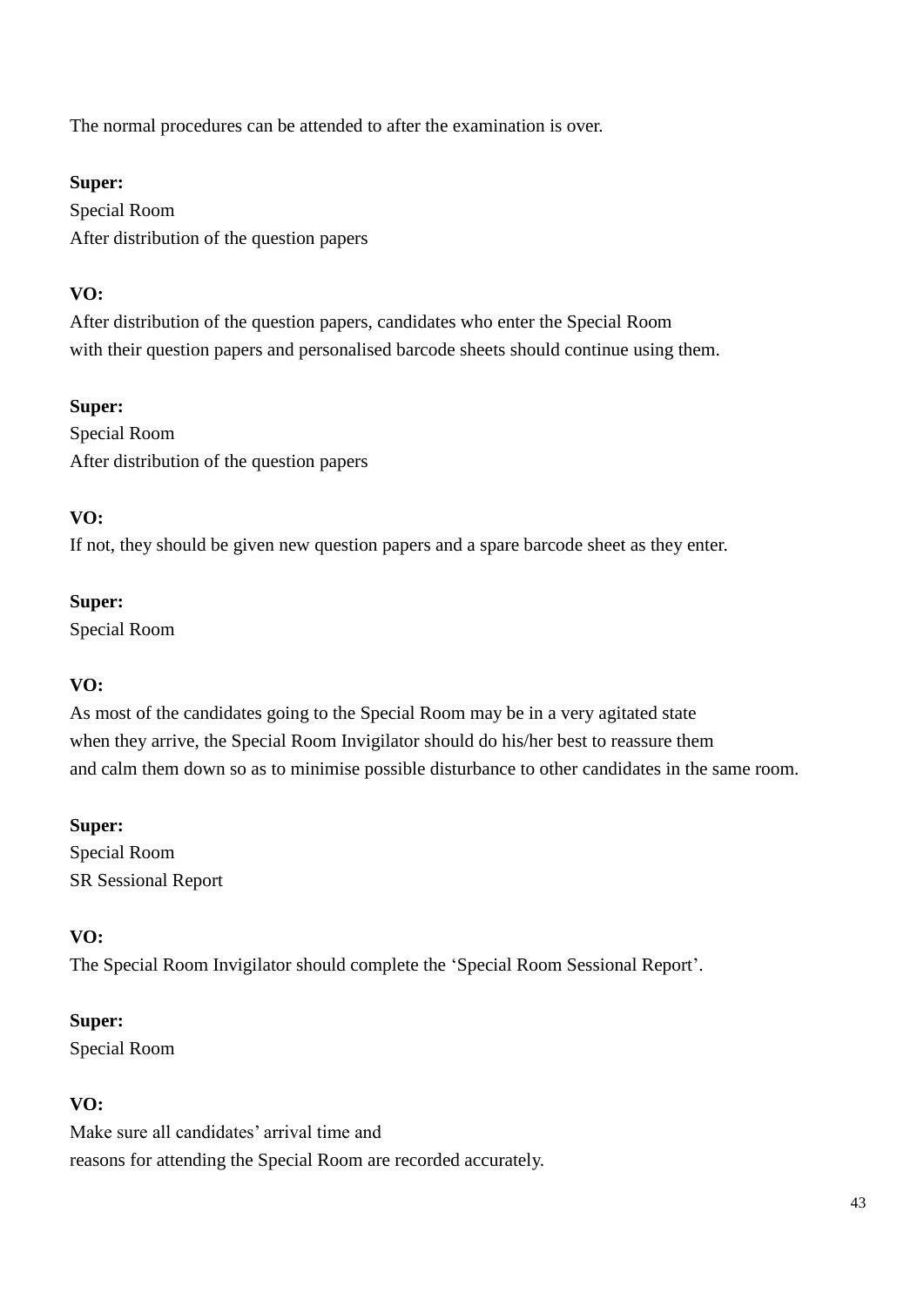Special Room

# **VO:**

Candidates should affix their personalised barcode labels and sign against their candidate number on the report.

### **Super:**

Special Room

# **VO:**

The Special Room Invigilator should fill in the 'Special Room Seating Plan' for record purposes.

## **Super:**

Special Room

# **VO:**

Under no circumstances should the Special Room Invigilator disturb the candidates during the radio broadcast.

## **Super:**

Special Room

## **VO:**

In case a candidate, despite being reminded by the Special Room Invigilator, continues to use his / her own radio with earphones, let the candidate use them for the remaining time. Do not disturb the candidate.

## **Super:**

Report Form SR4g

# **VO:**

After the end of the examination, ask the candidate to fill in report form SR4g.

## **Super:**

Radio is not functioning properly Special Room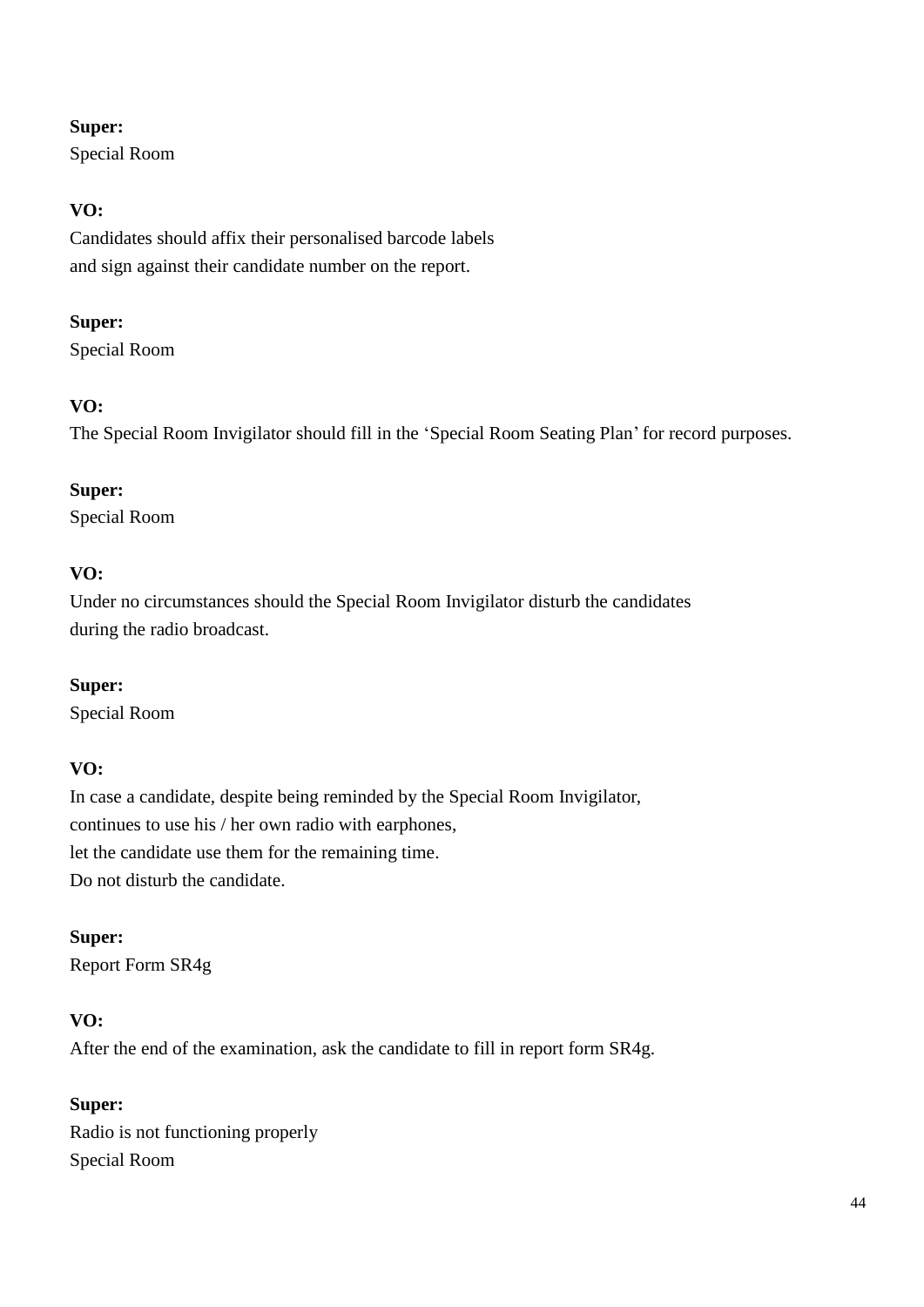In case of emergency that the radio in the Special Room is not functioning properly, the Special Room Invigilator should inform the Centre Supervisor immediately and arrange relevant remedial measures

### **Super:**

Radio is not functioning properly Special Room

## **VO:**

such as switching the radio from a.c. to d.c., replacing it with a spare radio.

**Super:** Radio is not functioning properly (Special Room) SR4g report form

### **VO:**

Details and time of the incident should be recorded in SR4g Report Form.

### **Super:**

Special Room

## **VO:**

Candidates are not permitted to leave the Special Room before the examination ends.

## **Super:**

Special Room

## **VO:**

At the end of the examination Special Room Invigilator should check to ensure that all candidates have completed and signed the 'Special Room Sessional Report' with their personalised barcode labels affixed. Make sure that the 'Special Room Seating Plan' has also been completed.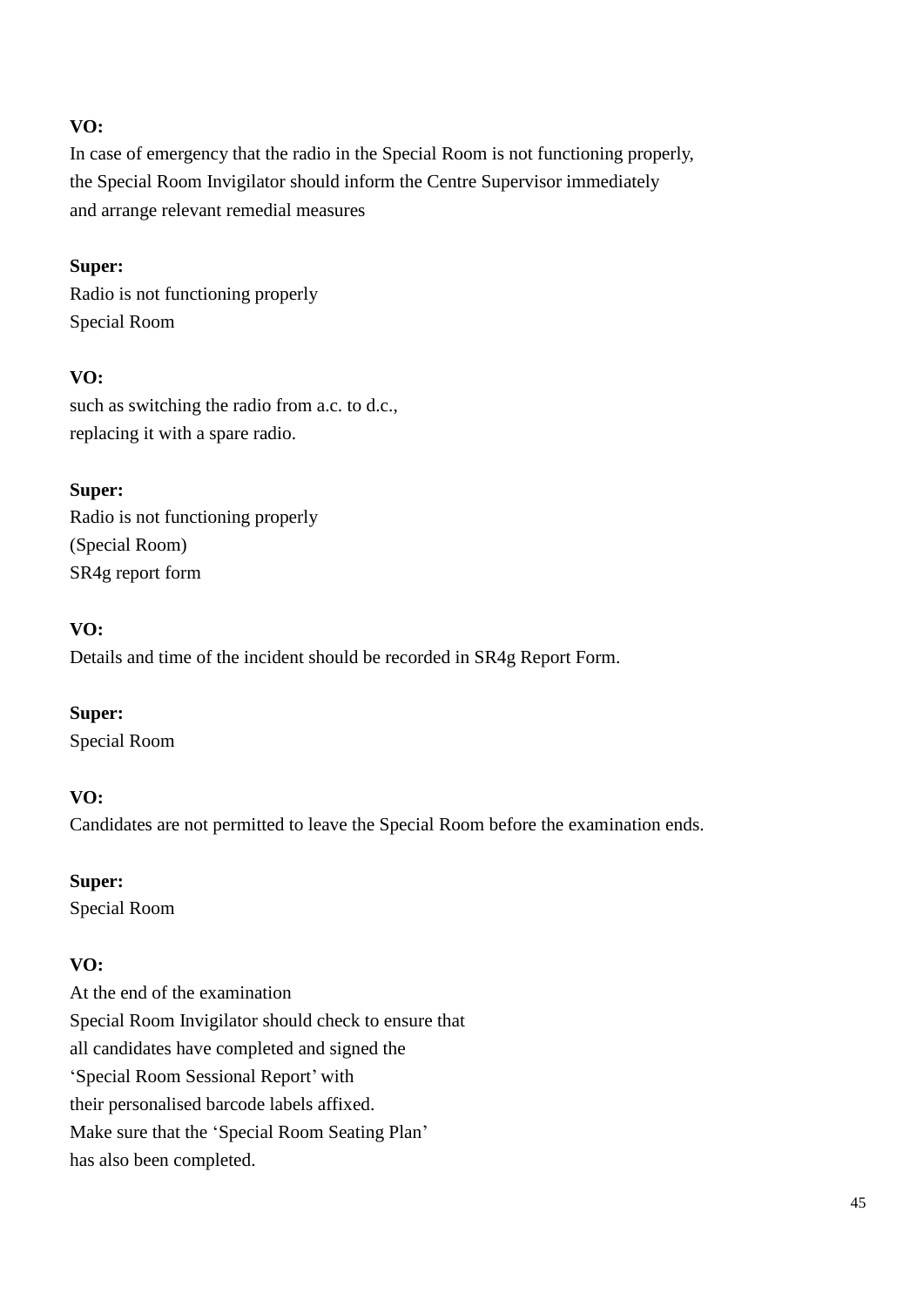Special Room

# **VO:**

After completing the attendance taking and script collection procedures, if the number of candidates present tallies with the number of scripts collected, the Special Room invigilator can dismiss the special room candidates.

### **Super:**

Special Room

# **VO:**

Special Room Invigilator should pack the counted answer scripts in the envelope provided and pass it to the Centre Supervisor together with the barcode scanner.

## **Super:**

Hall

# **VO:**

Seal and sign on the flap with the Centre Supervisor. Upload the attendance and scripts records to the 'Attendance and Script Tracking System'.

## **Super:**

Part 7: Instructions for Classroom Centre Supervisors/Classroom Invigilators

## **VO:**

Part 7: Instructions for Classroom Centre Supervisors and Classroom Invigilators

## **Super:**

Classroom Centre

## **VO:**

Before the examination, Classroom Centre Supervisor should pass one pack of question papers, sufficient examination stationery and some mobile phone reminder cards to each Classroom Invigilator.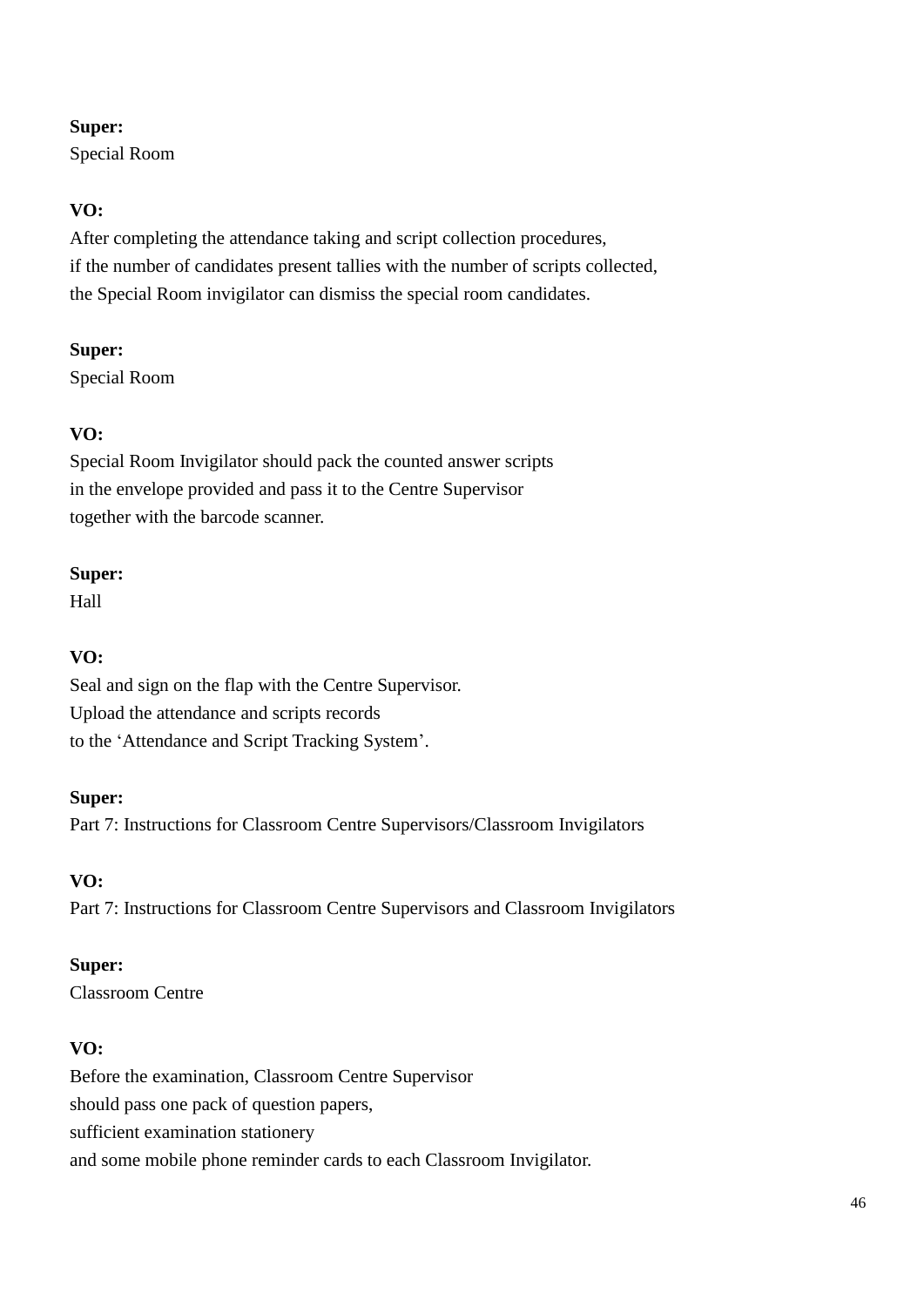Classroom Invigilators should check the stationery items against a checklist. In case of shortage or discrepancies, notify the Classroom Centre Supervisor immediately.

### **Super:**

All invigilation staff should turn off their mobile phones, pagers or other devices that can emit sound before the examination.

# **VO:**

All invigilation staff should turn off their mobile phones, pagers or other devices that can emit sound before the examination.

### **Super:**

Classroom Centre

## **VO:**

Classroom Invigilators should distribute the Mobile Phone Reminder Cards on vacant seats before making the first announcement.

### **Super:**

Classroom Centre

# **VO:**

When every candidate has been given a copy of the question paper or question-answer book, ask candidates to read the instructions printed on the cover and check the number of pages and the questions. Instruct candidates to close the question paper after checking.

## **Super:**

Classroom Centre

## **VO:**

Follow the stipulated procedures to start the examination, including reminding candidates to switch off their mobile phones.

## **Super:**

Classroom Centre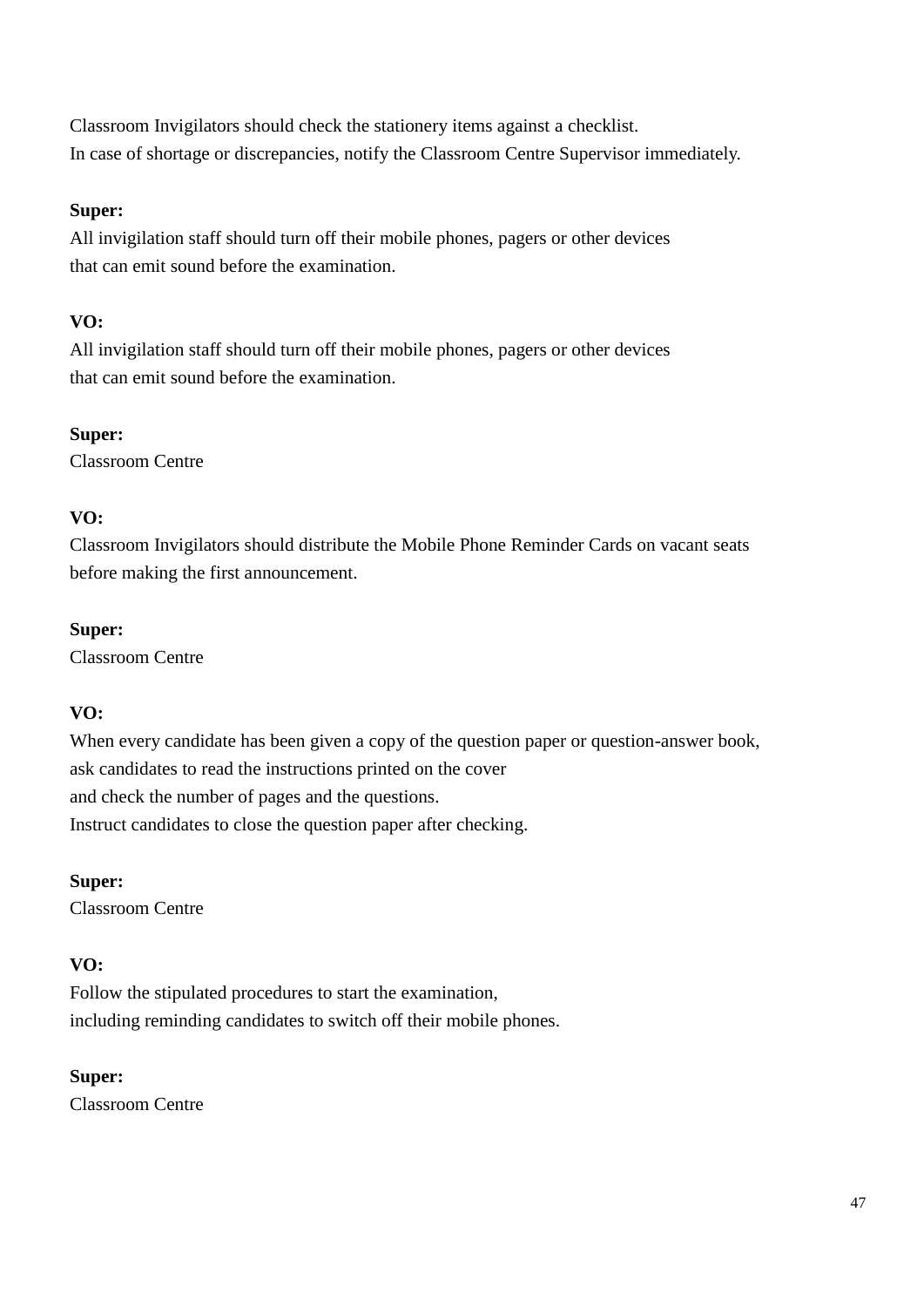If candidates are going to use a calculator, they are required to remove the calculator cover / jacket and place it inside their bag or under their chair.

### **Super:**

Classroom Centre

## **VO:**

During the examination, please check if the candidates have written any notes or formulae on the surface of the calculators. If so, the Classroom Invigilator should inform the candidate to stay behind after the examination to complete a report. For detail handling procedures, please refer to Part 9 of the video: Handling of Suspected Cheating Irregularities.

## **Super:**

Classroom Centre

# **VO:**

Write the actual starting and finishing time of the examination on the board.

# **Super:**

During Examination Cover Inner Pages

# **VO:**

For conventional papers, except for listening papers, candidates should write their candidate number and affix barcode labels in the designated spaces on the cover and inner pages of answer books and question-answer books, supplementary answer sheets and graph papers used during the examination.

## **Super:**

During Examination

# **VO:**

For multiple-choice papers,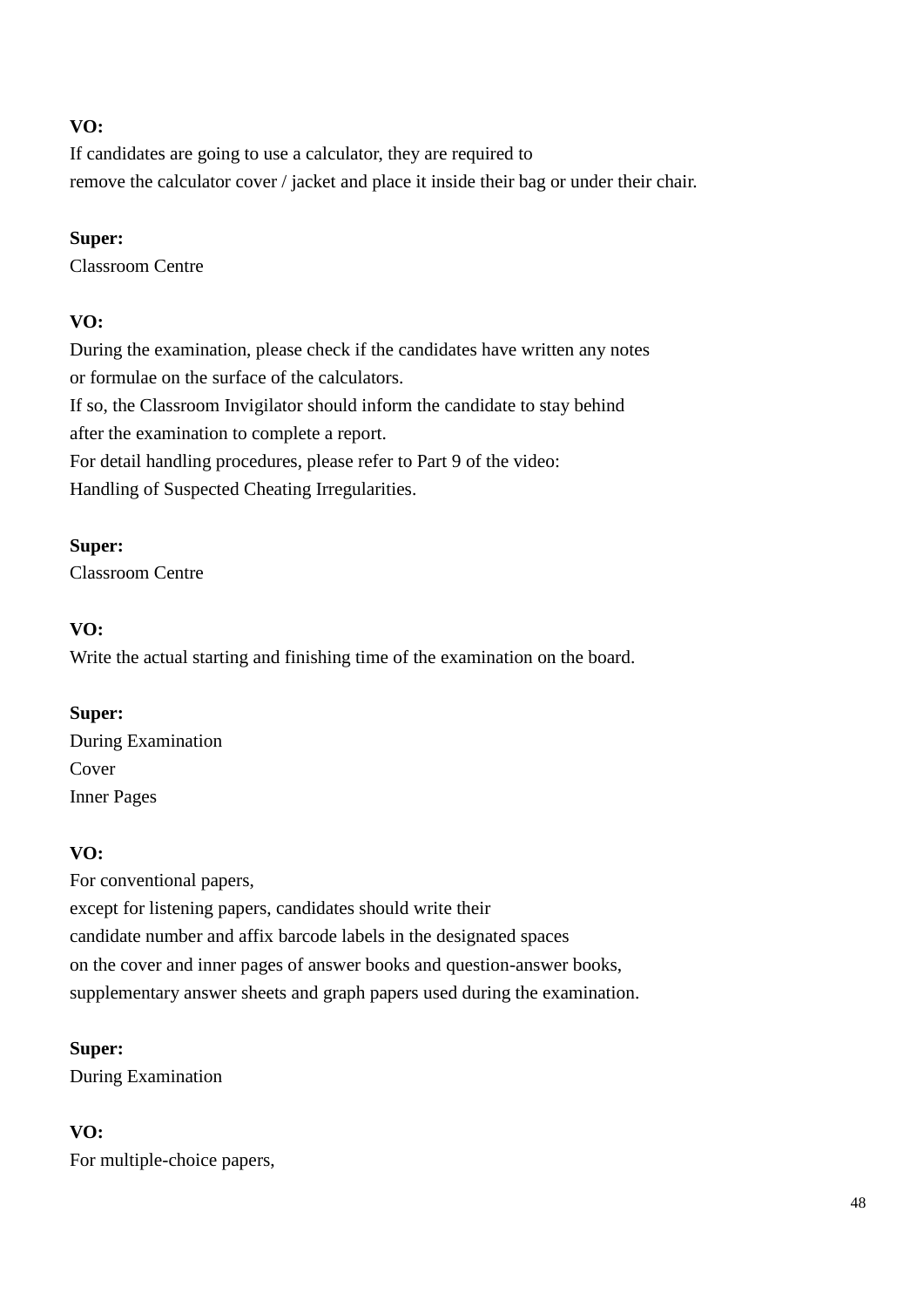candidates must write their candidate number and name, sign and then affix a barcode label in the designated space on the multiple-choice answer sheet during the examination.

### **Super:**

Shortly after the start of the examination,

the Classroom Centre Supervisor

should check and ensure the examination time written on the blackboard of each classroom centre is correct. Advise the Classroom Invigilator to amend immediately if any discrepancy is found

# **VO:**

Shortly after the start of the examination,

the Classroom Centre Supervisor

should check and ensure the examination time written on the blackboard of each classroom centre is correct.

Advise the Classroom Invigilator to amend immediately if any discrepancy is found

### **Super:**

SR4g report form

## **VO:**

and make an appropriate announcement to the candidates. Record the details on the report form SR4g.

## **Super:**

During Examination

## **VO:**

About 15 minutes after the start of the examination, the Classroom Invigilator should take attendance and complete the Attendance Record Form. Please note that 'Attendance and Script Tracking System' will not be used in classroom centres.

## **Super:**

Classroom Invigilators are required to declare to the Classroom Centre Supervisor if they find any candidate they know at the classroom centre

Should complete the declaration on Report Form SR4i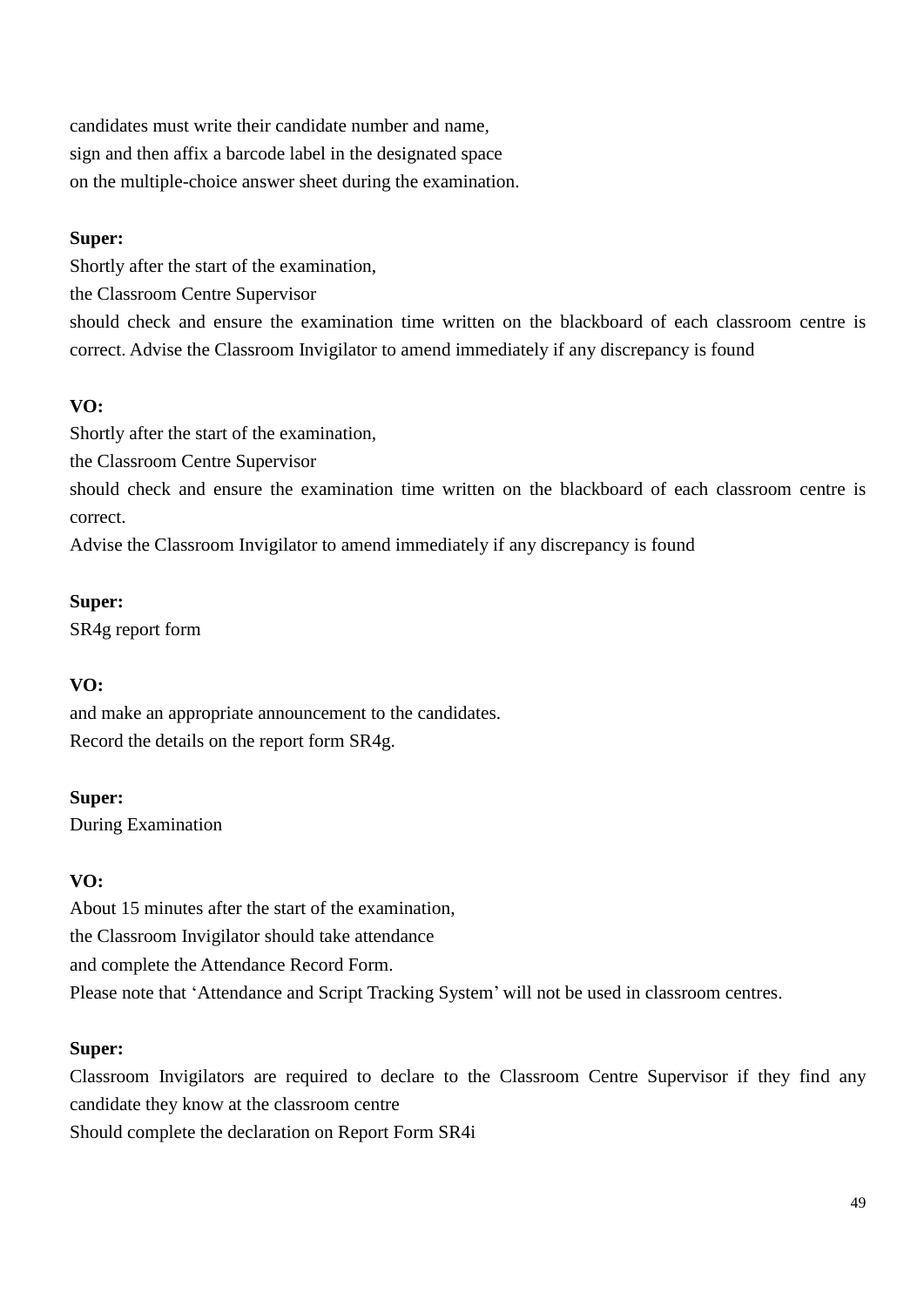Classroom Invigilators are required to declare to the Classroom Centre Supervisor if they find any candidate they know at the classroom centre.

They should complete the declaration on Report Form SR4i for onward transmission to the HKEAA via the Classroom Centre Supervisor.

#### **Super:**

During Examination

### **VO:**

Candidates should occupy the seat assigned to them in accordance with the seat number stated on their admission form

#### **Super:**

During Examination

### **VO:**

and have the responsibility to check that they affix the correct barcode labels on their answer scripts.

### **Super:**

During Examination

### **VO:**

The Classroom Invigilator should check the barcode labels used by the candidates against their admission forms carefully.

**Super:** During Examination

### **VO:**

Any errors in the use of the personalised barcode labels may affect the recording of the examination results.

#### **Super:**

Classroom Centre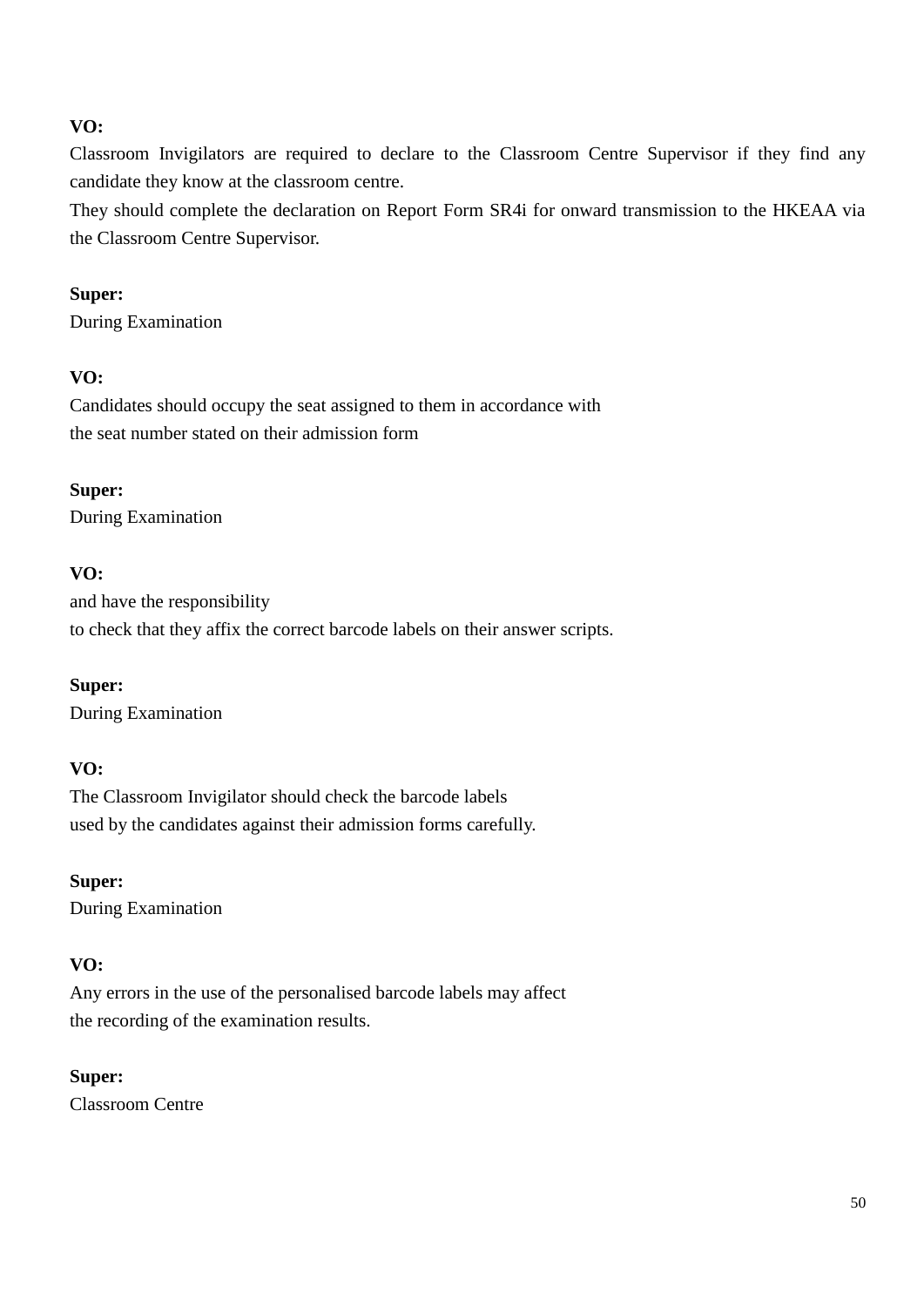The Classroom Centre Supervisor should check the Attendance Record Forms filled in by the Classroom Invigilators.

If in order, mark and sign on the Attendance List to ensure that

the attendance taking was carried out by the Classroom Invigilators accurately.

### **Super:**

Classroom Centre

# **VO:**

The Classroom Invigilator should complete the Sessional Report.

# **Super:**

After Examination

# **VO:**

The Classroom Invigilator should collect the answer scripts and count them carefully. Pack the answer scripts in the envelope provided and bring it to the Classroom Centre Supervisor. Then, seal and sign on the flap with the Classroom Centre Supervisor.

## **Super:**

Part 8: Handling of Mobile Phone Irregularities

## **VO:**

Part 8: Handling of Mobile Phone Irregularities

## **Super:**

Example 1: Ringing sound of a mobile phone is heard

# **VO:**

Example 1: During the examination,

# **Super:**

During the examination In alarm mode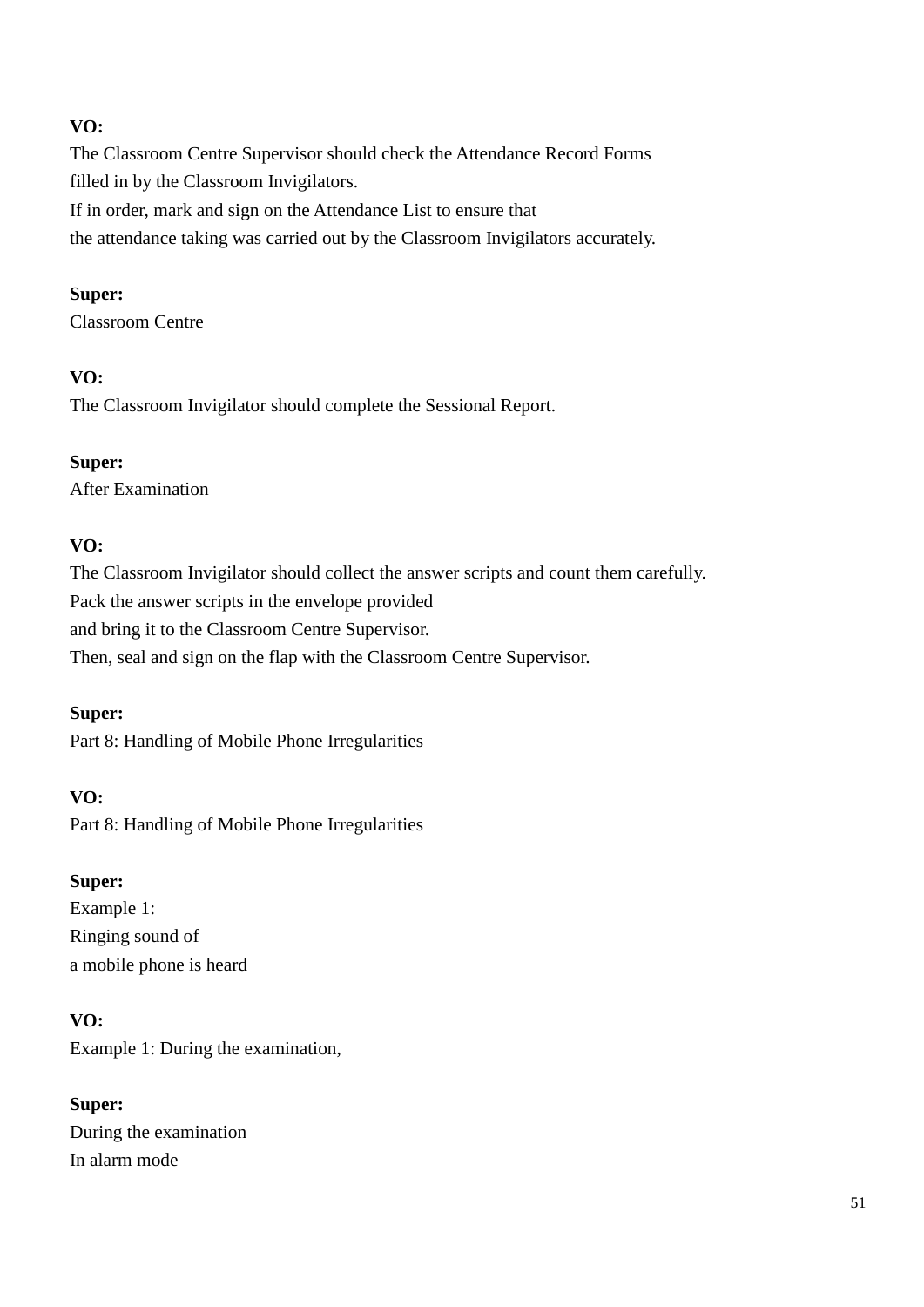# Report Form SR4p

## **VO:**

if the ringing sound of a mobile phone is heard, locate the source. Record the time and all relevant details on Report Form SR4p.

## **Super:**

In alarm mode Report Form SR4p

## **VO:**

When the source of the ringing sound is located, ask the candidate concerned to show the screen of the phone and check if the phone is in operating mode.

### **Super:**

In alarm mode

### **VO:**

If the sound is triggered by the alarm function only, ask the candidate to deactivate the alarm function or remove the battery. Ask the candidate to stay behind after the examination to complete a report.

### **Super:**

Example 2 If the mobile phone is found in operating mode

## **VO:**

Example 2: If the mobile phone is found in operating mode,

## **Super:**

During the examination In operating mode

## **VO:**

instruct the candidate to switch off the phone or remove the battery, if possible.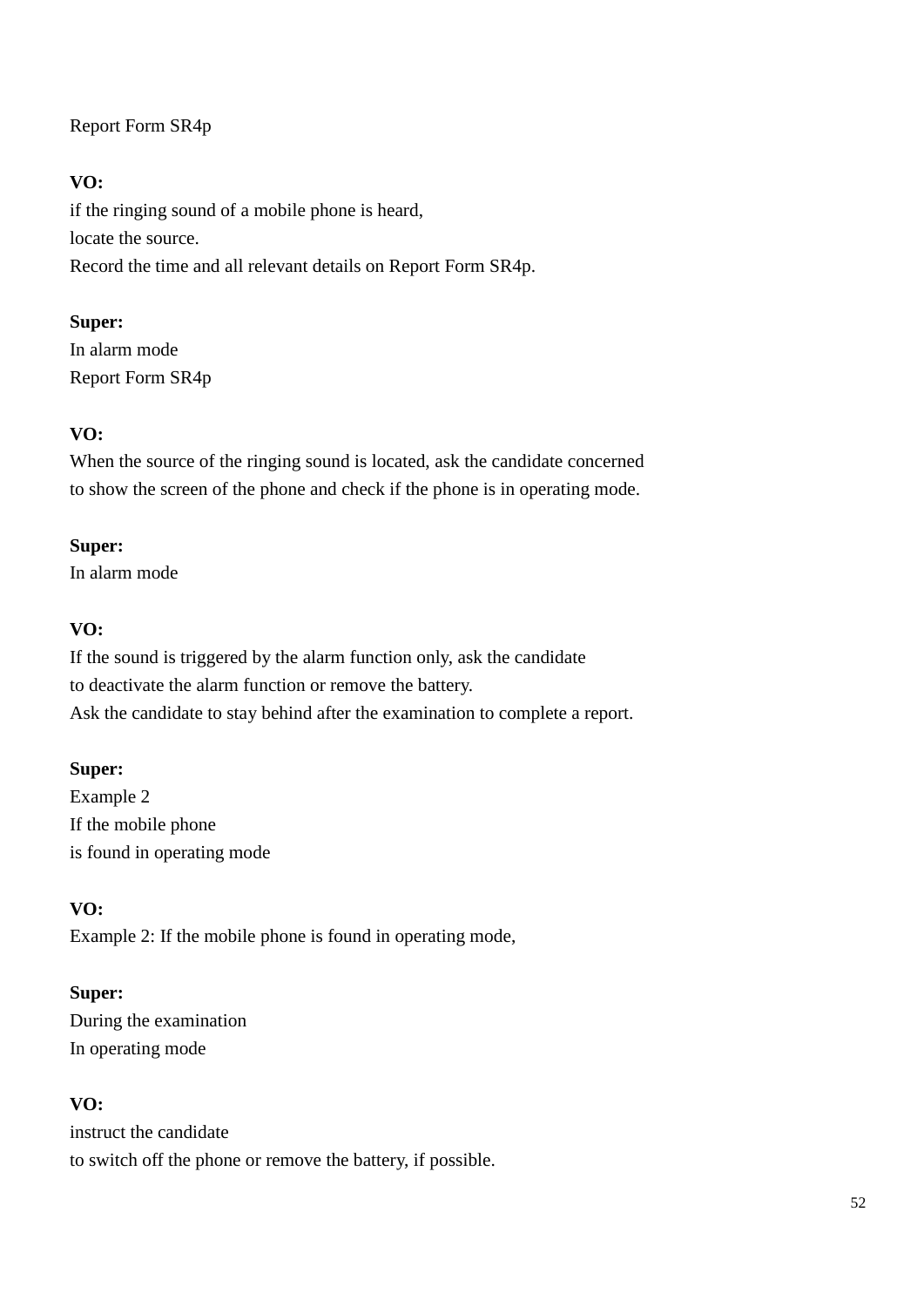Put the candidate's phone inside the Mobile Phone Plastic Bag supplied by the HKEAA, seal it and put it under the candidate's chair. Ask the candidate to stay behind after the examination to complete a report.

#### **Super:**

After the examination Incoming call

### **VO:**

After the examination, ask the candidate to show the call logs/message records to check if there is any call or message received at the time the phone rings.

### **Super:**

After the examination

Incoming message

### **VO:**

If yes, ask the candidate to show the contents voluntarily to verify if cheating is involved.

## **Super:**

After the examination Report Form SR4p

## **VO:**

Also ask the candidate to give an explanation of the situation on the report form. Ensure Report Form SR4p has been duly completed with all boxes in the form being checked. If a candidate refuses to show the call logs/message records, ask the candidate to state the reasons on the report.

## **Super:**

Example 3 A candidate is found taking photographs, video or audio-recording with his or her mobile phone in the examination centres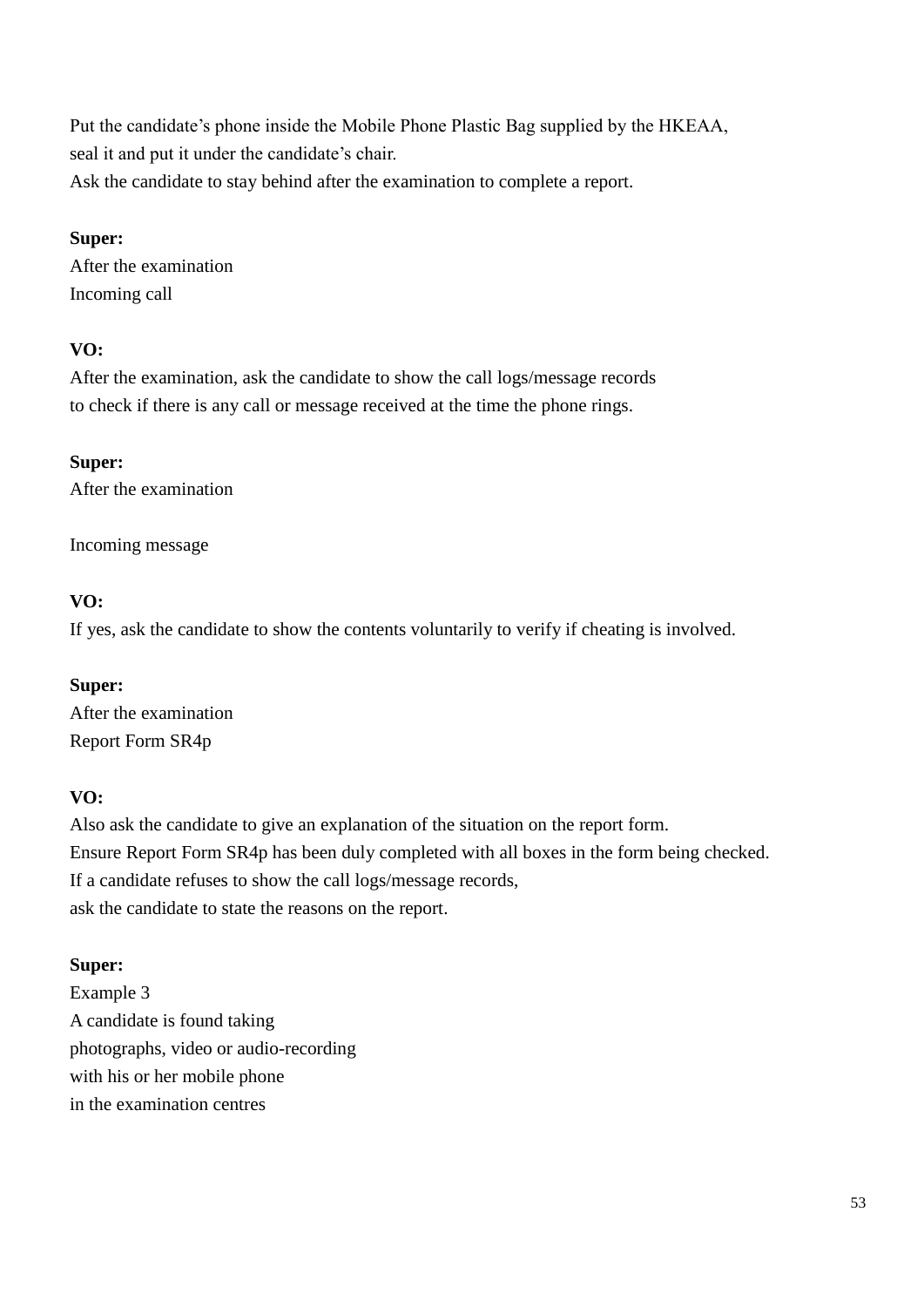Example 3: A candidate is found taking photographs, video or audio recording with his or her mobile phone in the examination centres.

#### **Super:**

In case a candidate is found taking photographs, video or audio recording using an electronic device including mobile phone inside the examination centre, the candidate should be asked to switch off the device immediately and be warned that a mark penalty or subject downgrading will be imposed.

### **VO:**

In case a candidate is found taking photographs, video or audio recording using an electronic device including mobile phone inside the examination centre, the candidate should be asked to switch off the device immediately and be warned that a mark penalty or subject downgrading will be imposed.

#### **Super:**

SR4g Report Form

### **VO:**

After the examination, the candidate should be told to delete the photographs, video or record concerned and fill out the Report Form SR4g.

### **Super:**

Part 9: Handling of Suspected Cheating

**VO:**

Part 9: Handling of Suspected Cheating

### **Super:**

After announcement of the distribution of question papers

### **VO:**

If candidates are found to have unauthorised articles

such as books, dictionaries, revision notes in written/electronic form, question papers from previous examination session(s),

and any electronic devices including tablets, mobile phones, multimedia players, electronic dictionaries,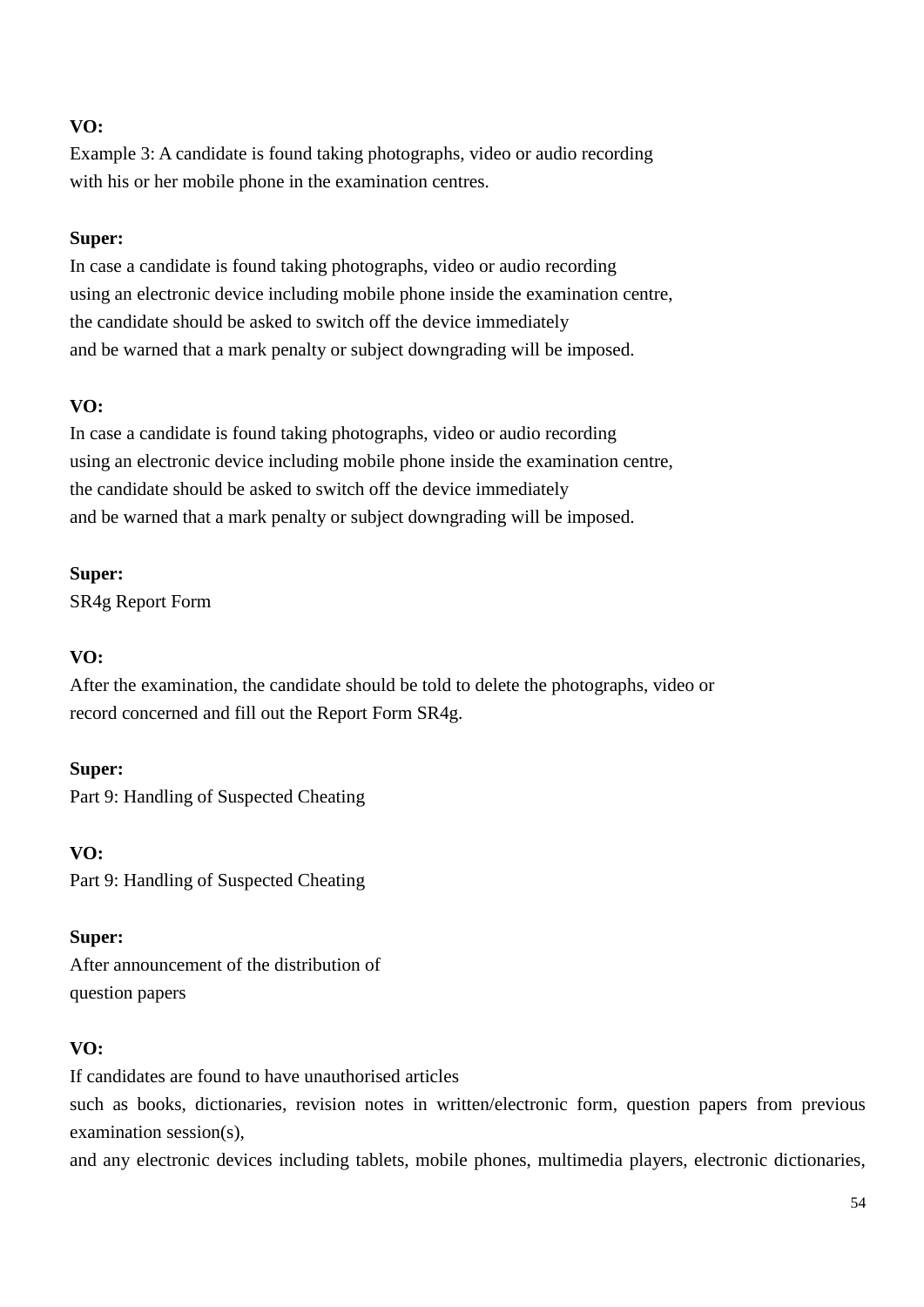databank watches, smart watches or other wearable technologies with communication or data storage functions, etc. on their desk or in the drawer of their desk, in their pockets or on their body after the Centre Supervisor has announced the distribution of question papers,

### **Super:**

they will receive a mark penalty or even be disqualified from the whole examination.

### **VO:**

they will receive a mark penalty or even be disqualified from the whole examination.

### **Super:**

If a candidate is found copying from books, dictionaries, notes in written/electronic form, papers, etc.

## **VO:**

If a candidate is found copying from books, dictionaries, notes in written/electronic form, etc.

### **Super:**

the Centre Supervisor/ invigilator should remove them immediately and keep them as evidence but let the candidate finish the examination.

## **VO:**

the Centre Supervisor/ invigilator should remove them immediately and keep them as evidence but let the candidate finish the examination.

## **Super:**

Under all circumstances Not to Search

- 1. Candidate's body
- 2. Personal belongings

## **VO:**

Under no circumstances should the Centre Supervisor/invigilator search the body or personal belongings of the candidates who are suspected of cheating during the examination.

## **Super:**

When dealing with a suspected cheating case, Centre Supervisor/invigilators should ask another invigilator to serve as a witness.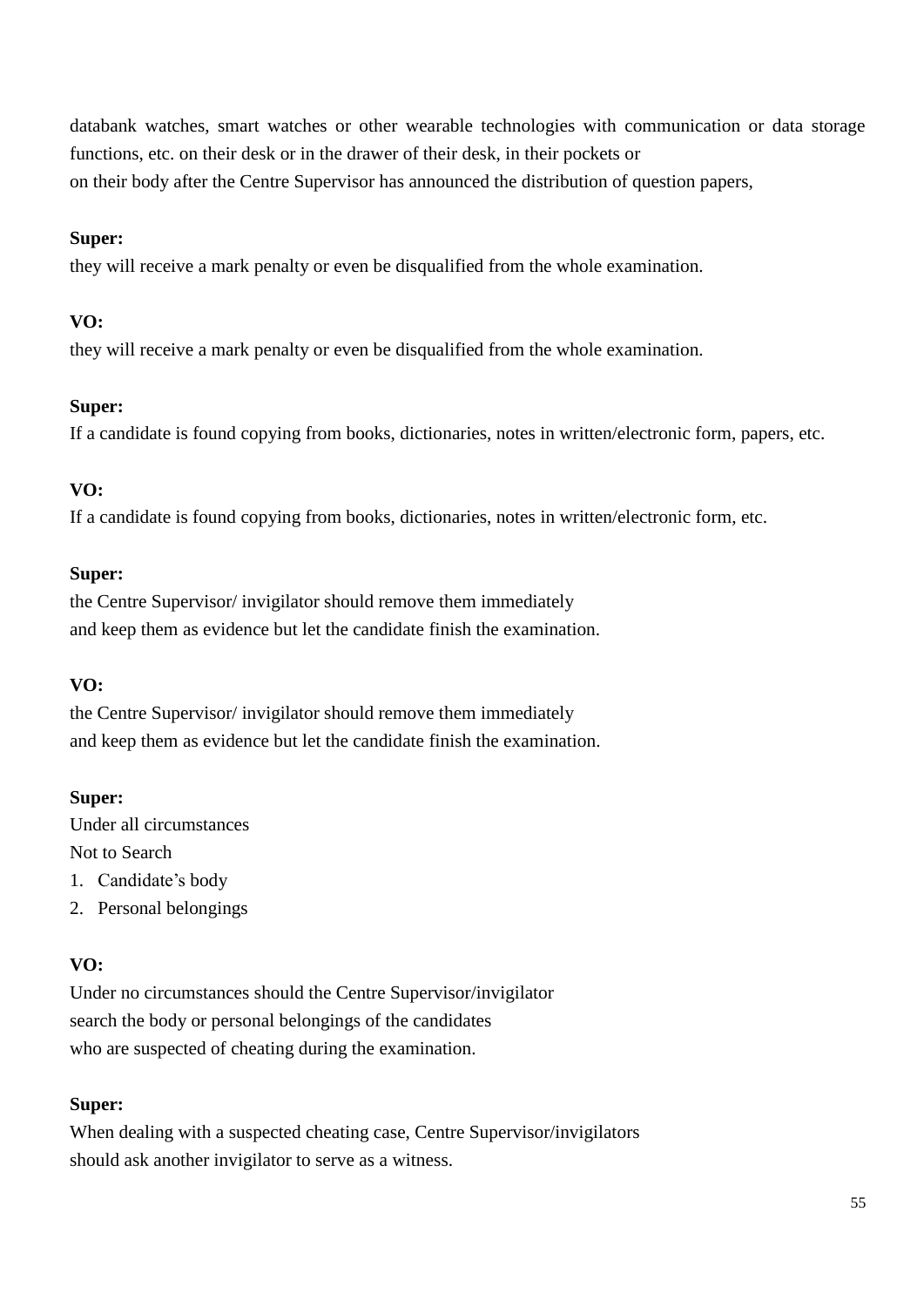When dealing with a suspected cheating case, Centre Supervisor/invigilators should ask another invigilator to serve as a witness.

## **Super:**

During the examination

# **VO:**

If the Centre Supervisor/invigilator considers an irregularity case dubious, he/she should avoid disturbing the candidate during the examination.

# **Super:**

After the examination

# **VO:**

The invigilator should inform the candidate concerned after the examination to stay behind to complete a report.

## **Super:**

SR4g Report Form

Giving the details of the suspected cheating

- 1. The time when the offence was discovered
- 2. Whether the candidate was copying from a crib
- 3. Where the candidate put the crib

## **VO:**

The Centre Supervisor should prepare a report giving the details of the suspected cheating such as the time when the offence was discovered, whether the candidate was copying from a crib, and where the candidate put the crib etc. on Report Form SR4g.

## **Super:**

- 1. Report
- 2. Evidence
- 3. Answer script
- 4. Candidate's explanation